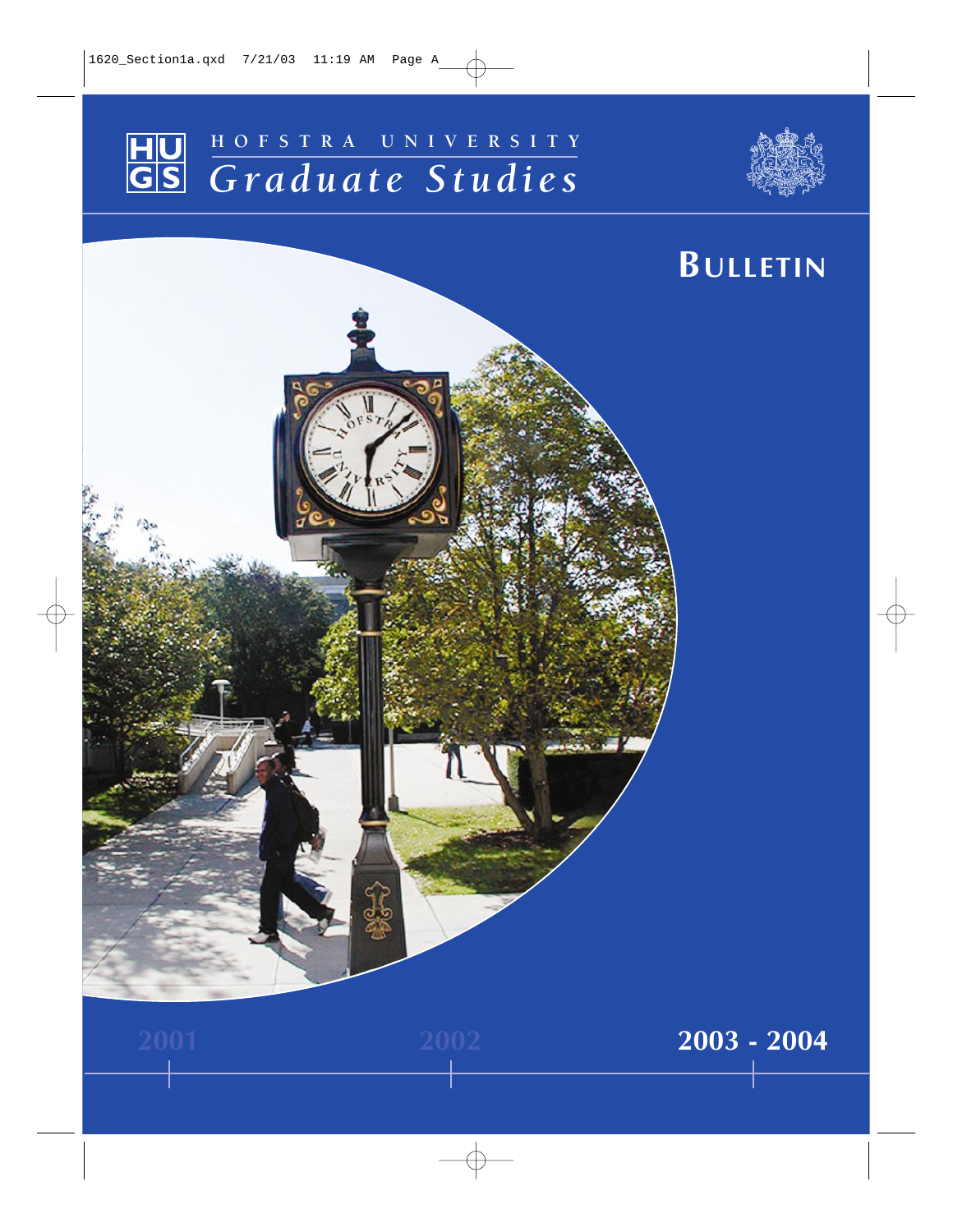## **GRADUATE STUDIES ACADEMIC CALENDAR**

# **2003 GRADUATE ACADEMIC CALENDAR\*** (SEE BACK INSIDE COVER FOR 2004 CALENDAR)

|      |                | <b>SUMMER SESSION 1 2003</b> |                                                           |
|------|----------------|------------------------------|-----------------------------------------------------------|
| May  | 19             | Monday                       | Registration                                              |
|      | 20             | Tuesday                      | Classes Begin                                             |
|      | 26             | Monday                       | Memorial Day Observed: Holiday                            |
|      | 29             | Thursday                     | Last Day to DROP a course                                 |
|      | 30             | Friday                       | Grade of W for withdrawal begins                          |
| lune | $\overline{2}$ | Monday                       | Last day to file Pass/Fail form                           |
|      | 16             | Monday                       | Deadline for diploma application for<br>August candidates |
|      | 23             | Monday                       | Last day to Withdraw from a course                        |
|      | 24             | Tuesday                      | Session Ends                                              |

|           |                | <b>SUMMER SESSION II 2003</b> |                                                           |
|-----------|----------------|-------------------------------|-----------------------------------------------------------|
| $lune$ 25 |                | Wednesday                     | Registration                                              |
|           |                |                               |                                                           |
| July      | $\overline{4}$ | Friday                        | July 4th: Holiday                                         |
|           |                |                               |                                                           |
|           | 8              | Tuesday                       | Grade of W for withdrawal begins                          |
|           |                |                               |                                                           |
|           | 15             | Tuesday                       | Deadline for diploma application for<br>August candidates |
|           |                |                               |                                                           |
|           | 31             |                               | Thursday Session Ends                                     |

\_\_\_\_\_\_\_\_\_\_\_\_\_\_\_\_\_\_\_\_\_ \*Subject to change

Note: Holidays - University is closed.

Classes not in session - University and Library are open.

|                           |                | SUMMER SESSION III 2003 |                                                             |
|---------------------------|----------------|-------------------------|-------------------------------------------------------------|
| August                    | 1              | Friday                  | Registration                                                |
|                           |                |                         |                                                             |
|                           | 7              | Thursday                | Last day to DROP a course                                   |
|                           |                |                         |                                                             |
|                           | 11             | Monday                  | Last day to file Pass/Fail form                             |
|                           |                |                         | August candidates                                           |
|                           |                |                         |                                                             |
|                           | 22             | Friday                  | <b>Session Ends</b>                                         |
| <b>FALL SEMESTER 2003</b> |                |                         |                                                             |
| August                    | $25 - 28$      | Mon-Thur                | Registration                                                |
| September                 | $\mathbf{1}$   | Monday                  | Labor Day: Holiday                                          |
|                           | $\overline{2}$ | Tuesday                 | Classes begin                                               |
|                           | 27             | Saturday                | Classes not in session                                      |
|                           | 29             | Monday                  | Last day to DROP a course                                   |
|                           | 30             | Tuesday                 | Grade of W for withdrawal begins                            |
| October                   |                | 1 Wednesday             | Deadline for diploma application for<br>December candidates |
|                           | 6              | Monday                  | Classes not in session                                      |
|                           | $\overline{7}$ | Tuesday                 | Conversion Day - classes follow a<br>Monday schedule        |
|                           |                | 8 Wednesday             | Last day to file Pass/Fail form                             |
| November26-29             |                | Wed-Sat                 | <b>Thanksgiving Recess</b>                                  |
| December 12               |                | Friday                  | Last day to Withdraw from a course                          |
|                           | $15 - 20$      | Mon-Sat                 | Final exams                                                 |
|                           | 20             | Saturday                | Semester Ends                                               |
|                           | 21             | Sunday                  | Commencement                                                |

| <b>JANUARY (2003)</b>                                                  | APRIL                                         | JULY                                         | <b>OCTOBER</b>                                                   |
|------------------------------------------------------------------------|-----------------------------------------------|----------------------------------------------|------------------------------------------------------------------|
|                                                                        |                                               | $\mathfrak{D}$<br>$\overline{4}$<br>5        | $\mathcal{P}$<br>3                                               |
| 8<br>9<br>1011<br>7<br>.5<br>6                                         | 8<br>9<br>10<br>12<br>6<br>7                  | $\overline{7}$<br>8<br>9<br>10<br>12<br>6    | $\overline{7}$<br>8<br>6<br>9<br>1011<br>.5                      |
| 13<br>14 15<br>-16<br>17 18<br>12                                      | 13<br>15<br>18<br>-19<br>14<br>16<br>17       | 13 14 15<br>16 17<br>18 19                   | 15<br>14<br>12<br>13<br>16<br>17 18                              |
| 20<br>22<br>23 24 25<br>19<br>-21                                      | 22 23<br>24 25 26<br>20<br>21                 | 22 23 24<br>21<br>20<br>-25 - 26             | 22<br>23<br>24 25<br>20<br>21<br>19                              |
| 26 27 28 29 30 31                                                      | 27 28 29 30                                   | 27 28 29 30 31                               | 26 27 28 29 30 31                                                |
| FEBRUARY                                                               | MAY                                           | AUGUST                                       | NOVEMBER                                                         |
|                                                                        |                                               |                                              |                                                                  |
|                                                                        | 3                                             |                                              |                                                                  |
| .5<br>3<br>$\overline{4}$<br>6<br>8<br>$\overline{7}$<br>$\mathcal{L}$ | 8<br>9<br>10<br>$\overline{4}$<br>5<br>7<br>6 | 7<br>8<br>$\overline{4}$<br>5<br>9<br>3<br>6 | $\mathcal{E}$<br>$\mathcal{P}$<br>$\overline{4}$<br>5<br>-8<br>6 |
| 10<br>12 13 14 15<br>-11<br>9                                          | 11<br>12<br>13<br>14<br>15<br>16 17           | 10 11 12 13 14 15 16                         | 9<br>10<br>12<br>-11<br>13<br>14 15                              |
| 18 19<br>17<br>20<br>21<br>22<br>16                                    | 19 20<br>21<br>18<br>22<br>24<br>23           | 17 18 19 20 21<br>22<br>23                   | 18<br>19<br>22<br>16<br>17<br>20<br>21                           |
| 23 24 25 26 27 28                                                      | 25 26 27 28 29 30 31                          | $^{24}/_{31}$ 25 26 27 28 29 30              | $^{23}/30$ 24 25 26 27 28 29                                     |
| MARCH                                                                  | JUNE                                          | SEPTEMBER                                    | DECEMBER                                                         |
|                                                                        |                                               |                                              |                                                                  |
|                                                                        | 2<br>3                                        | $\overline{2}$<br>3                          | 6                                                                |
| 5<br>8<br>3<br>$\overline{4}$<br>6<br>7<br>$\mathcal{P}$               | 9<br>8<br>10<br>12<br>13<br>-14               | 8<br>9<br>7<br>10<br>12<br>13<br>11          | $12 \ 13$<br>7<br>8<br>9<br>10<br>11                             |
| 12<br>9<br>10<br>11<br>13<br>14 15                                     | 15<br>16<br>17<br>18 19<br>20 21              | 15<br>16 17 18 19 20<br>14                   | 16 17<br>14   15  <br>18<br>19 20                                |
| 17<br>18 19 20<br>21<br>22<br>16                                       | 22 23 24 25 26 27 28                          | 21 22 23 24 25 26 27                         | 22<br>23 24 25 26 27<br> 21                                      |
| $^{23}/_{30}$ $^{24}/_{31}$ 25 26 27 28 29                             | 29 30                                         | 28 29 30                                     | 29 30 31<br>28                                                   |

1-866-GRADHOF (472-3463) Shaded dates above correspond to event dates at top of page.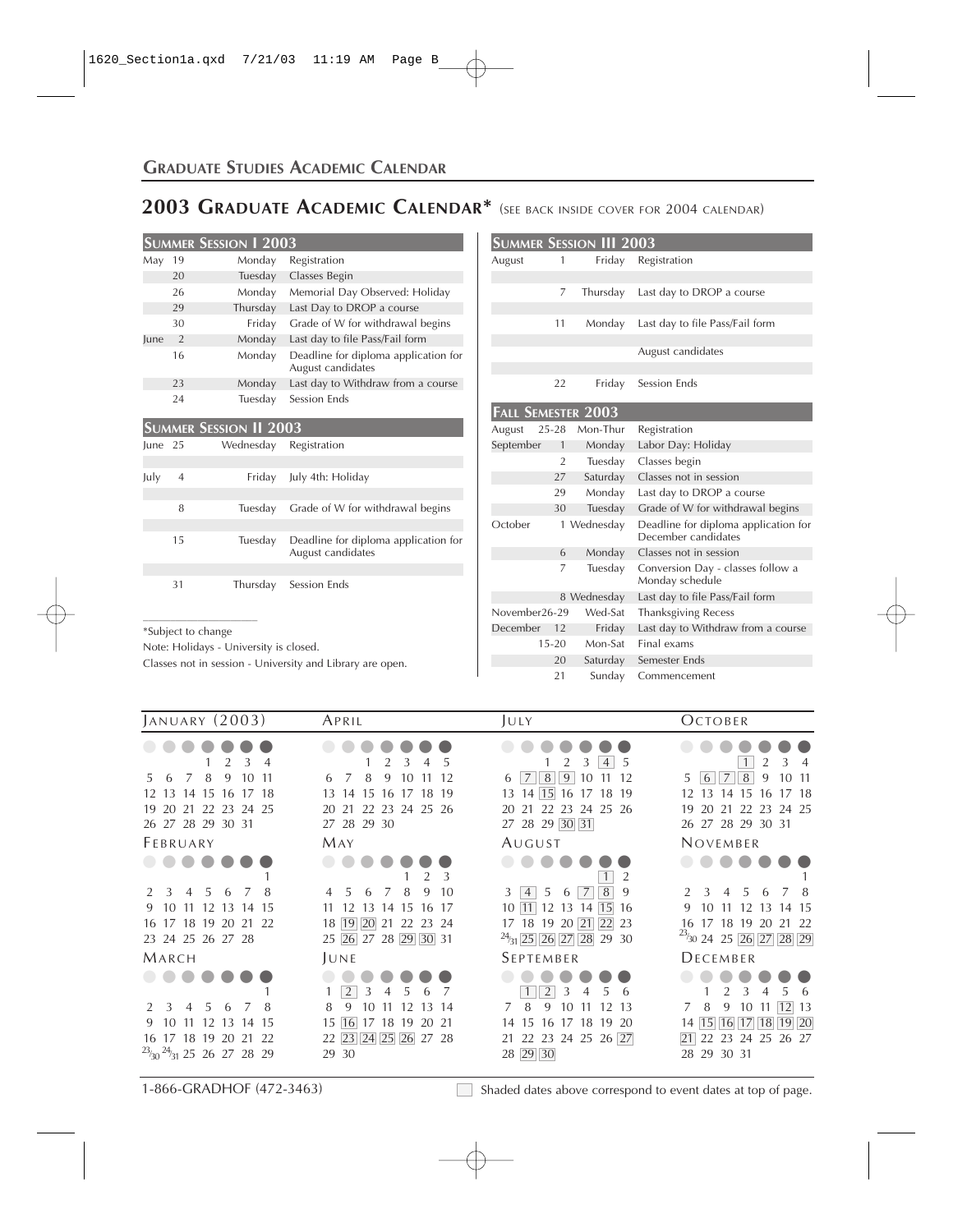# HU HOFSTRA UNIVERSITY<br>GS Graduate Studies

# **GRADUATE STUDIES GENERAL BULLETIN 2003-2004**

# **HOFSTRA UNIVERSITY**

HEMPSTEAD, NEW YORK 11549-1000

*Telephone: 1-866 GRADHOF (1-866-472-3463) E-mail: gradstudent@hofstra.edu Website: www.hofstra.edu/graduate*

VOLUME 1, NUMBER 1, MARCH 2003

Published five times a year, in January, twice in March, April, and November by Hofstra University, Hempstead, New York 11549-1000. Periodicals (USPS 247-040) postage paid at Hempstead, New York. Postmaster: Send address changes to: Dean of Graduate Admissions 126 Hofstra University Hempstead, N.Y. 11549-1126 8919-3/02-40M



**1**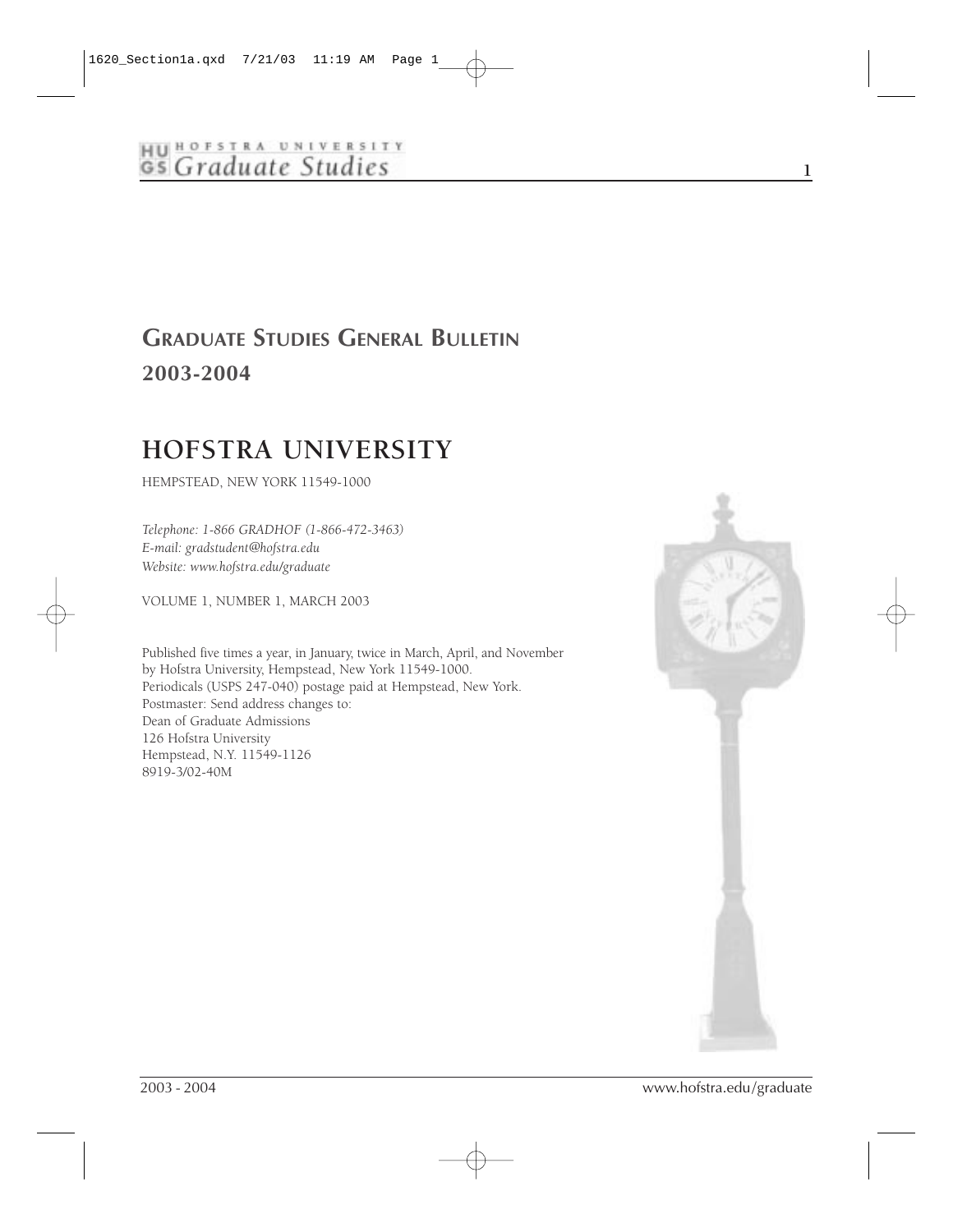## **GRADUATE STUDY AT HOFSTRA UNIVERSITY**



Founded in 1935 as Long Island's first coeducational college, Hofstra has evolved into a major independent university. Hofstra today offers distinguished graduate programs in education, business, law, and in the arts and sciences.

Graduate Study at Hofstra University is characterized by both its broad intellectual reach and its scholarly and scientific depth. Hofstra graduate students are educated by and work closely with a distinguished, nationally recognized faculty who are highly respected in their chosen fields. Both our faculty and students seek a learning environment and experiences that connect scholarship in the academy and work in the profession. A Hofstra graduate education will provide you with the foundation you need to reach your highest personal and professional aspirations.

In all its graduate programs, Hofstra University:

- *welcomes students to a select and congenial community of scholars, faculty and professionals who value both teaching and scholarship*
- *promotes and facilitates the pursuit of lifelong education in traditional and nontraditional arenas*
- *encourages scholarship, research and professional training in and across disciplines, fostering sound, and creative thinking*

Graduate school should be intellectually exhilarating and challenging. At Hofstra you will find a field that fascinates you and a profession that you will want to pursue with lifelong passion and commitment. Look through these pages carefully, explore the variety of programs we offer, and come visit us. We invite you to spend time on our campus, meet with Directors of our graduate programs, talk to some of our students, visit a class–and feel the excitement of Hofstra University for yourself. We are an extraordinary community.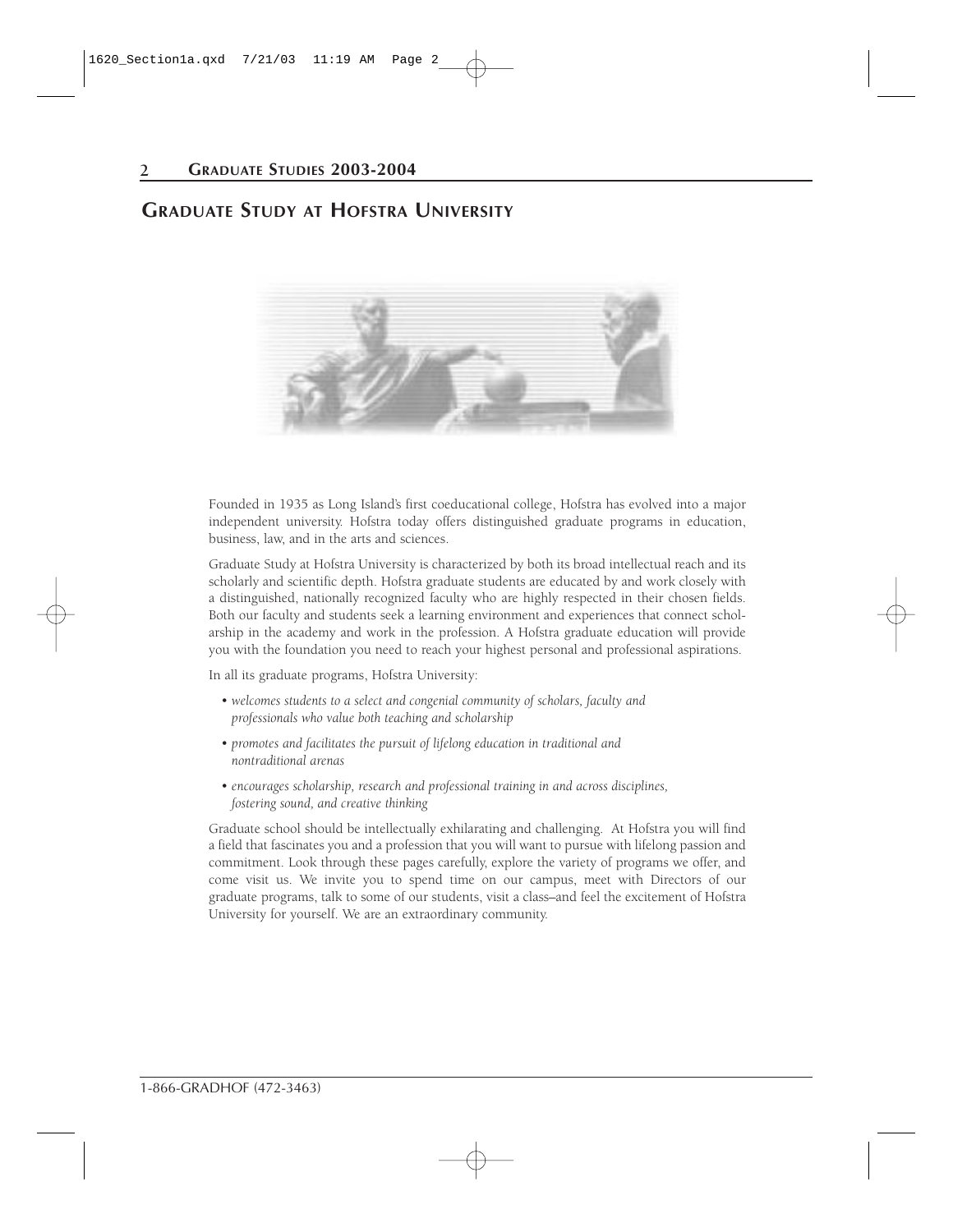# HU HOFSTRA UNIVERSITY<br>GS Graduate Studies

#### **GRADUATE PROGRAMS OFFERED**

#### **DOCTORAL**

| Clinical and School Psychology65   Juris Doctor 407                         | School-Community Psychology68 |
|-----------------------------------------------------------------------------|-------------------------------|
| Educational & Policy Leadership262   Reading, Language, and Cognition 327 ' |                               |

#### **MASTER'S**

| Accounting351, 359                   | Fine Arts Education195, 222             | Literacy Studies (Grades 5-12)305   |
|--------------------------------------|-----------------------------------------|-------------------------------------|
| Applied Linguistics (TESL)46         | Foreign Language Education              | Management351                       |
| Applied Mathematics 60               | (French, German, Russian,               | Marketing351, 359                   |
|                                      | Spanish)198, 223                        | Marketing Research 359              |
| Bilingual Education217               | Foundations of Education 270            | Marriage and Family Therapy297      |
|                                      |                                         |                                     |
|                                      | Health Education 282                    | Mathematics Education 201, 227      |
| <b>Business Computer Information</b> | Health Administration 279               | Music Education204, 230             |
|                                      | Human Cytogenetics 41                   | Program Evaluation122               |
| Business Education 189               | Human Resources Management359           | Physical Education338               |
| Comparative Literature 46            |                                         | Rehabilitation Counseling116        |
| Computer Information Systems359      | Inclusive Early Childhood Special       | Science Education 207, 232          |
| Computer Science 48, 49              | Education (Birth-Grade 2)129            |                                     |
|                                      | Inclusive Elementary Special            | Special Education127, 145           |
| Creative Arts Therapy 110            | Education (Grades 1-6)132               | Special Education and Creative Arts |
| Early Childhood Education166, 177    | Inclusive Secondary Special             |                                     |
| Early Childhood and Childhood        | Education (Grades 7-12)137              | Speech Communication and            |
| Education (B-2, 1-6)169              | Industrial/Organizational Psychology 63 | Rhetorical Studies391               |
| Early Childhood Special              | International Business351               | Speech-Language Pathology84         |
|                                      | Interdisciplinary Studies397            | Social Studies Education211, 235    |
| <b>Educational Administration</b>    | Juris Doctor/Master of                  | Taxation351, 359                    |
|                                      | Business Administration356              | Teaching English as a Second        |
| Elementary Education 164, 172        | Literacy and Special Education308       | Language (TESL)214                  |
| Elementary Education - Mathematics,  | Literacy Studies (Birth-Grade 6) 305    | Teaching of Writing/Literacy        |
| Science, and Technology175           | Literacy Studies (Birth-Grade 6) and    | (Birth-Grade 6)334                  |
|                                      | Special Education                       | Teaching of Writing/Literacy        |
| English and Creative Writing55       | (Early Childhood)308                    | (Grades 5-12)334                    |
| English Education 192, 219           | Literacy Studies (Birth-Grade 6)        | Wind Conducting 238                 |
| <b>Executive Master of Business</b>  | and Special Education                   |                                     |
| Administration 357                   | (Childhood, Middle Childhood            |                                     |
| Finance351, 359                      | and Adolescence) 310                    |                                     |

#### Applied Linguistics (TESL)..............46 Foreign Language Education Management................................351 1, Marketing .................................351, 359 Audiology......................................84 Spanish)..........................198, 223 Marketing Research .....................359 Bilingual Education......................217 Foundations of Education ............270 Marriage and Family Therapy......297 Bilingualism...................................82 Gerontology.................................113 Mathematics ..................................60 ..........282 | Mathematics Education .......201, 227 Business Computer Information Health Administration ................279 Music Education..................204, 230 ...........41 | Program Evaluation........................122 hent ..359 | Physical Education.........................338 ............58 Rehabilitation Counseling..............116 Computer Information Systems ....359 Inclusive Early Childhood Special Science Education ...............207, 232 Computer Science ...................48, 49 Education (Birth-Grade 2) .......129 Spanish..........................................81 Special Education.................127, 145 .........132 | Special Education and Creative Arts Early Childhood Education ..166, 177 Inclusive Secondary Special Therapy ..................................141 Early Childhood Speech Communication and Education 2013 logy .....63 Rhetorical Studies ....................391<br>..........351 Speech-Language Pathology ...........84 Speech-Language Pathology ...........84 ..........397 | Social Studies Education......211, 235 Educational Administration Juris Doctor/Master of Taxation...............................351, 359 .........356 **Feaching English as a Second** Elementary Education ..........164, 172 Literacy and Special Education....308 Language (TESL)......................214 6) ....305 Teaching of Writing/Literacy<br>6) and (Birth-Grade 6) ................  $(Birth-Grade 6)$ ...............................334 Teaching of Writing/Literacy English and Creative Writing..........55 (Early Childhood)....................308 (Grades 5-12)..........................334 English Education ................192, 219 Literacy Studies (Birth-Grade 6) Wind Conducting ........................238

# **TE STUDY GRADUATE STUDY GRADUA**

#### **PROFESSIONAL DIPLOMA/ADVANCED CERTIFICATES**

| Advanced Literacy Studies315  | Intensive Non-Degree Certification       | Postdoctoral Respecialization:           |
|-------------------------------|------------------------------------------|------------------------------------------|
| Adventure Education 341       | Program: Fine Arts or                    | Clinical and/or School                   |
| Bilingual Extension: Speech-  | Music Education 244                      |                                          |
| Language Pathology 88         | Intensive Non-Degree Certification       | Rehabilitation Administration118         |
| Bilingual Extension 152, 243  | Program: Secondary Education246          | School Counselor Bilingual Extension.106 |
| Business Programs 364         | Literacy Studies with NYS Teacher        | Sex Counseling300                        |
|                               | of Literacy Certification                | Special Education 149                    |
| Divorce Mediation299          | (Birth-Grade 6)312                       | Special Education Assessment and         |
| Early Childhood Special       | Literacy Studies with NYS Teacher        |                                          |
|                               | of Literacy Certification                | Teaching English as a                    |
| Educational Administration261 |                                          | Second Language (TESL) 240               |
| Family Therapy299             |                                          | Teaching Students with Severe and        |
| Foundations of Education 274  | Marriage and Family Therapy298           | Multiple Disabilities151                 |
|                               | Middle School Extension (Grades 5-6).240 |                                          |
| Gifted Education150           | Middle School Extension (Grades 7-9).179 |                                          |
|                               |                                          |                                          |

#### 2003 - 2004 www.hofstra.edu/graduate

#### **GRADUATE STUDY 3**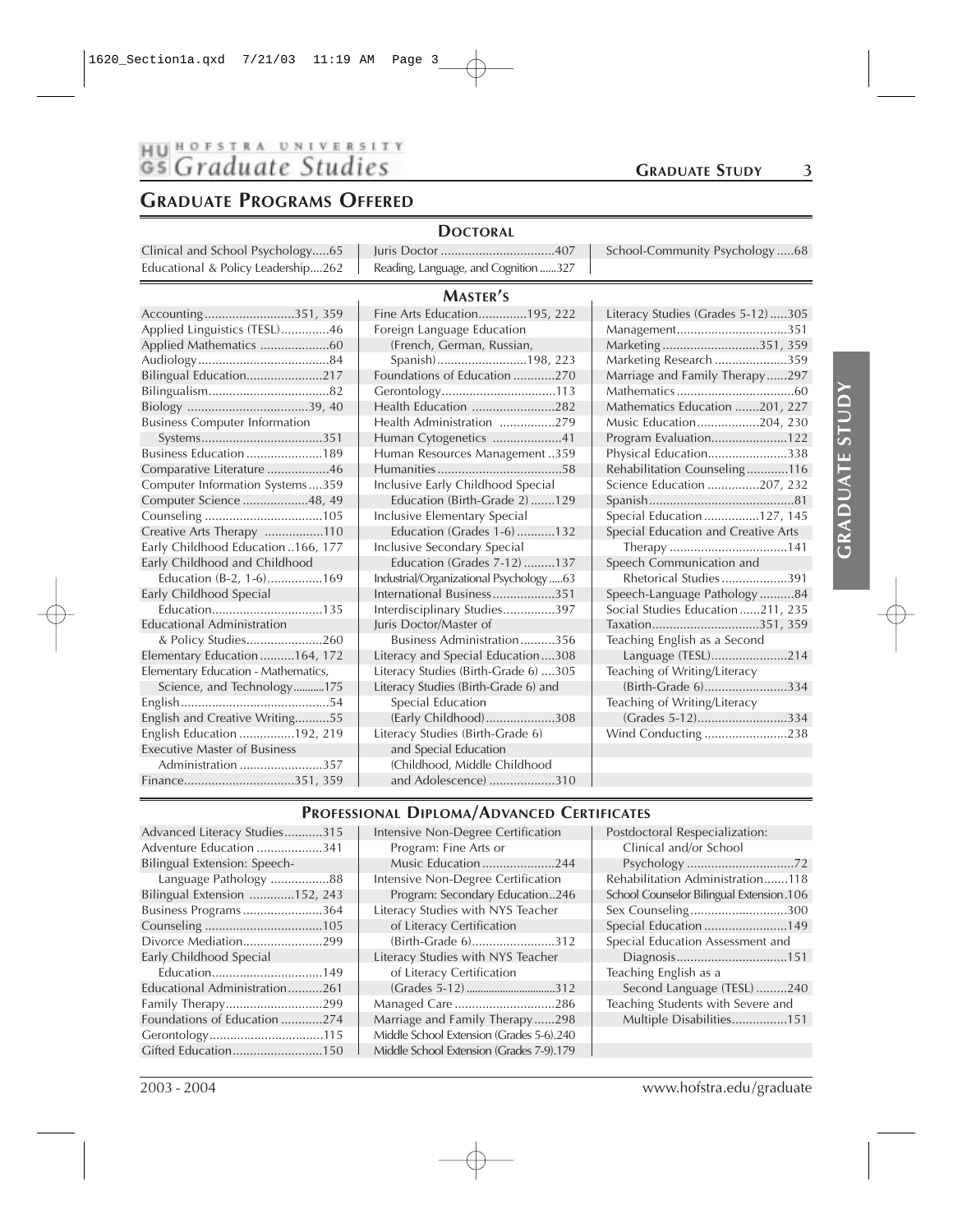## **TABLE OF CONTENTS**

| Graduate Study at Hofstra University 2           |  |
|--------------------------------------------------|--|
| Graduate Programs Offered 3                      |  |
|                                                  |  |
|                                                  |  |
|                                                  |  |
|                                                  |  |
|                                                  |  |
|                                                  |  |
|                                                  |  |
|                                                  |  |
|                                                  |  |
|                                                  |  |
|                                                  |  |
|                                                  |  |
|                                                  |  |
| General University Information12                 |  |
| Basic Regulations Governing Graduate Programs12  |  |
| Basic Regulations Governing Doctoral Programs14  |  |
|                                                  |  |
| Dismissal from Graduate Programs 16              |  |
|                                                  |  |
| The Course Numbering System and Semester Hours18 |  |
|                                                  |  |
|                                                  |  |
|                                                  |  |
|                                                  |  |
|                                                  |  |
|                                                  |  |
|                                                  |  |
| <b>Hofstra College of Liberal Arts</b>           |  |
|                                                  |  |
|                                                  |  |
|                                                  |  |
|                                                  |  |

**Comparative Literature and Languages (CLL).....46** *(LING) Courses ........................................................*48 **Computer Science (CSC) .....................................48** *(CSC) Courses ..........................................................*51 **English (ENGL) ....................................................54** *(ENGL) Courses .......................................................*56 **Fine Arts, Art History and Humanities (FA/AH/HUM).58** *(HUM) Courses ........................................................*59 **Mathematics (MATH) ...........................................60** *(MATH) Courses.......................................................*61 **Psychology (PSY)..................................................63** *(PSY) Courses...........................................................*73 **Romance Languages and Literatures (RLL)..........81** *(SPAN) Courses ........................................................*82 **Speech-Language-Hearing Sciences (SPCH).........84** *(SPCH) Courses........................................................*89 HCLAS Elective Courses...........................................95 *(ANTH) Courses.......................................................*95 *(ASTR) Courses ........................................................*95 *(DRAM) Courses ......................................................*95 *(ECO) Courses..........................................................*95 *(ENGG) Courses.......................................................*96 *(FREN) Courses........................................................*97 *(HIST) Courses.........................................................*97 *(MUS) Courses .........................................................*97

**School of Education and Allied Human Services**

| School-Based Employment Opportunities103 |  |
|------------------------------------------|--|
| Hofstra University Passing Rates103      |  |
|                                          |  |

1-866-GRADHOF (472-3463)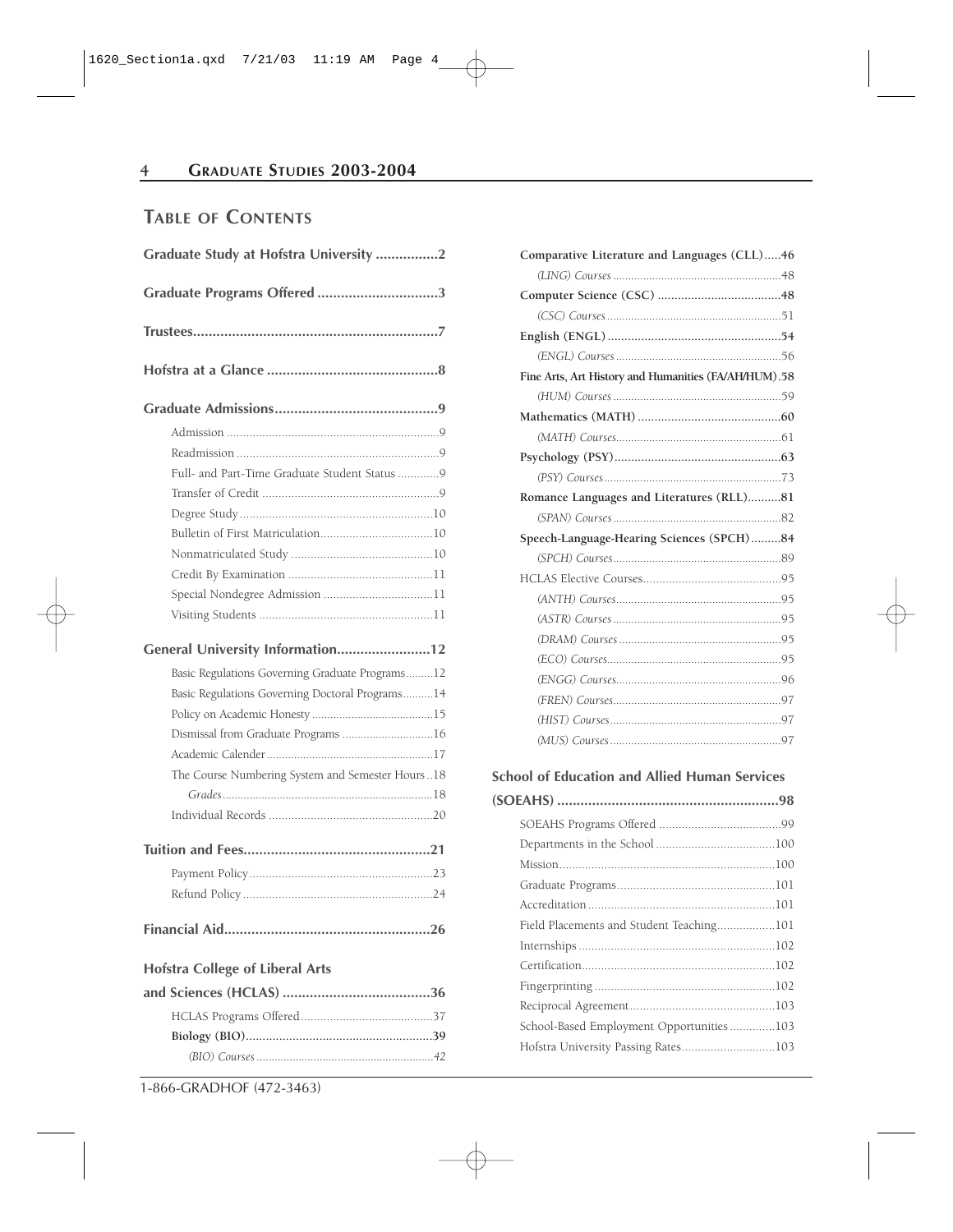# HU HOFSTRA UNIVERSITY<br>GS Graduate Studies

| Counseling, Research, Special Education |  |  |  |
|-----------------------------------------|--|--|--|
|-----------------------------------------|--|--|--|

| Rehabilitation Counseling (REHB)116                  |  |
|------------------------------------------------------|--|
|                                                      |  |
|                                                      |  |
|                                                      |  |
|                                                      |  |
|                                                      |  |
|                                                      |  |
| Curriculum and Teaching (C&T) 162                    |  |
| Elementary and Early Childhood Education (ELED)163   |  |
|                                                      |  |
|                                                      |  |
|                                                      |  |
|                                                      |  |
| Foundations, Leadership and Policy Studies (FLPS)260 |  |
| Educational Administration (EADM)260                 |  |
|                                                      |  |
| Foudations of Education (FDED) 270                   |  |
|                                                      |  |
|                                                      |  |
| Health Professions and Family Studies (HPFS)279      |  |
|                                                      |  |
|                                                      |  |
|                                                      |  |
|                                                      |  |
| Marriage and Family Therapy (MFT)297                 |  |
|                                                      |  |
|                                                      |  |
|                                                      |  |
|                                                      |  |
|                                                      |  |
|                                                      |  |
|                                                      |  |

## **TABLE OF CONTENTS 5**

| Physical Education and Sport Sciences (PESP)338       |  |
|-------------------------------------------------------|--|
|                                                       |  |
|                                                       |  |
| SOEAHS (SOE) Elective Courses347                      |  |
| Frank G. Zarb School of Business348                   |  |
|                                                       |  |
|                                                       |  |
|                                                       |  |
|                                                       |  |
|                                                       |  |
| Master of Business Administration (MBA) 351           |  |
| Juris Doctor/Master of Business                       |  |
|                                                       |  |
| Executive Master of Business Administration (EMBA)357 |  |
|                                                       |  |
|                                                       |  |
| Adv. Cert. in Business Programs364                    |  |
| Accounting, Taxation and Business Law                 |  |
|                                                       |  |
|                                                       |  |
|                                                       |  |
|                                                       |  |
| <b>Business Computer Information Systems</b>          |  |
| and Quantitative Methods (BCIS/QM)370                 |  |
|                                                       |  |
|                                                       |  |
|                                                       |  |
|                                                       |  |
| Management, Entrepreneurship, and                     |  |
| General Business (MGT/ENTR/GBUS) 379                  |  |
|                                                       |  |
|                                                       |  |
| Marketing And International Business (MKT/IB)384      |  |
|                                                       |  |
|                                                       |  |
| School Of Communication 390                           |  |
|                                                       |  |
| Speech Communication and Rhetorical Studies (SPCM)391 |  |

*(SPCM) Courses .....................................................*394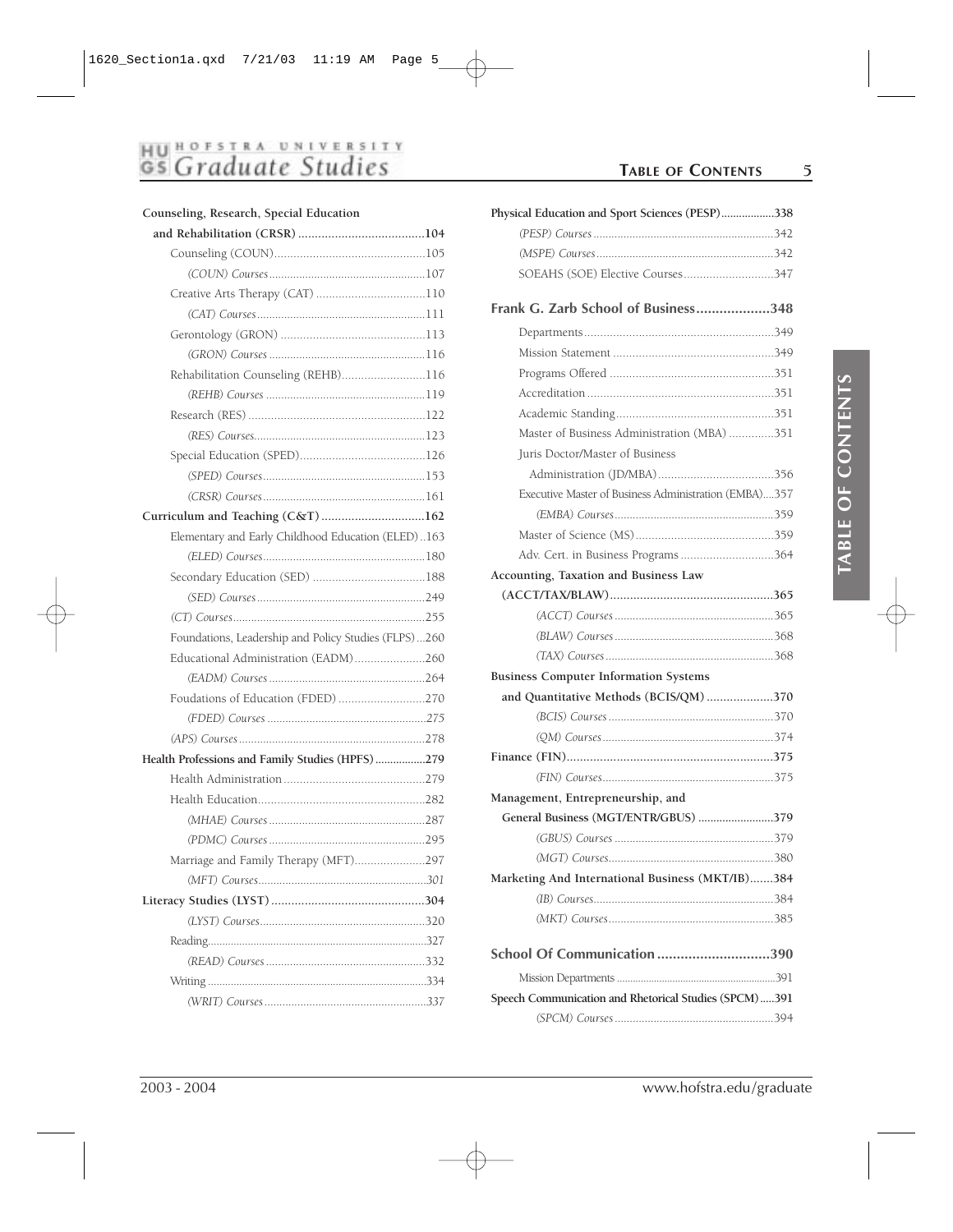Æ

# **6 GRADUATE STUDIES 2003-2004**

| Literacy Studies Resource Center412            |  |
|------------------------------------------------|--|
|                                                |  |
| Program for the Higher Education               |  |
|                                                |  |
|                                                |  |
|                                                |  |
| Special Education and Rehabilitation Center413 |  |
|                                                |  |
|                                                |  |
|                                                |  |
|                                                |  |
|                                                |  |
|                                                |  |
|                                                |  |
|                                                |  |
|                                                |  |
|                                                |  |
|                                                |  |
|                                                |  |
|                                                |  |
|                                                |  |

| Marriage and Family Therapy Clinic (MFT) 418                                                     |  |  |
|--------------------------------------------------------------------------------------------------|--|--|
| Psychological Evaluation, Research,                                                              |  |  |
| and Counseling Clinic (PERC)418                                                                  |  |  |
| Reading/Writing Learning Clinic 419                                                              |  |  |
| Speech-Language-Hearing Clinic419                                                                |  |  |
|                                                                                                  |  |  |
| Hofstra Cultural Center (HCC) 419                                                                |  |  |
|                                                                                                  |  |  |
|                                                                                                  |  |  |
|                                                                                                  |  |  |
|                                                                                                  |  |  |
|                                                                                                  |  |  |
|                                                                                                  |  |  |
| <b>Endowed Chairs</b><br>and Distinguished Professors472                                         |  |  |
|                                                                                                  |  |  |
| <b>New York State Education Department</b><br><b>Inventory of Registered Programs (Hegis)484</b> |  |  |
|                                                                                                  |  |  |
| Campus Map and Legend 496                                                                        |  |  |
| <b>The Family Education Rights</b>                                                               |  |  |
| and Privacy Act (FERPA) 498                                                                      |  |  |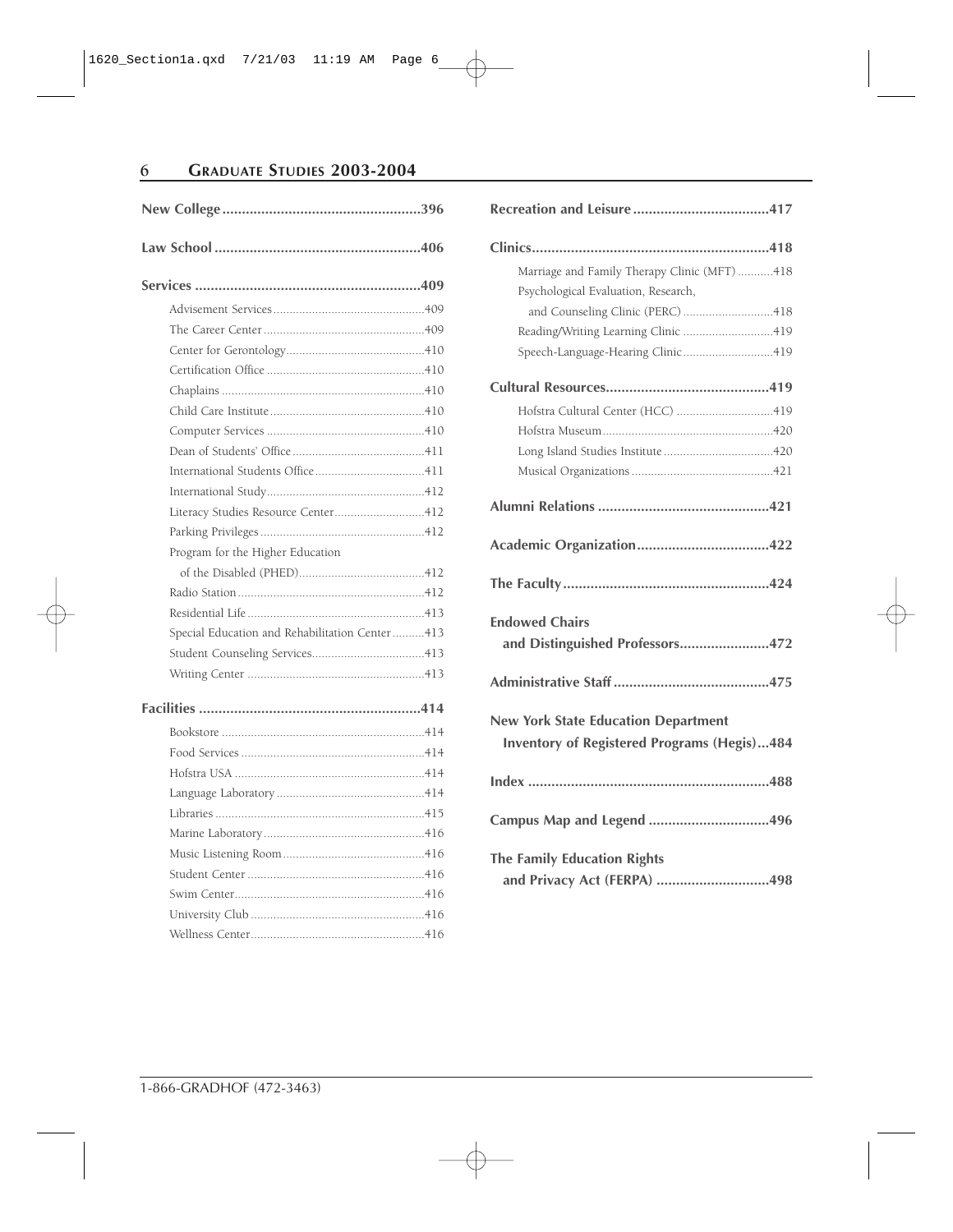# HU HOFSTRA UNIVERSITY

## **TRUSTEES OF HOFSTRA UNIVERSITY**

As of December 10, 2002

**OFFICERS**<br>Salvatore F. Sodano\*, Chair Anthony J. Bonomo, Vice Chair Stuart Rabinowitz, President Janis M. Meyer\*, Vice Chair

#### **MEMBERS**

Suzy F. Bales **Arthur J. Kremer** Arthur J. Kremer Alan J. Bernon\* Charles Kushner\* Mark Broxmeyer\* The Contract of the Contract of the Karen L. Lutz Bernadette Castro (on leave as of 2/95) David S. Mack\* John J. Conefry, Jr. **James F. McCann** Robert F. Dall\* John D. Miller\* Maurice A. Deane\* **Lewis S. Ranieri** Maurice A. Deane\* Nelson DeMille\* Edwin C. Reed Helene Fortunoff Terence E. Smolev\* Leo A. Guthart **Frank G. Zarb\*** Peter S. Kalikow\* Abby Kenigsberg

#### **DELEGATES**

Harold M. Hastings, Speaker of the Faculty Carole T. Ferrand, Chair, University Senate Executive Committee Stuart L. Bass\*, Chair, University Senate Planning and Budget Committee Phillip Dysert, President, Student Government Association Jeffrey Zygmunt, Vice President, Student Government Association Thomas Santucci\*, President, Alumni Organization Joseph D. Monticciolo, Chair, Hofstra Advisory Board

\_\_\_\_\_\_\_\_\_\_\_\_\_\_\_\_\_\_\_\_\_\_\_\_\_\_\_\_\_\_\_\_\_\_\_\_\_\_\_\_\_\_\_\_\_\_\_\_\_\_\_\_

James H. Marshall\*, President Emeritus James M. Shuart\*, President Emeritus Donald E. Axinn,\* Trustee Emeritus Robert E. Brockway\*, Trustee Emeritus Emil V. Cianciulli, Esq.\*, Trustee Emeritus George G. Dempster\*, Chair Emeritus Bernard Fixler\*, Trustee Emeritus Milton M. Gardner, M.D., Trustee Emeritus Allan T. Gittleson, Chair Emeritus Walter B. Kissinger, Trustee Emeritus Gerald Light, Trustee Emeritus Ann M. Mallouk\*, Trustee Emeritus Thomas H. O'Brien, Trustee Emeritus Donald A. Petrie\*, Trustee Emeritus Arnold A. Saltzman, Trustee Emeritus Norman R. Tengstrom\*, Trustee Emeritus

\*Hofstra Alumni

Martha S. Pope, Secretary

2003 - 2004 www.hofstra.edu/graduate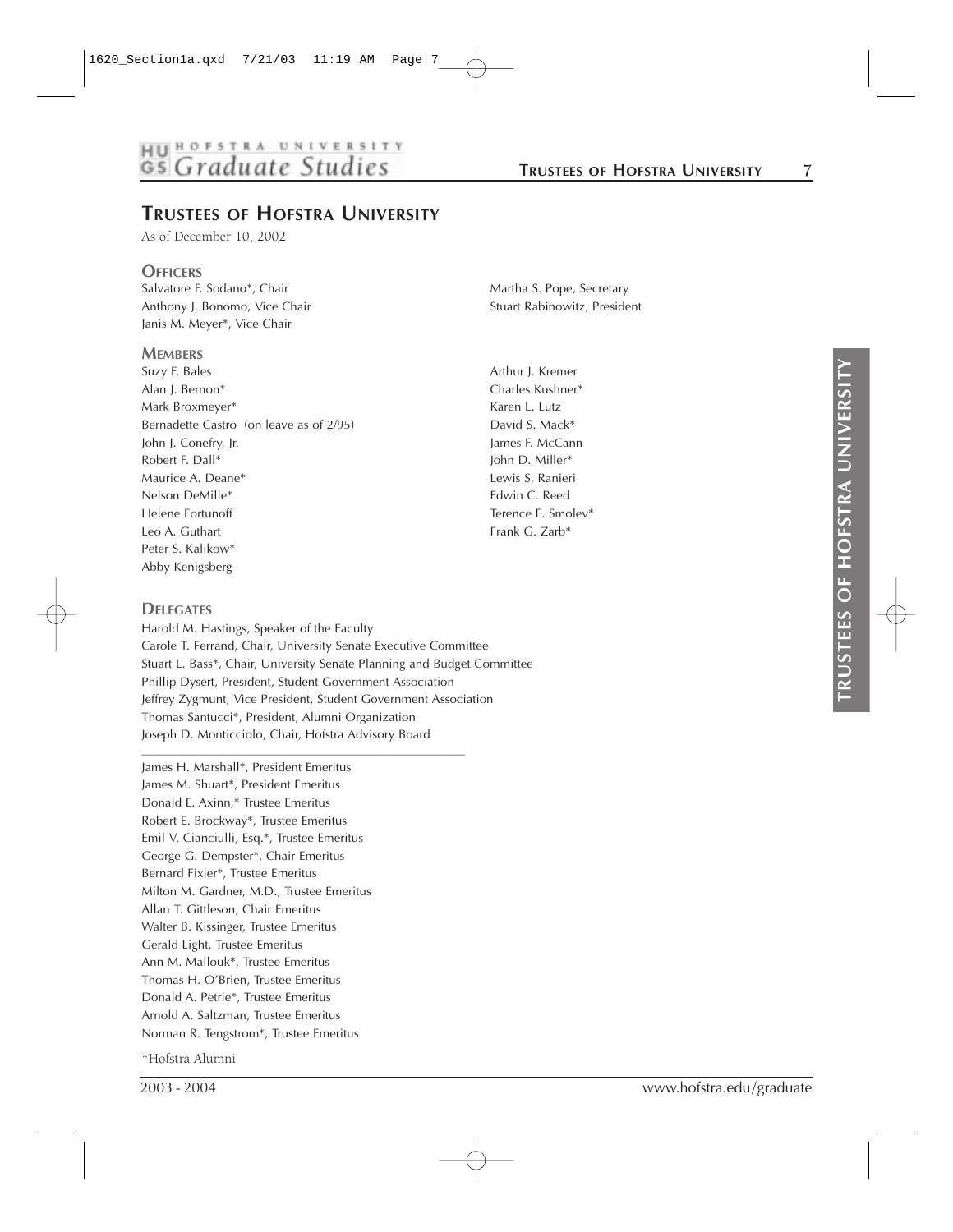# **HOFSTRA AT A GLANCE**

| Location:                                        | Hempstead, Long Island, 25 miles east of New York City, telephone: (516) 463-6600.                                                                                                                                                                                                                                                                                                                                                                                                                                                                                                                                                                                                                                                                                                                                                                                                                                                                                                                                                                                                                                                                                                |                                                                                                                                                                                                                                                                                         |  |                                                                                                                                                                                             |
|--------------------------------------------------|-----------------------------------------------------------------------------------------------------------------------------------------------------------------------------------------------------------------------------------------------------------------------------------------------------------------------------------------------------------------------------------------------------------------------------------------------------------------------------------------------------------------------------------------------------------------------------------------------------------------------------------------------------------------------------------------------------------------------------------------------------------------------------------------------------------------------------------------------------------------------------------------------------------------------------------------------------------------------------------------------------------------------------------------------------------------------------------------------------------------------------------------------------------------------------------|-----------------------------------------------------------------------------------------------------------------------------------------------------------------------------------------------------------------------------------------------------------------------------------------|--|---------------------------------------------------------------------------------------------------------------------------------------------------------------------------------------------|
| Character:                                       | A private, nonsectarian, coeducational university                                                                                                                                                                                                                                                                                                                                                                                                                                                                                                                                                                                                                                                                                                                                                                                                                                                                                                                                                                                                                                                                                                                                 |                                                                                                                                                                                                                                                                                         |  |                                                                                                                                                                                             |
| Founding Date:                                   | 1935                                                                                                                                                                                                                                                                                                                                                                                                                                                                                                                                                                                                                                                                                                                                                                                                                                                                                                                                                                                                                                                                                                                                                                              |                                                                                                                                                                                                                                                                                         |  |                                                                                                                                                                                             |
| President:                                       | Stuart Rabinowitz, J.D.                                                                                                                                                                                                                                                                                                                                                                                                                                                                                                                                                                                                                                                                                                                                                                                                                                                                                                                                                                                                                                                                                                                                                           |                                                                                                                                                                                                                                                                                         |  |                                                                                                                                                                                             |
| Colleges and Schools:                            | School of Law<br>Hofstra College of Liberal Arts and Sciences<br>Frank G. Zarb School of Business<br>School for University Studies<br>School of Education and Allied Human Services<br>Honors College<br>School of Communication<br>Saturday College<br>New College of Hofstra<br>University College for<br>Continuing Education                                                                                                                                                                                                                                                                                                                                                                                                                                                                                                                                                                                                                                                                                                                                                                                                                                                  |                                                                                                                                                                                                                                                                                         |  |                                                                                                                                                                                             |
| Faculty:                                         | There are approximately 1300 faculty members of whom over 500 are full-time; 91 percent of<br>full-time faculty hold the highest degrees in their fields.                                                                                                                                                                                                                                                                                                                                                                                                                                                                                                                                                                                                                                                                                                                                                                                                                                                                                                                                                                                                                         |                                                                                                                                                                                                                                                                                         |  |                                                                                                                                                                                             |
| Student Body:                                    | Full-time undergraduate enrollment of approximately 8,300. Total University enrollment<br>including part-time undergraduate, graduate and School of Law is more than 13,400. Average<br>class size is 22 students; student-faculty ratio is 15 to 1.                                                                                                                                                                                                                                                                                                                                                                                                                                                                                                                                                                                                                                                                                                                                                                                                                                                                                                                              |                                                                                                                                                                                                                                                                                         |  |                                                                                                                                                                                             |
| Degrees:                                         | <b>UNDERGRADUATE DEGREES</b><br>Bachelor of Arts<br>Bachelor of Fine Arts<br>Bachelor of Science<br>Bachelor of Science in<br>Education<br>Bachelor of Business<br>Administration<br>Bachelor of Engineering                                                                                                                                                                                                                                                                                                                                                                                                                                                                                                                                                                                                                                                                                                                                                                                                                                                                                                                                                                      | <b>MASTERS DEGREES</b><br>Master of Arts<br>Master of Science<br>Master of Science in Education<br>Master of Business<br>Administration<br>Master of Professional Studies<br>Executive Master of Business<br>Administration<br>Juris Doctor/Master of<br><b>Business Administration</b> |  | DOCTORAL AND<br><b>ADVANCED DEGREES</b><br>Doctor of Philosophy<br>Doctor of Education<br>Doctor of Psychology<br>Juris Doctor<br>Professional Diploma<br>Certificates of Advanced<br>Study |
| Academic Level of<br>Undergraduate Student Body: | With a chapter of Phi Beta Kappa (one of only 262 institutions nationwide), Hofstra is a<br>selective institution seeking to enroll those students who demonstrate the academic ability, intel-<br>lectual curiosity, and motivation to succeed and contribute to the campus community. In 2002-<br>2003, Hofstra enrolled over 2,500 new students of whom 1,790 are first time undergraduates.                                                                                                                                                                                                                                                                                                                                                                                                                                                                                                                                                                                                                                                                                                                                                                                   |                                                                                                                                                                                                                                                                                         |  |                                                                                                                                                                                             |
| The Campus:                                      | An accredited member of the American Association of Botanical Gardens and Arboreta with<br>111 buildings on 240 acres. Thirty-seven residence halls accommodate approximately 4,100<br>students. Hofstra is 100 percent accessible to persons with disabilities                                                                                                                                                                                                                                                                                                                                                                                                                                                                                                                                                                                                                                                                                                                                                                                                                                                                                                                   |                                                                                                                                                                                                                                                                                         |  |                                                                                                                                                                                             |
| Accreditation:                                   | Hofstra University is accredited by the Middle States Association of Colleges, the American<br>Chemical Society, the Commission on the Accreditation of Allied Health Education Programs,<br>the Engineering Accreditation Commission of the Accreditation Board for Engineering and<br>Technology, the American Psychological Association, the Educational Standards Board of the<br>American Speech-Language-Hearing Association, the Professional Services Board of the<br>American Speech-Language-Hearing Association, the Association to Advance Collegiate Schools<br>of Business, the National Council for Accreditation of Teacher Education, the American Art<br>Therapy Association, the Council on Rehabilitation Education, the American Bar Association,<br>the American Council on Education in Journalism and Mass Communications, the American<br>Association of Museums and the National Association for the Education of Young Children<br>National Academy of Early Childhood Programs.<br>Among nonaccrediting organizations, Hofstra is a member of the Association of American<br>Colleges, and the American Association of Colleges of Teacher Education. |                                                                                                                                                                                                                                                                                         |  |                                                                                                                                                                                             |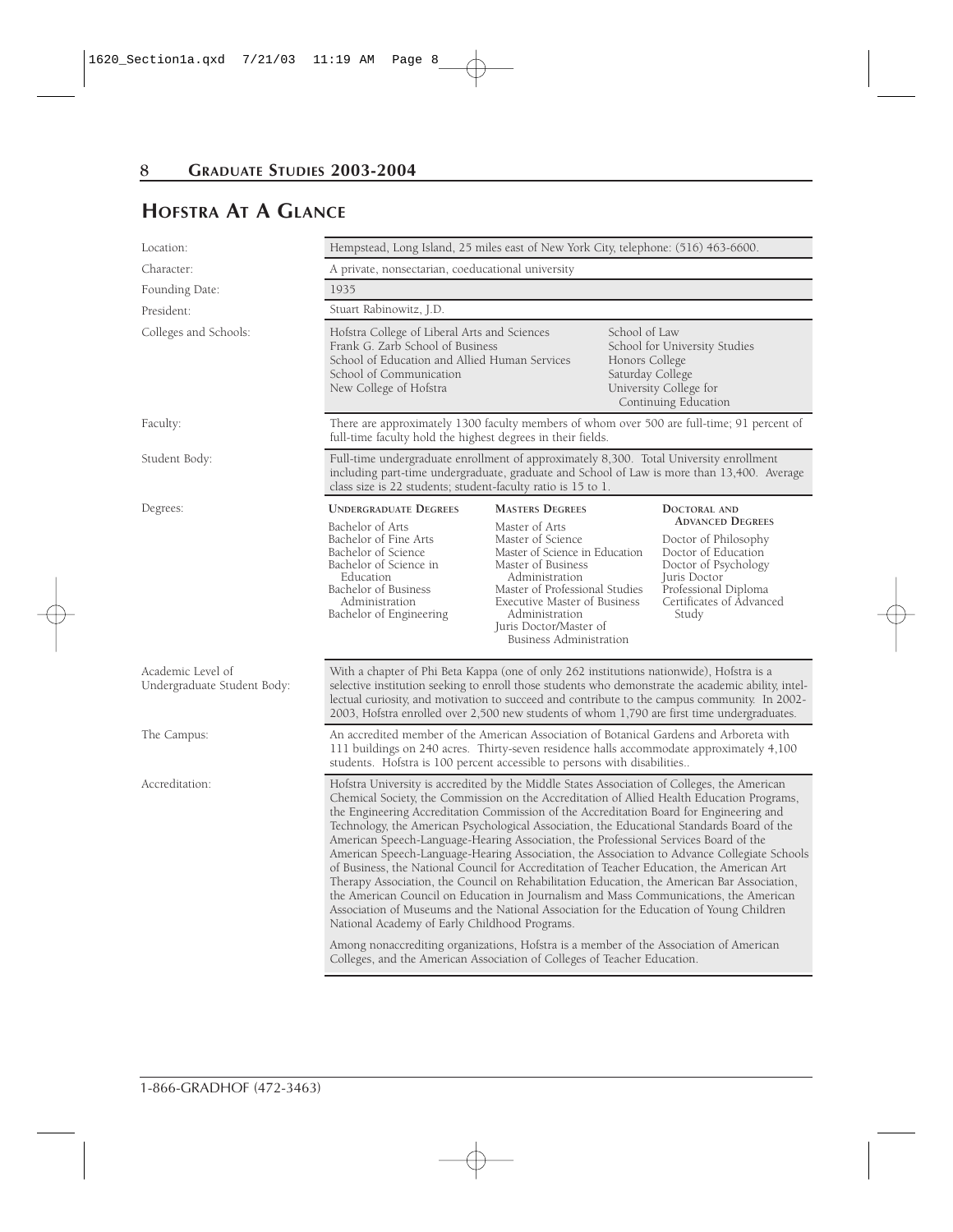#### **HII HOFSTRA UNIVE RSITY** Gs Graduate Stud

**GRADUATE ADMISSIONS 9**

## **GRADUATE ADMISSIONS**

*Office of Graduate Admissions, 106 Memorial Hall Telephone: 1-866-GRADHOF (1-866-472-3463) or (516) 463-4723 Fax: (516) 463-4664 E-mail: gradstudent@hofstra.edu Hours: Monday through Thursday, 9 a.m.-8 p.m.; Friday, 9 a.m.-5 p.m.*

#### **ADMISSION**

Applicants for matriculated or nonmatriculated study are required to present evidence of a baccalaureate or graduate degree from a fully-accredited institution when they apply for admission.

Admission to graduate study at Hofstra is obtained through general University requirements, and specific requirements for the various programs and degrees offered. Students should also carefully check individual programs. Admission criteria are subject to change without notice.

A nonrefundable tuition deposit of \$250 may be required of all accepted full-time graduate/doctoral students (see specific program). When registering for the semester for which the student has been admitted, the deposit will be credited toward tuition.

#### **READMISSION**

Master's and doctoral students who have no record of attendance at Hofstra for a period of 15 months or more after the last completed semester, including summer sessions, must follow the requirements set forth in the Graduate Studies Bulletin in effect when they are readmitted. Students who are maintaining matriculation are considered to be in attendance.

#### **FULL- AND PART-TIME GRADUATE STUDENT STATUS**

Graduate students are considered full-time if they are registered for a minimum of 9 semester hours and part-time, if they are registered for less than 9 semester hours per semester. Classroom activities, Student Teaching, Internship and Practica may be considered for verification of full-time status.

Nonclassroom activities that constitute an integral part of the student's program (e.g., independent study, internships, thesis/dissertation research, graduate assistantships, preparation for language qualifying examinations), but for which no credit may be allowed, may be considered as contributing toward verification of full-time or part-time status. Petitions for consideration of such activities for full- or part-time status may be submitted by the student and his/her program advisor or Director to the Dean of the College or School. The student must be registered for class or maintaining matriculation.

#### **TRANSFER OF CREDIT**

Graduate transfer credit from another accredited institution may be accepted by Hofstra, subject to the following conditions:

- 1. Graduate transfer credit is limited by the University to insure a minimum of 24 semester hours taken in residence. See individual graduate program listed under the major department for specific transfer regulations.
- 2. No credit will be given for courses graded less than B- or the equivalent.
- 3. Graduate students transferring to Hofstra must apply for credit for courses taken at another institution at the time of application for matriculation into the program. The course work to be transferred must be academically relevant to the program of study entered. This credit must be evaluated by the Program Director and chairperson of the student's major graduate area on an official form issued by the Office of Admissions. Transfer credit must be incorporated into the student's plan of study on the Graduate Student Advisement Record early in the student's program.
- 4. Students attending Hofstra may obtain credit for courses taken at another accredited institution if the courses have been approved in advance by the appropriate department, school or college and have been recorded by the Office of Academic Records and are in accordance with the Advanced Standing Policy.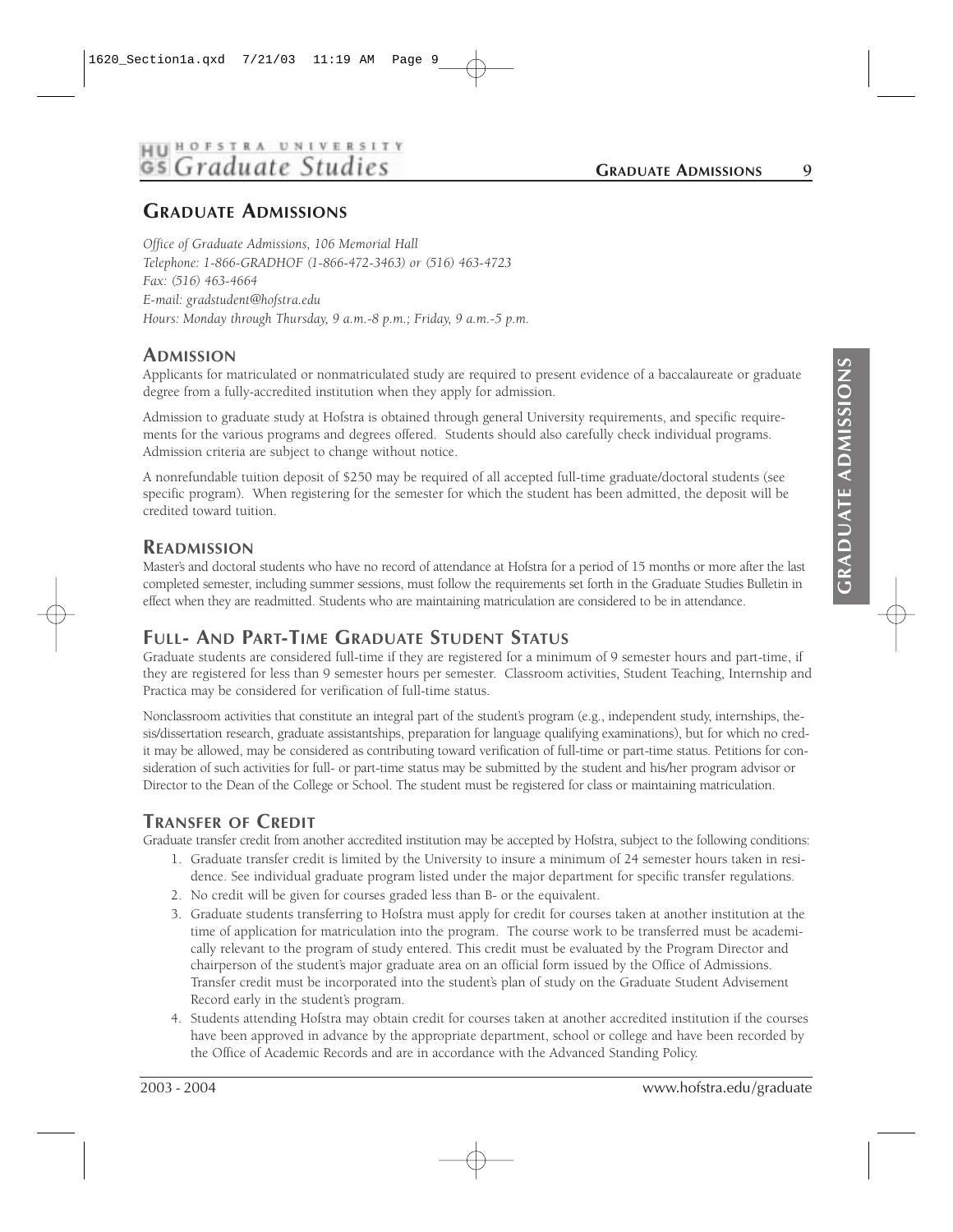#### **DEGREE STUDY**

Applicants for graduate matriculation (approved study leading to an advanced degree, certificate or professional diploma) should submit a completed application with all required documents to the Office of Graduate Admissions on or before the deadline date established for the program in which the student wishes to matriculate. Complete information regarding deadlines, admission requirements and submission of standardized test scores may be obtained from the Office of Graduate Admissions.

All applicants for graduate matriculation must submit official transcripts of all previous study, both undergraduate and graduate, from fully-accredited institutions.

Applicants who fail to submit their applications in time may be admitted as nonmatriculated graduate students if they wish to register for no more than 12 semester hours of course work, which in some cases may be prerequisite to matriculation or creditable to degree requirements upon subsequent matriculation. This option is not available for students seeking admission in either the M.B.A., School/Community Psychology or the Clinical/School Psychology doctoral programs. M.B.A. prerequisite and business graduate courses are open only to matriculated M.B.A. students. Courses in the School/Community Psychology or Clinical/School Psychology doctoral programs are open only to students matriculated in those programs.

The completed application will be reviewed by the Office of Graduate Admissions and the appropriate Graduate Program Director for a decision. The applicant will receive official notification of the decision from this Office.

#### **BULLETIN OF FIRST MATRICULATION**

Graduate students are expected to satisfy those requirements specified in the Graduate Studies Bulletin of their first matriculation in their graduate program at the University, as designated in the letter of acceptance from the Office of Graduate Admissions. Students who have no record of attendance at Hofstra University for a period of 15 months or more must follow the requirements set forth in the Graduate Studies Bulletin in effect when they are readmitted. Any student, however, may elect once during his or her graduate studies to follow all the requirements specified in a subsequent Graduate Studies Bulletin, provided the Office of Academic Records is notified prior to the semester of graduation. No exceptions regarding the requirements set forth in any Graduate Studies Bulletin may be made by the students or by the faculty without the written approval of the Dean of the academic unit or of the Provost. NOTE: for specific requirements, see individual graduate program.

#### **NONMATRICULATED STUDY**

Applicants who wish to take individual courses may study on a nonmatriculated basis for a maximum of 12 semester hours. Applicants for nonmatriculated study are required to present evidence of a baccalaureate or graduate degree from a fully-accredited institution when they apply for admission.

Permission to take courses as a nonmatriculated student does not constitute acceptance to a degree program. Nonmatriculated students are encouraged to matriculate in order to obtain the advisement and registration benefits accorded matriculated students. Students who subsequently matriculate may apply credit earned in a nonmatriculated status in courses numbered 200 or above toward a degree provided these courses fulfill requirements and are completed within the time limit set for the degree. M.B.A. and Psychology graduate courses are open only to matriculated students. Matriculation imposes no obligation to complete a stipulated amount of work each semester, but entails careful examination and evaluation of previous academic accomplishments, usually within the ultimate goal of acceptance into a degree, certificate or diploma program.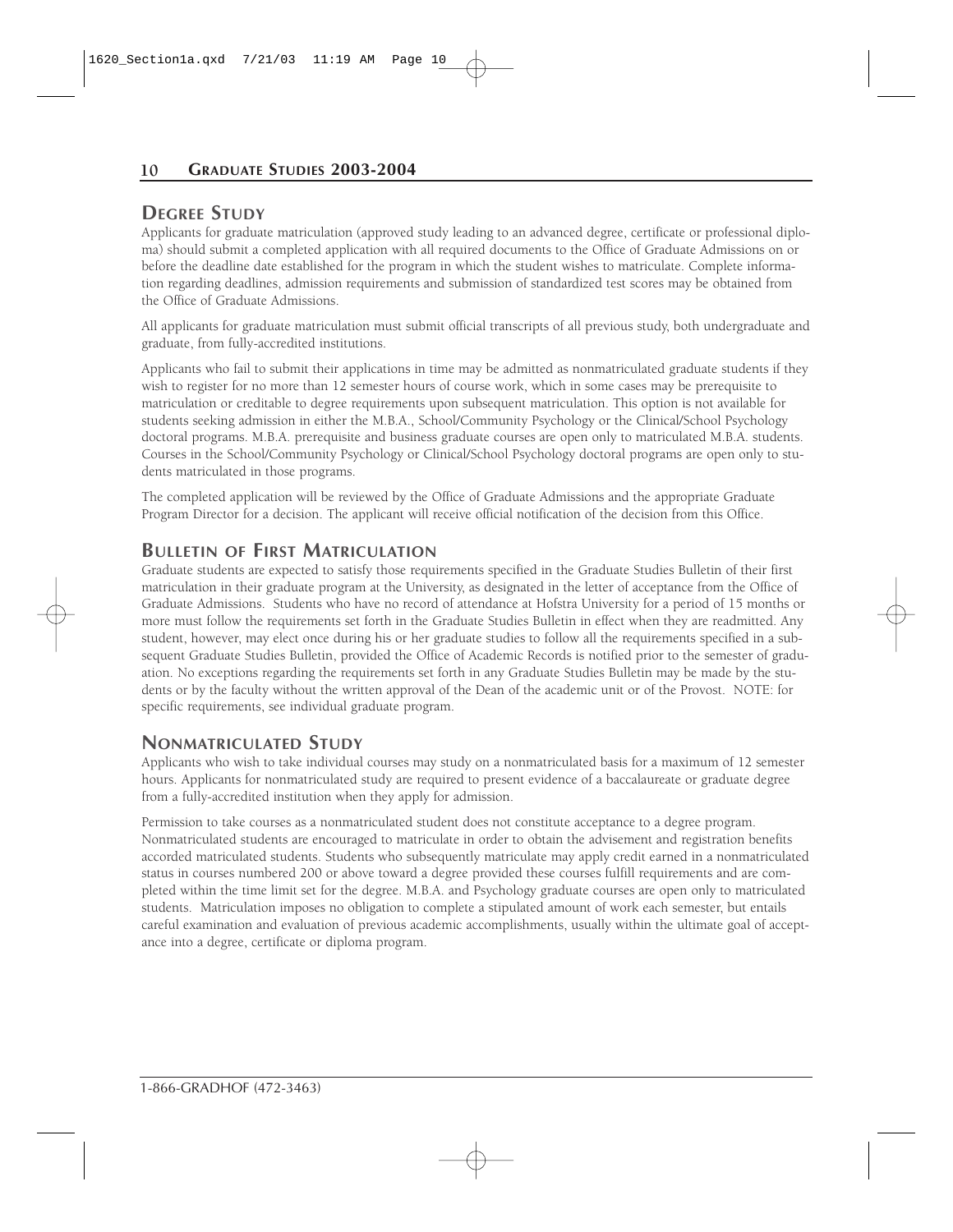# **HII HOFSTRA UNIVERSITY** Gs Graduate Studies

#### **GRADUATE ADMISSIONS 11**

#### **CREDIT BY EXAMINATION**

Graduate students with a strong background in a particular field may attempt to earn course credit toward their degree by taking a special examination at Hofstra or through various outside organizations. They must obtain prior approval from the Credit by Examination Coordinator (located in the HCLAS Dean's Office), the academic chairperson of the department in which the course is given, the graduate program director and the appropriate academic dean. Credits that may be earned are restricted by the following conditions:

- 1. No more than three semester hours earned under this program may be applied toward the master's degree; no more than six semester hours earned under this program may be applied toward the doctorate.
- 2. A grade of at least B- in the examination is necessary for graduate credit to be granted. A grade of C- or better is necessary for undergraduate courses needed to make up deficiencies. No Pass grade is acceptable except for mandatory P/F courses.
- 3. Credit for an introductory course in a department may not be earned in this program once an advanced course in that department has been completed.
- 4. Students are not permitted to apply for credit by examination for a course in which they have previously enrolled at Hofstra on a credit or noncredit basis unless they receive permission of the appropriate academic chairperson and the appropriate academic dean.
- 5. Credits earned do not count in the determination of a student's full-time or part-time status.
- 6. Credits earned under this program may be considered credits taken in residence at Hofstra.
- 7. In the Zarb School of Business, matriculated graduate students may use credit by examination only to fulfill 201-level courses. A grade of B- or better is necessary for satisfactory completion of a credit by examination; the grade will be used to calculate academic standing. Students may take as many 201-level courses on a credit by examination basis as they feel appropriate. Students may obtain further details and application forms from the HCLAS Dean's Office. There is a fee for taking these examinations, see page 22.
- 8. Graduate students in the School of Education and Allied Human Services should contact the Certification Office for information regarding the use of CLEP Examinations within their programs. These standardized tests are not given at Hofstra.

#### **SPECIAL NONDEGREE ADMISSION**

Students with special needs who meet University admission requirements may exceed the 12-semester hour limit set for nonmatriculants by entering either a degree/diploma/certificate program or by entering the category of special nondegree student. Special nondegree admission enables the student to go beyond the normal 12-credit limit for nondegree study and take advantage of all University services normally limited to those students seeking a degree. M.B.A. prerequisite and graduate business courses are open only to matriculated M.B.A. students. Graduate courses in Psychology, and Speech Pathology and Audiology are closed to nondegree admission. All courses below the 200 level do not carry graduate credit. Complete information may be obtained in the Office of Graduate Admissions.

#### **VISITING STUDENTS**

Students enrolled in an accredited college or university wishing to attend Hofstra during any session are required to submit written approval by the appropriate officials from their home institution certifying their good academic standing. Materials are to be submitted to the Office of Academic Records either prior to or at the end of registration. Students visiting Hofstra accept full responsibility for University tuition, fees and other applicable charges in effect at Hofstra for the session or semester of attendance. Visiting undergraduate students shall not be permitted to enroll in graduate courses at Hofstra.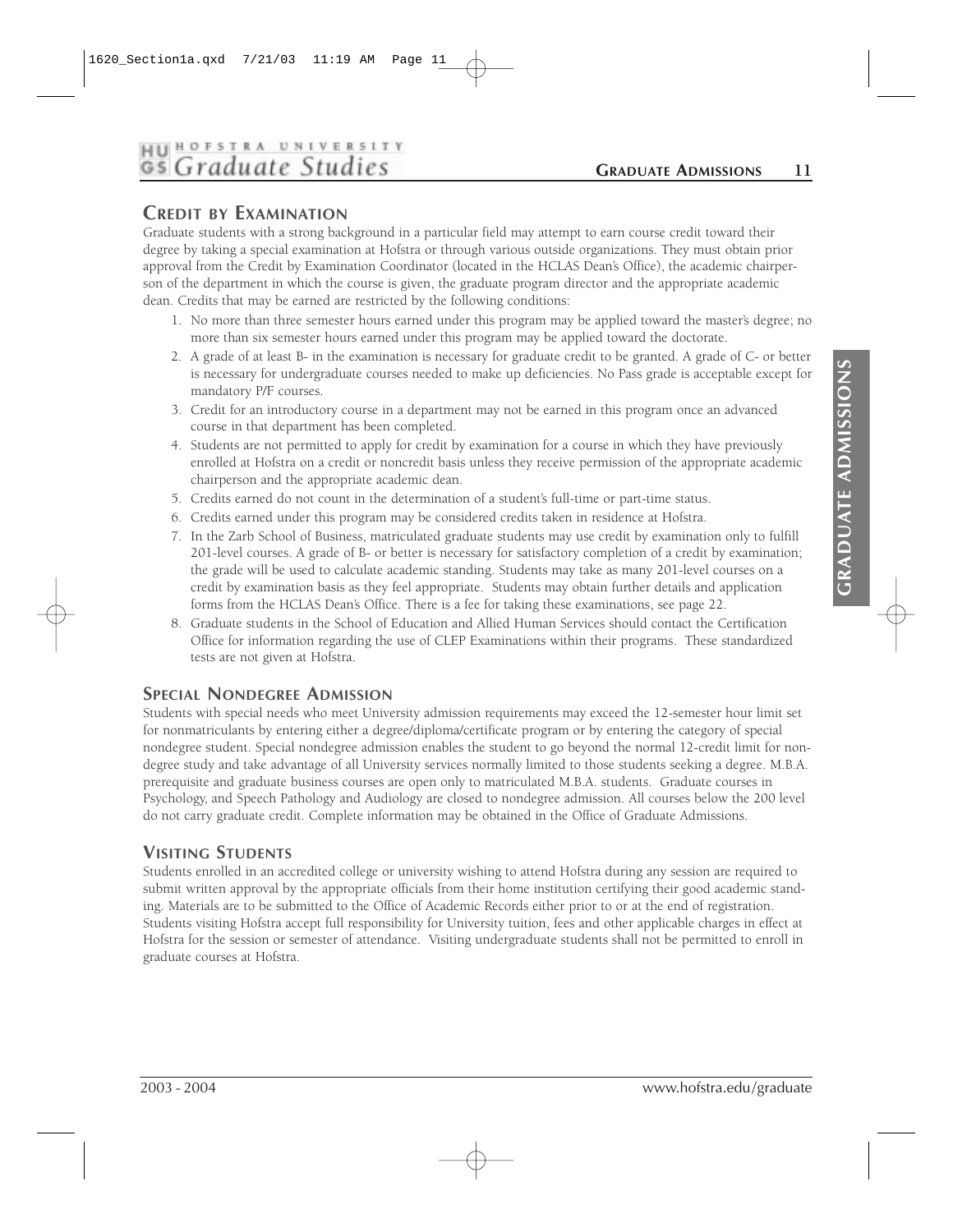#### **GENERAL UNIVERSITY INFORMATION**

#### **BASIC REGULATIONS GOVERNING GRADUATE PROGRAMS**

All graduate students will be governed by the regulations and requirements specified in the Graduate Studies Bulletin in effect at the time of first graduate program matriculation at Hofstra. Refer to the major area for specific requirements.

- 1. Students who wish to study for graduate degrees, certificates or diplomas should apply to the Office of Graduate Admissions for acceptance in their major programs before commencing graduate study. Until they have been accepted in their major area, they have no assurance that any credits they receive will apply toward their degree. Nonmatriculated students must make application for acceptance in their major area before they have completed 12 semester hours at the University unless they have written approval from the appropriate graduate Director to continue their studies on a nonmatriculated basis.
- 2. Grading in graduate courses includes the categories A, B, C, D, F and P/F. Alphabetical grades are further divided into plus and minus levels (see Grades, page 18). No credit will be allowed toward graduate degrees for D grades. Graduate students may repeat courses in which they receive D grades.
- 3. An Incomplete grade will be given at the discretion of the instructor in a graduate course only under unusual circumstances. Incomplete work must be completed and submitted to the instructor for a grade by the end of one calendar year from the close of the semester or session in which the course was taken.
- 4. Students who wish to withdraw from a course must secure the appropriate forms at the Student Administrative Complex located in Memorial Hall or online and return the completed form to the Office of Student Accounts by the last day of classes prior to the start of the designated final examination period. The student may withdraw without the approval or agreement of the instructor. If a student withdraws after the first 1 /4 of the course a grade of W will appear on the transcript.
- 5. All credits applied toward the master's degree must be earned within the period of five years starting from the date of completion of the first course applicable to the degree. Exceptions will be made for any period of intervening military service.
- 6. As a condition for graduation, the master's candidate must successfully complete a comprehensive or language examination requirement or a substantive equivalent in the major area of study. This grade must be reported by the major department to the Office of Academic Records no later than December 1, May 1, or August 1 in the semester in which the degree will be granted. No advanced degree will be conferred upon a candidate who fails this examination more than once. A request for a review of a comprehensive examination must be made within one (1) year of the date the examination was taken. The examination is offered twice during the year, in October and March. (Exception: Psychology, see Degree Requirements for each program.) Exact dates are determined at the beginning of each semester. *It is the student's responsibility to be informed of the time and place of the examination.*
- 7. No graduate credit will be granted for courses numbered below 200 in the Hofstra system.
- 8. Graduate students, with the permission of their graduate adviser, chairperson of the department in which the course is offered, and course instructor, may take up to *two* 2000-level courses (not to exceed 8 s.h.). 2000 level courses are graduate courses offered in conjunction with 100-level courses, for which graduate students are expected to fulfill substantially enhanced requirements. No student, however may enroll in a 2000-level course if he/she received undergraduate credit for the equivalent undergraduate course.
- 9. No credit will be allowed for courses taken at another school while enrolled in a degree program at Hofstra unless they are relevant to the student's program of study and are approved in advance on an official form available in the Office of Academic Records.
- 10. Courses numbered 251 and 252 should be devoted to independent readings under the direction of a faculty member assigned to the graduate student applying for such credits. A maximum of six semester hours of credit may be earned toward a graduate degree in 251 and 252 courses.
- 11. A graduate student who has not completed the work in courses 301 and 302 must maintain matriculation each subsequent semester until the requirements of the course have been completed. This will require paying a matriculation fee if the student is not enrolled in one or more regular credit courses.

1-866-GRADHOF (472-3463)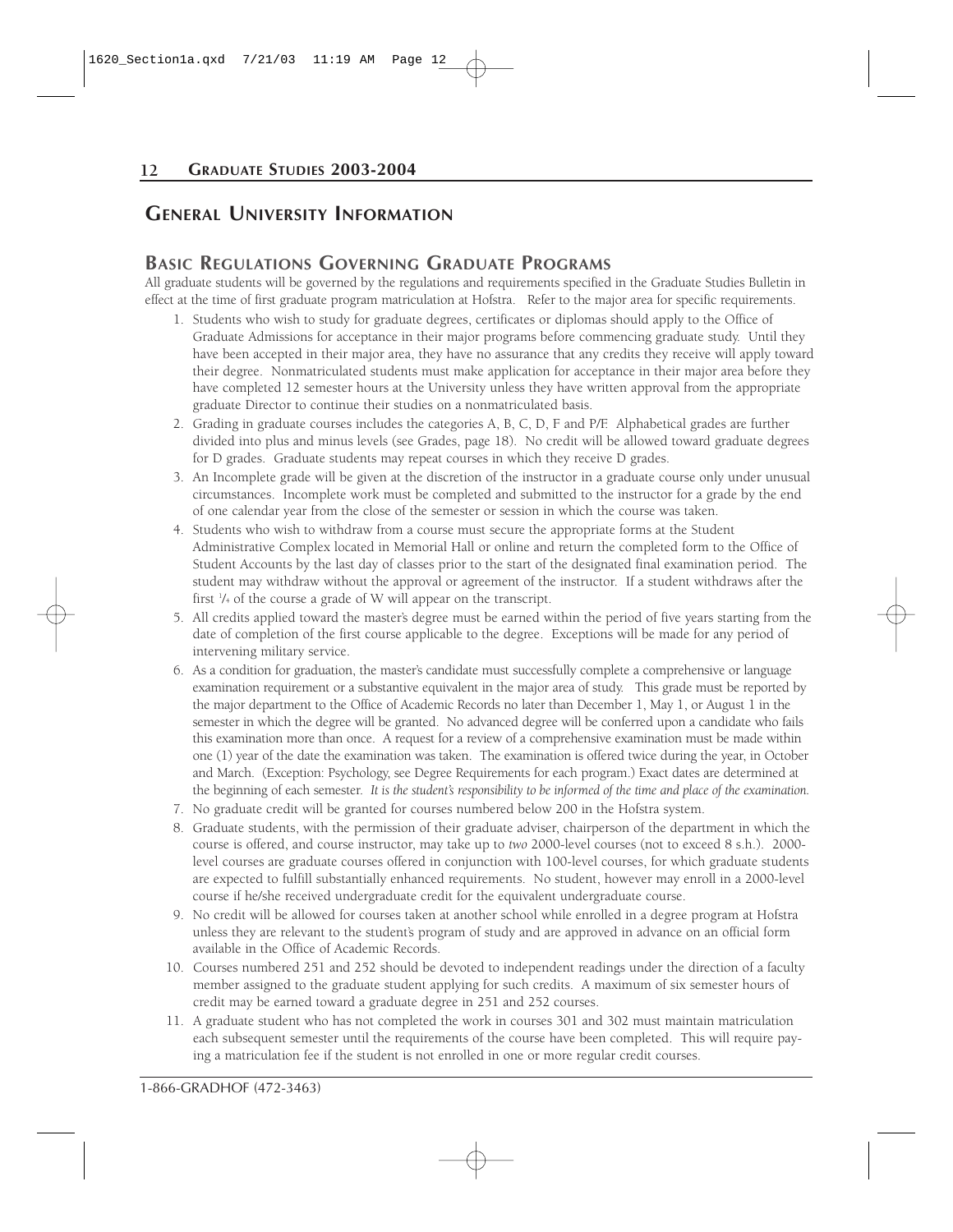#### HUHOFSTRA UNIVERSITY Gs Graduate Studies

#### **GENERAL UNIVERSITY INFORMATION 13**

- 12. Whenever matriculated graduate students wish to transfer candidacy from one major area to another, they must initiate their request on an official form which is available at the Office of Graduate Admissions.
- 13. The academic standing of all graduate students will be reviewed at the end of each fall and spring semester. It is necessary for graduate students to earn a cumulative 3.0 grade-point average or better as required by specific programs to be considered in good standing and for graduation. Students who fail to maintain a minimum 3.0 grade-point average will have their status reviewed by the Director of their graduate program and the chairperson of the department. Any student presenting a grade-point average of less than 3.0 at the end of the semester will be placed on academic probation.\* Students who have accumulated 25 percent or more of total attempted semester hours in INC's which have stood longer than the time allowed for completion, W's and NC's, may be placed on probation after due consideration by the program Director and the department chairperson. Students enrolled in courses for two consecutive probationary periods and who have not raised their grade-point average to the required 3.0 or better by the conclusion of the second probationary period are subject to dismissal. A graduate student with especially serious academic deficiencies is subject to immediate dismissal when such deficiencies make it apparent that the student's continuation in the program will not result in his or her successful completion of the program. Dismissed students may petition for readmission no sooner than one fall year following the dismissal. However, they may be readmitted only under special circumstances and after a careful review of their case by either the Program Director, chairperson or dean and the faculty of their major area.
- 14. Graduate students clearly guilty of academic dishonesty will be assigned an F grade in the course in question by their instructor. Should an instructor feel that mitigating circumstances warrant or call for more drastic action, the case may be referred to the Provost via the chairperson of the department offering the course. The Provost will establish a committee of at least three faculty members, including the chairperson of the department in question, to review the case and make recommendations for action. All infractions are to be reported to the chairperson of the department concerned.
- 15. Students studying for master's degrees must complete at least 24 semester hours of their course work (not including elementary school student teaching) in residence at Hofstra.

#### **MASTER'S ESSAY OR THESIS**

Unless departmental arrangements specify otherwise, after the essay has been approved, it must be typed in final form. The original and a duplicate copy, after being signed by both the adviser and the department chairperson, are submitted to the major department or graduate area for binding. Both copies must be submitted no later than the last day of classes of the semester or summer session when the degree is expected to be conferred. Copies are bound in prescribed form. See Tuition and Fees, page 22. If time of payment for binding is not indicated in the course description, students should consult their major department or graduate area. The bound original is filed in the Axinn Library and a duplicate copy in the office of the department which supervised the essay. (For exceptions to the essay requirement, see departmental programs.)

Part-time students should arrange to take not more than three semester hours of course work in addition to 301 or 302 in each of the semesters during which they are writing their essays. All subjects must be approved by the chairperson of the department in which the work is to be done.

#### **APPLICATION FOR GRADUATION**

Candidates for graduation must file an application for graduation in the Office of Academic Records not later than October 1 for December graduates and March 1 for May graduates. August candidates must file by June 15 for Summer Session I, and July 15 for Summer Session II. There is a fee for late filing. See Tuition and Fees.

All requirements applicable toward a degree, certificate or diploma must be completed and on record in the Office of Academic Records by the end of the first week of June for May degrees, the end of the first week of January for December degrees, and the end of the first week of September for August degrees.

<sup>\*</sup>Academic Probation means that a student failing to meet the required grade-point average is under formal notification by the University that he/she may be dropped officially from the program of matriculation if the required average is not attained within the limits stipulated by the University.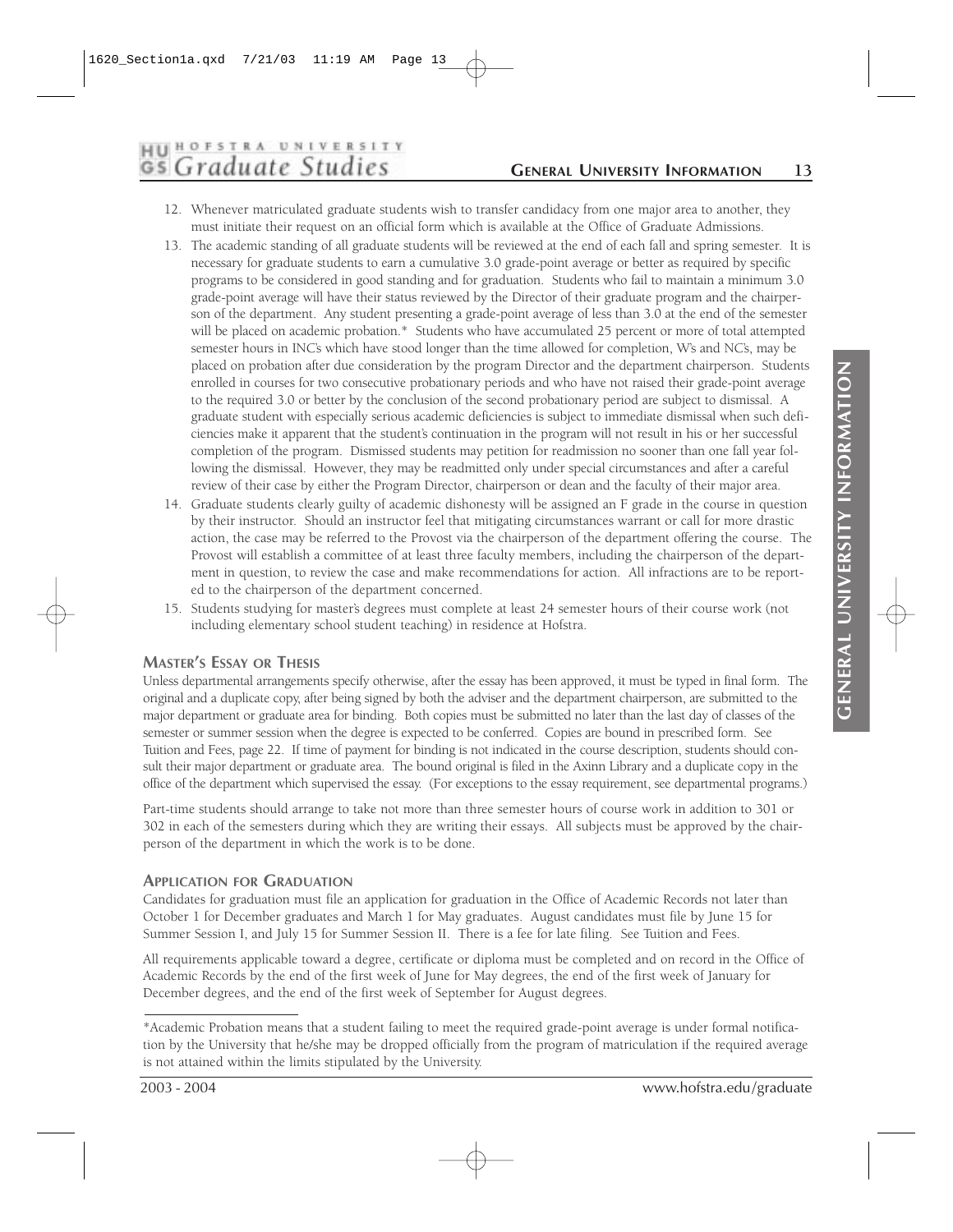#### **FINAL SEMESTER REGISTRATION**

Students who have been granted permission to complete final semester requirements and maintain matriculation while not attending classes must pay a Maintaining Matriculation Fee (see page 21) and file a registration card during the regular registration period for their final semester or session. This applies equally to students who are completing their work for the master's essay although not currently enrolled for the 301-302 courses. This fee also applies to each Fall or Spring semester of study taken by a student at another institution, either within the United States or elsewhere.

#### **COMMENCEMENT**

Commencement programs are conducted twice each year, in December and in May. Summer candidates are invited to the December exercises and are listed in the program. Information regarding programs is automatically mailed to candidates about six weeks before commencements.

## **BASIC REGULATIONS GOVERNING DOCTORAL PROGRAMS**

#### **ADMISSION**

- 1. An acceptable baccalaureate degree from an accredited institution is required for admission to courses in a doctoral program unless extraordinary circumstances prevail.
- 2. In addition to other screening procedures, some form of broad area and/or aptitude examination such as the MAT or GRE is required for admission as a *matriculated doctoral* student.
- 3. Adequate evidence of students' ability to do quality doctoral work must be obtained, at a point in their studies to be determined by each program, before they are accepted as *doctoral candidates*.
- 4. A nonrefundable tuition deposit of \$250 is required of all accepted full-time doctoral students. When registering for the semester for which the student has been admitted, the deposit will be credited toward tuition.

#### **DEGREE REQUIREMENTS**

#### **Residency**

- 1. The minimum residence requirement is defined as 30 semester hours within a period of two consecutive years (which may include three summers).
- 2. A residence plan of study specifying the activities and alternative means of using the residency time allotment must be submitted by the candidate and approved by the adviser and the department chairperson prior to the start of formal residency. The department chairperson and adviser may stipulate the terms of the plan in granting approval.
- 3. At least half of the course work required for the doctorate must be taken at Hofstra during the ten-year period preceding the conferral of the degree.

#### **Time limitation**

- 1. The above restrictions also set a limit of ten years from admission as a *matriculated doctoral student* to the completion of all degree requirements.
- 2. After the student has been accepted as a *doctoral candidate*, all credit applied toward the doctoral degree must be earned within a period of five years preceding the granting of the degree.
- 3. A student who has been accepted for a doctoral program but has not taken at least one course within one year after acceptance must make reapplication for admission to the doctoral program through the Office of Graduate Admissions.

#### **Tool requirements**

1. Ph.D. candidates must generally satisfy two tool requirements: examinations in two foreign languages, or one in a foreign language and one in a tool subject such as statistics or computer problems, as determined by the department. The exception to the above is in the Ph.D. Program in Clinical and School Psychology and the

1-866-GRADHOF (472-3463)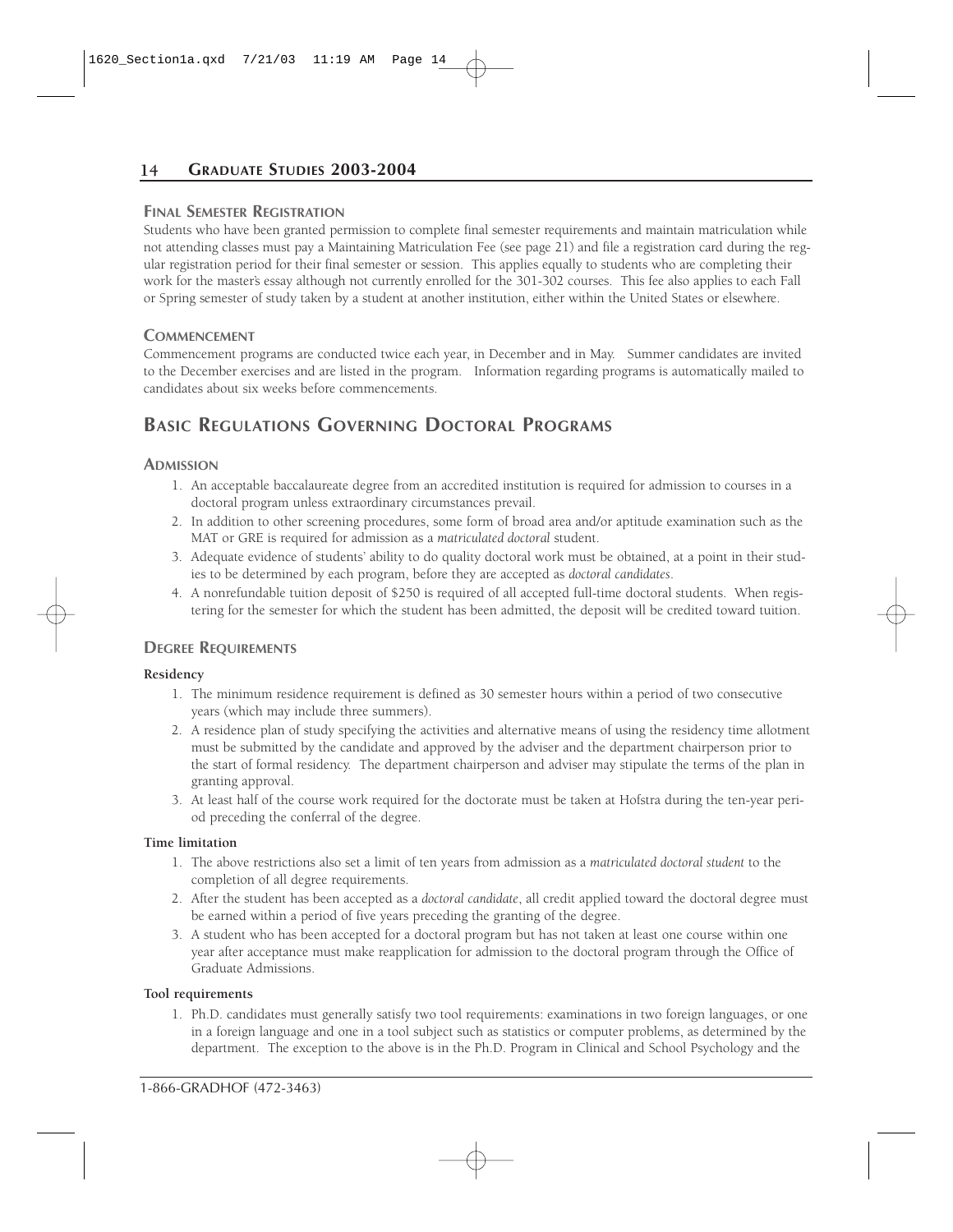# **HII HOFSTRA UNIVERSITY** Gs Graduate Studies

#### **GENERAL UNIVERSITY INFORMATION 15**

Psy.D. Program in School-Community Psychology where a foreign language is not required. A candidate may satisfy the statistics requirement either by passing a competency examination or by successfully completing course work as determined by the department recommending the degree. Such course work is subject to the same time limitation set for courses noted above. Courses taken to prepare for such examinations may not be part of the number of credits required for the degree.

2. Ed.D. candidates will be required to satisfy only the tool requirement in statistics.

#### **Academic Standing**

The academic standing of all graduate students will be reviewed each year. It is necessary for graduate students to earn a 3.0 grade-point average or better, as required by the program, to be considered in good standing. Students who have failed to maintain a 2.5 grade-point average or better, as required by the program, will be dropped immediately. Those who have failed to maintain a 3.0 grade-point average or better, as required by the program, will have their status reviewed by the Director of their major program and the Chairperson. If the director or chairperson feels they have failed to demonstrate adequate competence in their major area, they will be dropped from the University. These students may petition for readmission no sooner than one full year following the dismissal. They may be readmitted, however, only under special circumstances after a careful review of their case by either the director or chairperson and the faculty of their major area.

#### **Comprehensive Examination**

All doctoral candidates must take a doctoral comprehensive examination.

#### **Doctoral Dissertation**

- 1. Doctoral candidates must write a dissertation under the guidance of a sponsoring committee consisting of three full-time faculty members holding an earned doctorate.
- 2. The dissertation must then be defended orally before a committee, of a minimum of five faculty members.
- 3. The sponsoring committee will be part of the defense committee.
- 4. Course work may not be substituted for the dissertation.
- 5. All work on the dissertation, including data analysis, is to be done by the student under the advisement of her/his committee. If another person is consulted for help, the student must obtain permission. Not obtaining permission for outside help with the research is cause for dismissal from the program.

Contact the major program for specific information.

#### **Transfer Credits**

Doctoral candidates offering transfer credits must complete a minimum of half the total course work required for the doctorate at Hofstra. If the candidate holds a master's degree from Hofstra, the completion of 54 semester hours (credits earned toward a master's degree may be included) of course work is required for the doctorate in residence. In other cases, a minimum of 45 semester hours must be completed at Hofstra.

#### **POLICY ON ACADEMIC HONESTY\***

A University is a community of faculty and students dedicated to the acquisition and transmission of knowledge. Every individual in this community has an obligation to uphold its intellectual standards, which alone make learning and education worthwhile. It is the responsibility of the faculty to try to communicate both knowledge and respect for knowledge. It is equally the responsibility of the student to respect knowledge for its own sake. Only thus does the student prove himself/ herself deserving of a university education. A student is not an empty receptacle into which the faculty pour knowledge: the student's role in education is an active one, and the student bears the responsibility for his/her work. Whoever refuses this responsibility is unworthy of a university education. A student who steals work or cheats in any way is refusing the responsibility that is his/hers and so forfeits the right to remain a member of the academic community unless he/she is willing and able to recognize the seriousness of his/her offense and demonstrates such recognition by no further violation of academic propriety. Hofstra would rather educate than cut off the offender. It recognizes that one instance of cheating may not be a sign of an incorrigibly corrupt person; but it will not tolerate dishonesty, and it will not offer the privileges of the community to the chronic cheater.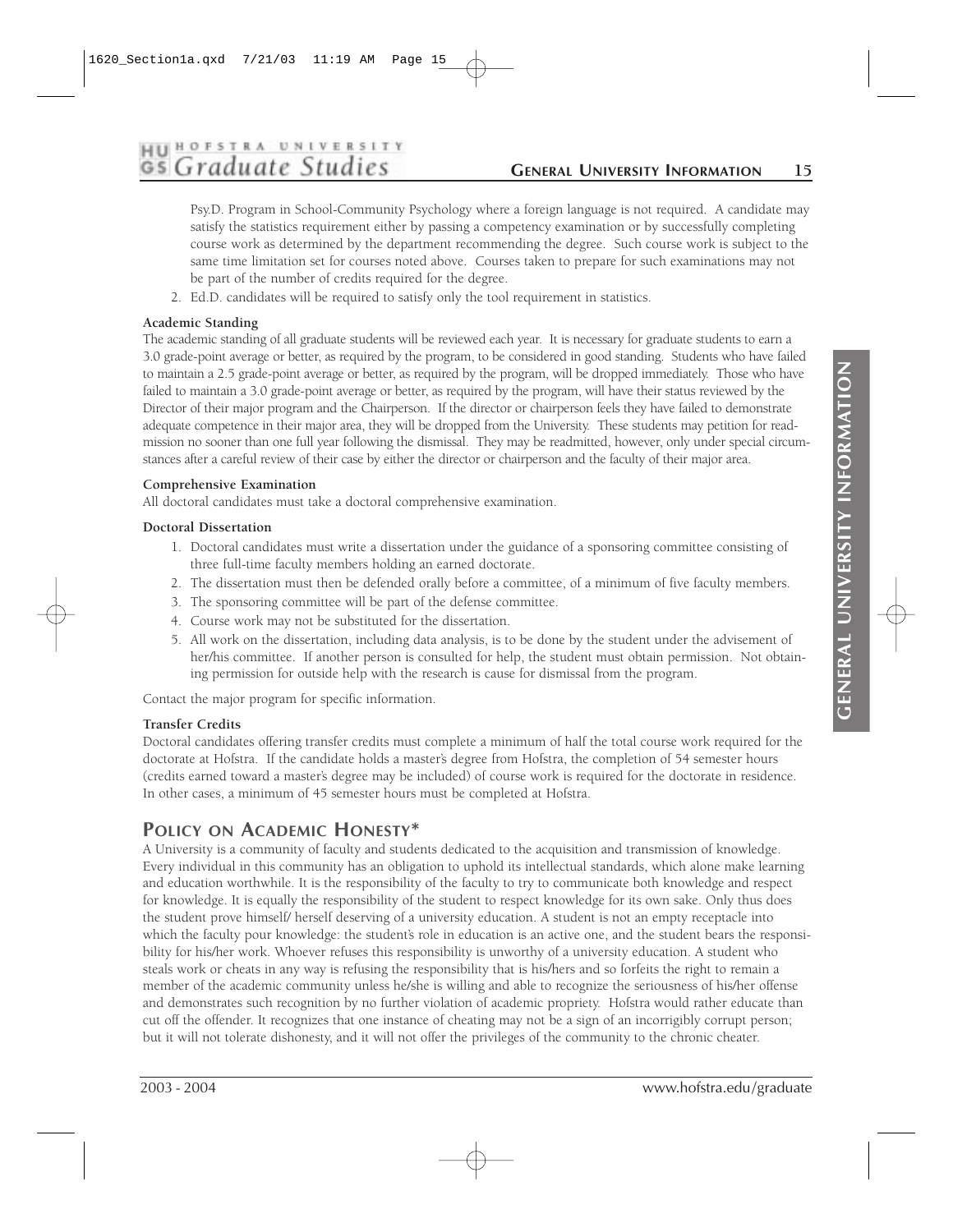The student must avoid not only cheating, but the very appearance of cheating. He/she must be responsibly aware that certain actions in an examination leave him/her open to the accusation of cheating. The instructor is authorized to question the student on the basis of suspicious appearance. Anyone who helps another person to cheat on an examination is considered guilty of cheating.

Plagiarism in any form, either from published works or unpublished papers of other students, is cheating. Using a ghost-writer is cheating. The student is responsible for acknowledging explicitly in his/her papers all sources consulted and used. The proper procedure for such acknowledgement is outlined in the College Style Sheet available in the Bookstore, or in style manuals approved by specific departments. Ignorance of the rules is no excuse. If a student is in doubt about the propriety of a particular academic procedure, he/she should consult one of his/her instructors or the Dean of Students for appropriate guidance. Organizations or individuals who make a practice of collecting papers for resubmission will be considered guilty of fostering plagiarism and subject to the penalties imposed on the plagiarist.

\*Adopted from UCLA's Position on Cheating.

\_\_\_\_\_\_\_\_\_\_\_\_\_\_\_\_\_\_\_

#### **DISMISSAL FROM GRADUATE PROGRAMS**

- 1. The chairperson (director or coordinator) of every graduate program must notify a student of his/her dismissal from that program in writing. The notification should state the reasons for the dismissal and be as explicit as possible. A copy of the letter should be sent to the appropriate dean, to the Provost and to the Office of Academic Records. The letter should indicate the appeal procedures specified below.
- 2. The first appeal is at the departmental level. In the Zarb School of Business, the first appeal is to the Graduate Committee on Appeals. The Committee will consist of the chairperson of each of the departments of the School of Business offering course work in the M.B.A. program.
- 3. The second appeal is at the decanal level. Each school or college should prepare a written statement specifying appeals procedures to be followed. This statement should be appended to the letter described above.
- 4. If the student is not satisfied with the outcome of the first and second appeals, a third appeal may be made to the Provost's Office. The third appeal must be based either on procedural grounds or on the claim that the departmental decision was arbitrary, capricious or biased. The third appeal should be in the form of a letter that details the specific basis for the appeal. Pertinent documents should be appended to the letter.
- 5. Subsequent to the submission of the letter, the Provost will arrange a meeting with the student to discuss the case and attempt to achieve a resolution.
- 6. In the event that a resolution is not achieved, the Provost will designate a three-person committee to review the case. The committee will consist of a member of the Provost's staff, the Chairperson of the Senate Graduate Committee or an alternate designated by that Committee, and a faculty member of the department involved. All materials pertaining to the case will be submitted to that Committee. The affected student can request an appearance before this Committee and can submit additional materials.
- 7. The Committee will make a recommendation to the Provost. The Provost will make a decision based on the information supplied by the Committee. This decision will be final.
- 8. Since the Law School has its own procedures for dismissal, this does not apply to their students.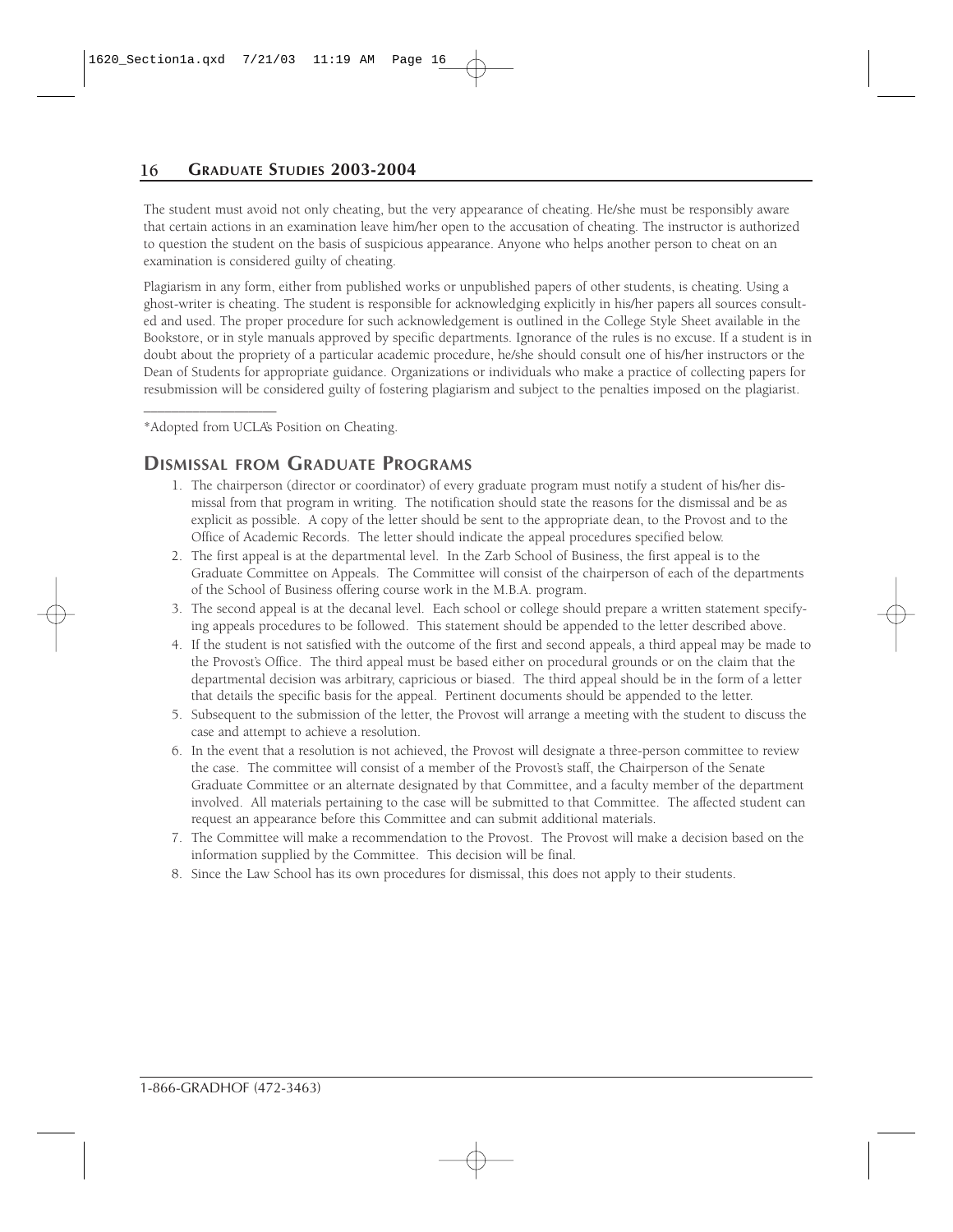# HU HOFSTRA UNIVERSITY

#### **GENERAL UNIVERSITY INFORMATION 17**

## **ACADEMIC CALENDAR**

#### **THE ACADEMIC CALENDAR**

Highlights of the calendar for the 2003-2004 academic year appear on the inside front and inside back covers of this publication. The program of regular semesters is based on a two semester calendar with fall classes beginning on September 2, 2003 and concluding on December 20, 2003. All spring semester classes begin February 2, 2004 and end May 22, 2004. Credit courses are offered during the January session, January 5-26, 2004, Summer Session I, May 25-June 29, 2004, Summer Session II, July 1-August 5, 2004, Summer Session III, August 9-27, 2004. For information, consult the Graduate Admissions Office.

#### **CLASS SCHEDULES**

Classes are typically scheduled during the evening hours beginning at 4:25 p.m. Monday through Thursday. Some Programs offer weekday and weekend classes. Specific class offerings are available in each semester's class scheduling publication.

#### **JANUARY SESSION**

This is a three-week session starting the first week in January. Students attending this session may not earn more than three semester hours of credit or four semester hours of credit if offered on that basis.

#### **SUMMER SESSIONS**

The University offers a full program of day and evening graduate courses. There are two separate five-week sessions and one three week academic session each summer.

No graduate student may enroll in one summer session for more than 6 semester hours, or if 3 and 4 credit hour courses, 7 semester hours. Exceptions to the above may be granted when special circumstances and the student's special capacities for the work permit. Written approval is required of the dean of the academic unit of the major or proposed major field of study.

Students may obtain credit on their Hofstra records for courses taken in the summer session at another accredited institution if the courses have been approved in advance by the appropriate department and the Office of Academic Records, and are in accordance with the Advanced Standing Policy and the Graduate Transfer Regulations set forth in the Hofstra Graduate Studies Bulletin.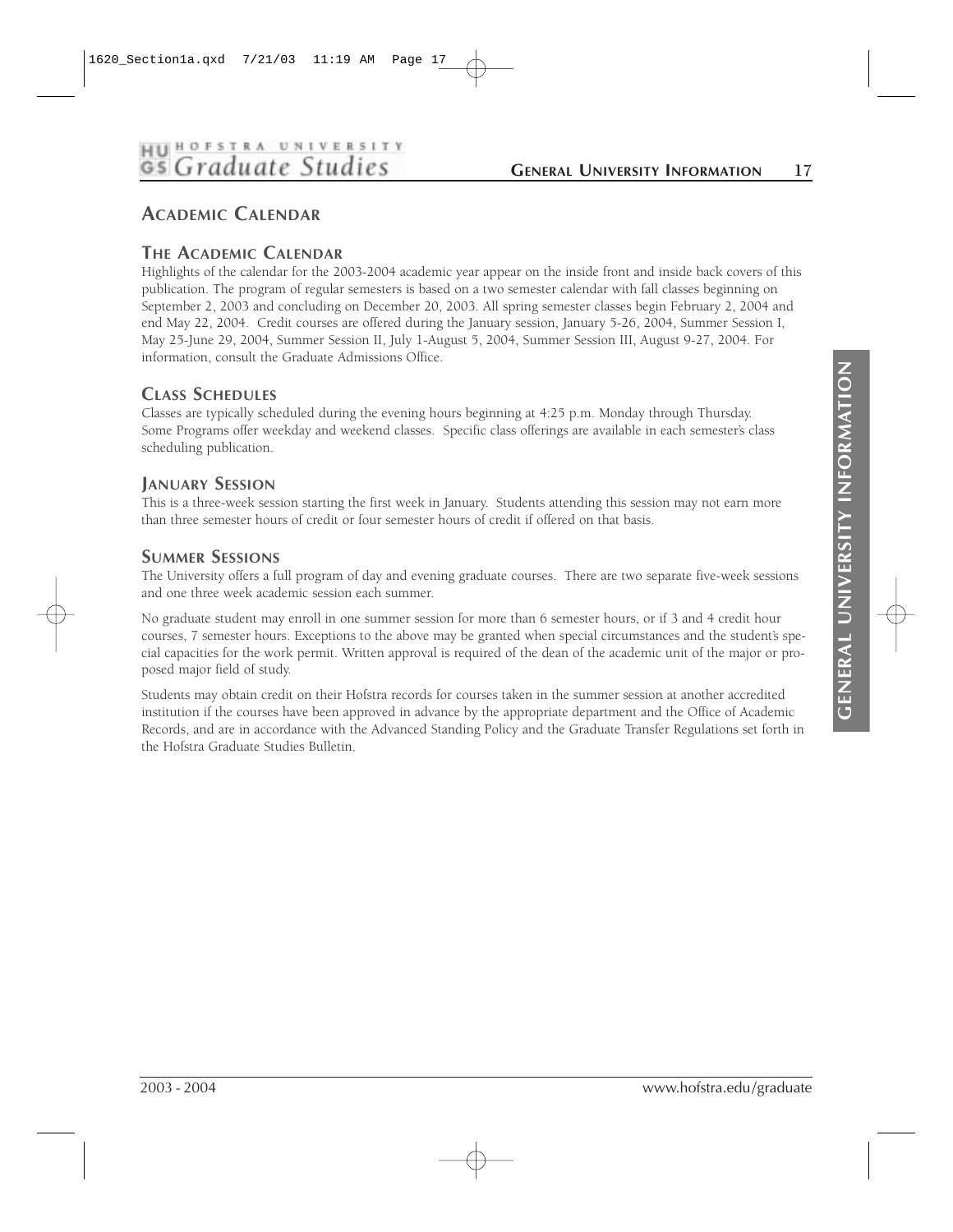#### **COURSE NUMBERING SYSTEM AND SEMESTER HOURS**

#### **COURSE NUMBERING SYSTEM**

The Graduate Studies Bulletin lists all the graduate courses offered by the University in its programs.

Courses numbered 200 and above are for graduate credit. 200 and above level business courses are open only to matriculated Zarb School of Business graduate students.

2000-level courses are graduate courses offered in conjunction with 100-level courses, for which graduate students are expected to fulfill substantially enhanced requirements. (See page 12 for details.)

Course numbers may be separated by a comma, hyphen or ampersand. For example:

Course 1, 2 indicates that either course may be elected for credit independently of the other.

- Course 1-2 indicates that course 1 must be completed before course 2 is taken, and that no credit toward a Hofstra degree is given for a hyphenated course until both semesters of work are satisfactorily completed. Course  $1 \& 2$  indicates that course  $1$  may be elected for credit without course  $2$ , but course  $2$  may not be
- taken until course 1 has been satisfactorily completed.

Course numbers with A through Z designations usually indicate that as individual subjects are selected, each is assigned a letter and added to the course number. The course may be taken any number of times as long as there is a different letter designation each time it is taken. The University reserves the right to withdraw any scheduled course without notice.

#### **SEMESTER HOUR (S.H.)**

Semester hour is the term used to describe the number of credits received by the student for successfully completing a specific course. Courses are generally assigned between 1 and 6 semester hours.

#### **GRADES**

The alphabetical grades, including plus (+) and minus (-), have the following grade-point values:

| $A = 4.0$     | $C = 2.0$                                                                   |
|---------------|-----------------------------------------------------------------------------|
| $A- = 3.7$    | $C_{\tau} = 1.7$                                                            |
| $B_+ = 3.3$   | $D_{+} = 1.3$                                                               |
| $B = 3.0$     | $D = 1.0$                                                                   |
| $B = 27$      | $F = 0.0$                                                                   |
| $C_{+} = 2.3$ | (only one F grade in any one course will be included in the cumulative GPA) |

To determine cumulative GPA, multiply the number of semester hours of each grade earned by the grade-point value for that grade. Then total the products and divide by the total number of semester hours attempted.

Hofstra uses an alphabetical system of grades, including plus (+) and minus (-), to describe the quality of the student's work. Final grades are reported to the Office of Academic Records and can be accessed online.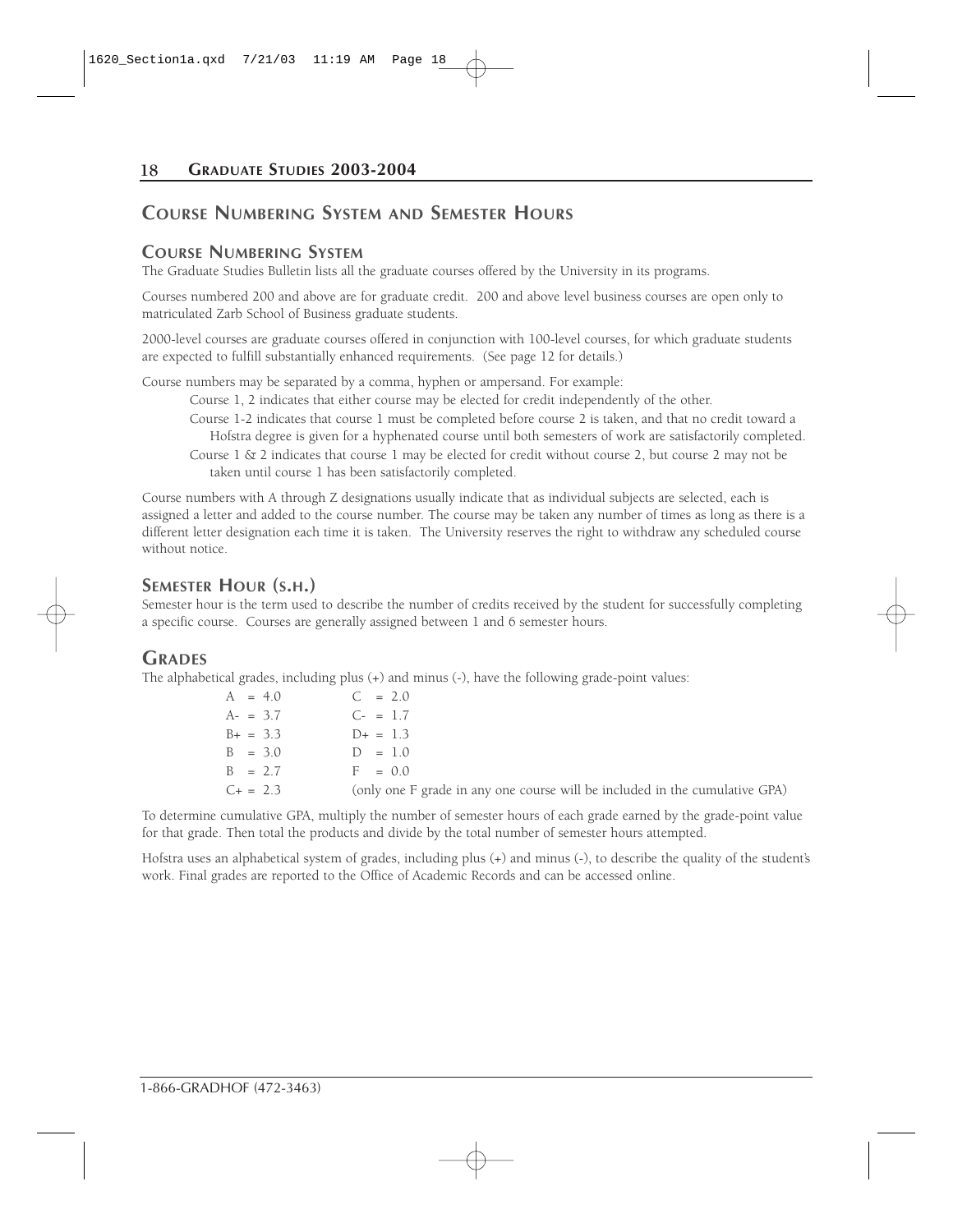# HU HOFSTRA UNIVERSITY<br>GS Graduate Studies

# **GENERAL UNIVERSITY INFORMATION 19**

| A              | Exceptional                                                                                              |
|----------------|----------------------------------------------------------------------------------------------------------|
| B              | Superior                                                                                                 |
| $\overline{C}$ | Satisfactory                                                                                             |
| D              | Not creditable for a graduate degree at Hofstra. However, the course credit is counted as credits        |
|                | earned, and the D grade is included in determining the cumulative GPA.                                   |
| F              | Failure                                                                                                  |
| P/F            | Pass/Fail option is available only to students taking courses outside their degree, certificate, diplo-  |
|                | ma, or major requirements. The Pass/Fail option must be exercised within the first five weeks of the     |
|                | course. For all graduate programs requiring up to 40 semester hours, the Pass/Fail option may be         |
|                | exercised only once, for a maximum of three semester hours. For those programs requiring more            |
|                | than 40 semester hours, the option may be exercised no more than twice, for a maximum of six             |
|                | semester hours. These limits are exclusive of any courses taught only on a Pass/Fail basis. Except       |
|                | for the Law School, a grade of P is equivalent to a B or better.                                         |
| ı              | Incomplete. Incomplete work must be completed and submitted to the instructor for a passing or           |
|                | failing grade by the end of one calendar year from the close of the semester or session in which the     |
|                | course was taken. After this deadline, the only way a graduate student can receive credit for the        |
|                | course is to reregister for and pass the course (original incomplete remains on record). In extenu-      |
|                | ating circumstances, extensions may be made by the instructor with the approval of the Graduate          |
|                | Program Director, Chairperson of the department and the Dean of the College/School. Degree,              |
|                | Certificate or Diploma candidates, see Graduate Program Director, Chairperson of the department          |
|                | and the Dean of the College/School. Degree, Certificate or Diploma candidates, see Application           |
|                | for Graduation, page 13 or the degree, certificate and diploma requirements completion deadlines.        |
| W              | If a student withdraws from a course during the first 1/4 of the course, there shall be no record of     |
|                | this on the transcript. The student has withdrawn from the course (without credit) and so notified       |
|                | the Office of Academic Records in writing or online by the last day of classes prior to the start of     |
|                | the designated final examination period.                                                                 |
| UW             | Unofficial Withdrawal. The student has not officially withdrawn. Faculty must indicate the last          |
|                | date of attendance.                                                                                      |
| CR             | Credit (indicates the satisfactory completion of the essay or problem)                                   |
| NC             | The Student's Course performance is such that no credit is granted, and the Instructor's evaluation will |
|                | not allow the student to take an Incomplete. NC can only be awarded after at least 60% of the course     |
|                | work has been presented to the student.                                                                  |
| NR             | Student's grade has not been submitted by the instructor                                                 |
| Pr             | Progress (used chiefly to report on 301, the first semester's work on the graduate essay or problem)     |

## **DEGREES WITH DISTINCTION**

The University will confer the graduate degree with distinction on students who have attained a minimum gradepoint average of 3.75 with at least 80% of the credits for the degree earned at Hofstra.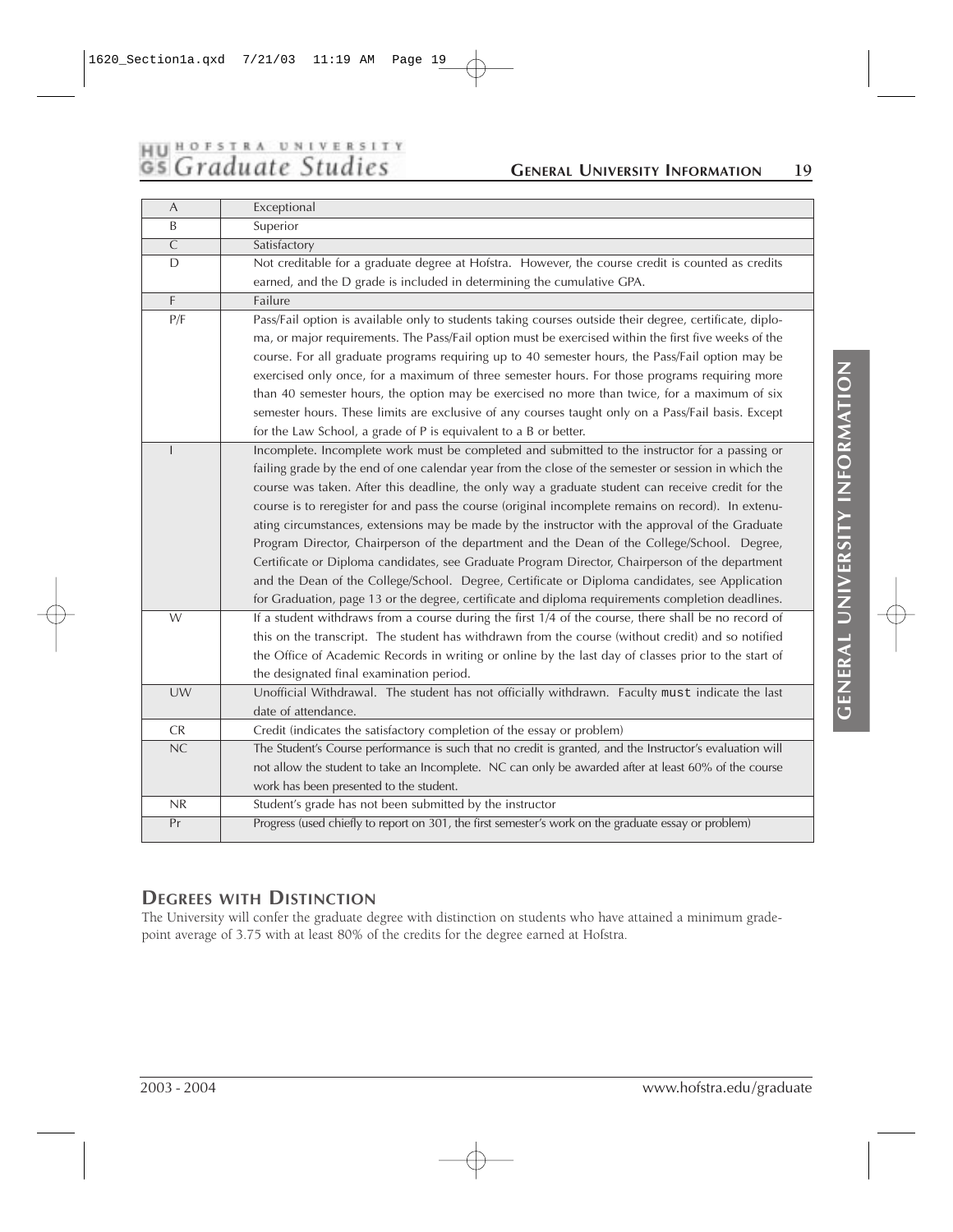#### **INDIVIDUAL RECORDS**

#### **AVAILABILITY OF RECORDS**

The University complies with all provisions of Public Law 93-380 (Privacy Rights of Parents and Students—disclosure law). Students may make an appointment with their Graduate Program Director to inspect any record included in the terms of the Law.

#### **THE BUCKLEY AMENDMENT**

In compliance with the Family Education Rights & Privacy Act (Buckley Amendment), this statement reflects Hofstra University's policy.

The following directory information may be released by telephone: a) student's dates of attendance; b) date of graduation and degree earned. Other kinds of directory information, such as a student's address, telephone listing, major field of study, awards received, and the most recent previous education agency or previous institution attended, will be released only in response to a written request. Hofstra reserves the right to refuse the above information if the reason for the request is not considered to be a sufficient need to know.

Information regarding the student's record: grades, courses, GPA, social security number and other personal information will not be released without the student's written consent.

#### **THE SOLOMON AMENDMENT**

In accordance with the Solomon Amendment, the University will make accessible to the Secretary of Defense, directory information including each student's name, address, telephone listing, date and place of birth, level of education, academic major, degrees received and the educational institution the student was most recently enrolled in. However, the University will not provide directory information for specific students who formally request that such information be withheld from third parties.

A form to request nondisclosure of directory information must be filed by the student. This form is available at the Student Administrative Complex, Memorial Hall.

#### **EXCLUSION FROM THE UNIVERSITY**

When students make application for entrance to Hofstra University, they understand and agree that the University reserves the right to exclude any student at any time for conduct or academic standing regarded by the University as undesirable, without assigning any further reason. It is understood and agreed that the University, or any of its officers or faculty, shall not be liable in any way for such exclusion.

To insure the protection of each individual's rights, procedures for appeal are provided by the University to assure the student fair treatment in cases of disciplinary action.

#### **CHANGE OF ADDRESS/NAME**

Students must report a change of their home or local address to the Office of Academic Records or to a Student Accounts Representative immediately, located in the Student Administrative Complex, Memorial Hall.

#### **CHANGE OF MAJOR/MINOR/SPECIALIZATION/CONCENTRATION/DEGREE**

In order to facilitate orientation and advisement of a student to his or her new major, students must report any change in their major, minor, specialization, concentration, or degree on the official Change of Study form to the Graduate Program Director and the Office of Academic Records. Any change requires a signature from the new department indicating that the student has notified that department and has been made aware of all requirements. Students are not required to obtain a signature from the program or major they are leaving.

1-866-GRADHOF (472-3463)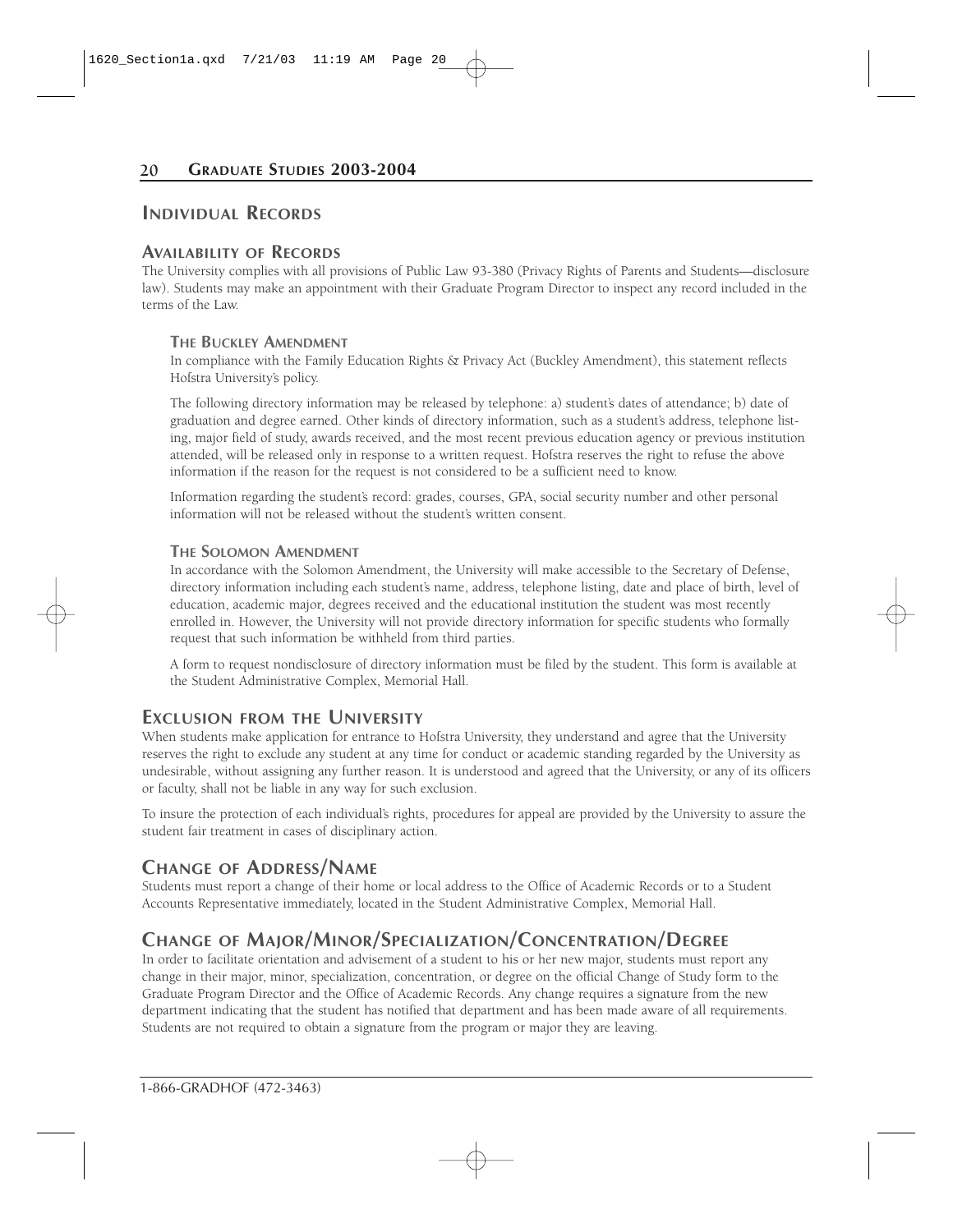# HU BOFSTRA UNIVERSITY

## **GRADUATE TUITION AND FEES**

Hofstra University reserves the right to alter its policy and schedule of charges without prior notice. The privileges of the University are available to students only upon completion of registration and the payment of all tuition and fees. Students may not register for a new semester until all prior financial obligations have been satisfied and paid. The University shall withhold diplomas, certificates, and transcripts until all financial obligations have been met.

Tuition and fees are payable by check or money order submitted either by mail or in person at the Office of Student Accounts, in the Student Administrative Complex of Memorial Hall. Checks and money orders shall be drawn to the order of Hofstra University for all amounts due. In addition, for your convenience, payments may be made by credit card, MasterCard and Visa Only, through the University website, by fax (516-463-4847), by mail or in person. Payments shall be applied first to past-due balances and then to current charges.

*Listed below are the charges for 2002-03, which were in place at the time of this bulletin's publication. Hofstra University reserves the right to alter this schedule and other fees without notice. The current tuition and fee rates will be available on the University's website, www.hofstra.edu, prior to the start of each term.*

| <b>Graduate Fees</b>                              | <b>Description if applicable</b>                                                                                                                                                                     | Amount |
|---------------------------------------------------|------------------------------------------------------------------------------------------------------------------------------------------------------------------------------------------------------|--------|
| <b>Application Fee</b>                            | Payable upon application for admission to the University - non-refundable<br>(including International Students)                                                                                      | $$60*$ |
| Tuition                                           | For 200 and above level courses, per credit hour                                                                                                                                                     | \$551  |
| <b>Tuition Deposit</b>                            | Payable upon acceptance to the University<br>See specific Doctoral/Masters Programs                                                                                                                  | \$250  |
| University Fees, per semester                     | Students registering for 12 or more credit hours                                                                                                                                                     | \$292  |
|                                                   | Students registering for 8-11 credit hours                                                                                                                                                           | \$152  |
|                                                   | Students registering for 1-7 credit hours                                                                                                                                                            | \$76   |
|                                                   | Maintaining Matriculation                                                                                                                                                                            | \$100  |
| Health Center Fee, per semester                   | Students registering for 12 or more credit hours                                                                                                                                                     | \$53   |
|                                                   | Students registering for 1-11 credit hours                                                                                                                                                           | \$32   |
| Activity Fee, per semester                        |                                                                                                                                                                                                      | \$10   |
| Late Filing Fee for<br>Application for Graduation | Filing after October 1 for December graduates; March 1 for May graduates; \$ 25<br>June 15 for Summer I; July 15 for Summer Session II and August 15 for<br>Summer Session III for August Graduates. |        |
| Program Change Fee                                | After the first week of the regular semester or after the first three days<br>of a January/summer session                                                                                            | \$25   |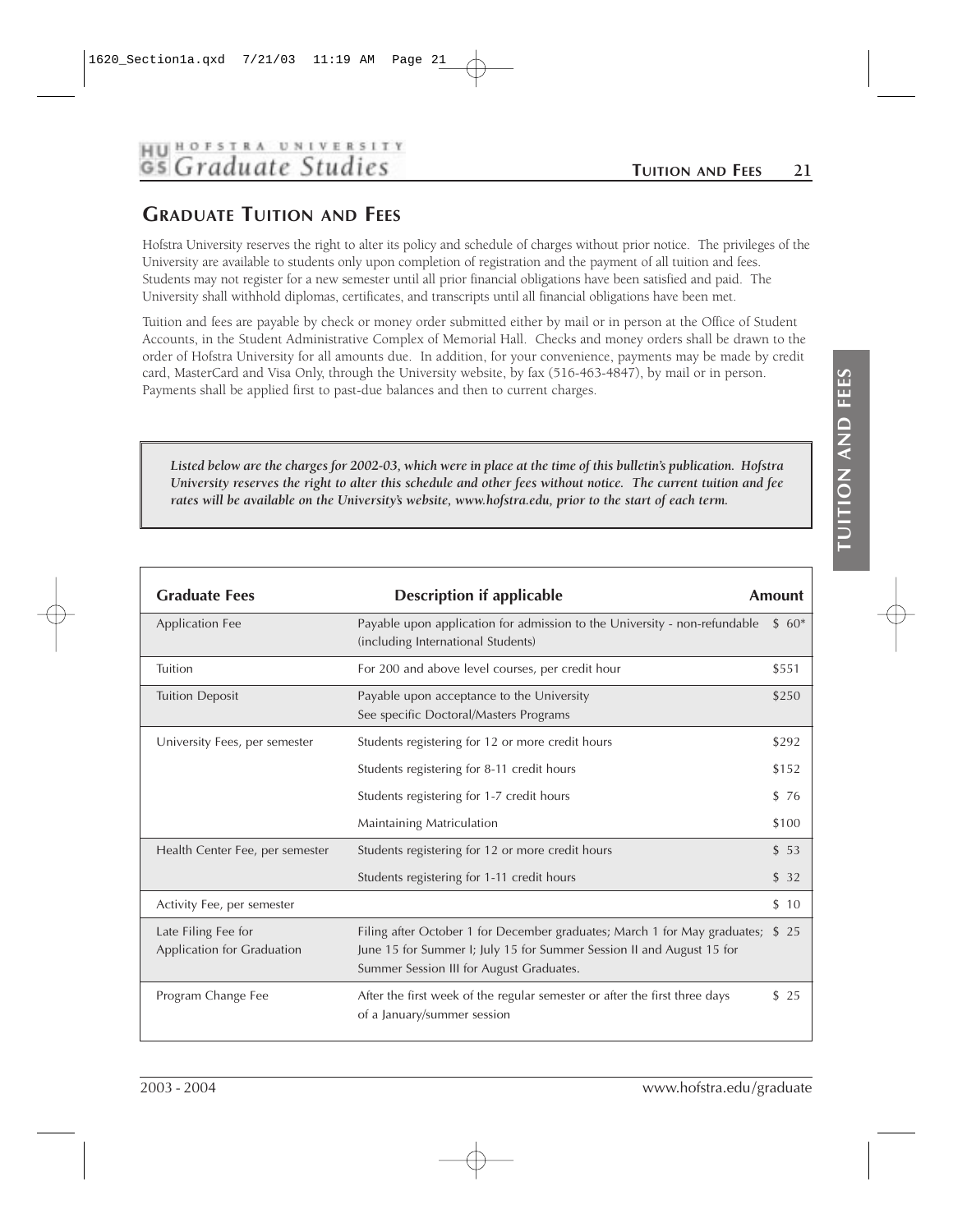| Credit by Examination*                        | Per .5 credit                                                                                                                                                                                                                                                                                                                                                                                                                                                                                                                                                                                                                                                                                                                                                                                                                               | \$95                 |
|-----------------------------------------------|---------------------------------------------------------------------------------------------------------------------------------------------------------------------------------------------------------------------------------------------------------------------------------------------------------------------------------------------------------------------------------------------------------------------------------------------------------------------------------------------------------------------------------------------------------------------------------------------------------------------------------------------------------------------------------------------------------------------------------------------------------------------------------------------------------------------------------------------|----------------------|
|                                               | Per 1 credit                                                                                                                                                                                                                                                                                                                                                                                                                                                                                                                                                                                                                                                                                                                                                                                                                                | \$145                |
|                                               | Per 2 credits                                                                                                                                                                                                                                                                                                                                                                                                                                                                                                                                                                                                                                                                                                                                                                                                                               | \$240                |
|                                               | Per 3 credits                                                                                                                                                                                                                                                                                                                                                                                                                                                                                                                                                                                                                                                                                                                                                                                                                               | \$340                |
|                                               | Each additional credit                                                                                                                                                                                                                                                                                                                                                                                                                                                                                                                                                                                                                                                                                                                                                                                                                      | \$100                |
| Prior Learning*                               | Up to 3 credits per assessment in one department                                                                                                                                                                                                                                                                                                                                                                                                                                                                                                                                                                                                                                                                                                                                                                                            | \$340                |
|                                               | For each additional credit in the same assessment in the same department                                                                                                                                                                                                                                                                                                                                                                                                                                                                                                                                                                                                                                                                                                                                                                    | \$100                |
| <b>Binding Fee</b>                            | For Thesis and Dissertation Master's Essay (number of copies may vary;<br>Students should consult their Graduate Program Director)                                                                                                                                                                                                                                                                                                                                                                                                                                                                                                                                                                                                                                                                                                          | \$45                 |
|                                               | (1st book \$45 plus \$20 per letter for Spine Stamping. Each additional book:<br>\$25 plus \$.10 per letter for Spine Stamping.)                                                                                                                                                                                                                                                                                                                                                                                                                                                                                                                                                                                                                                                                                                            |                      |
|                                               | Doctoral Dissertations – see specific program                                                                                                                                                                                                                                                                                                                                                                                                                                                                                                                                                                                                                                                                                                                                                                                               | \$124                |
|                                               | Diploma or Certificate Replacement Once a student has graduated from Hofstra, a replacement diploma<br>or certificate with a name other than the name shown on the original<br>diploma or certificate will be ordered upon request if the student can<br>provide proper documentation that he/she was legally entitled to use<br>the proposed name change on or before the date of graduation.                                                                                                                                                                                                                                                                                                                                                                                                                                              | \$30                 |
| <b>Transcript Fee</b>                         | Official Transcripts, no charge Student Copy                                                                                                                                                                                                                                                                                                                                                                                                                                                                                                                                                                                                                                                                                                                                                                                                | \$<br>$\overline{3}$ |
|                                               | Upon written application to the Office of Academic Records and the<br>payment of the above fee for each Student Copy ordered, the University will<br>furnish transcripts of each student's scholastic record. (A student in good<br>standing may receive a transcript required by the armed forces without<br>charge.) No transcript may be issued for a student who is in arrears.<br>Official transcripts are not given to students or mailed to private addresses,<br>but are mailed directly to institutions or persons considering the applicant for<br>admission or for employment. NOTE: during peak periods, particularly at the<br>end of each semester and each summer session, there may be a two-week<br>delay. Transcripts are processed in the order in which applications are<br>received at the Office of Academic Records. |                      |
| Course Description Fee                        | Requests for course descriptions are processed through the Office of Academic                                                                                                                                                                                                                                                                                                                                                                                                                                                                                                                                                                                                                                                                                                                                                               | 2<br>\$              |
| (copy per page)                               | Records upon written request and payment of the appropriate fee amount.                                                                                                                                                                                                                                                                                                                                                                                                                                                                                                                                                                                                                                                                                                                                                                     |                      |
| Fee for uncollected Check<br>Returned by Bank |                                                                                                                                                                                                                                                                                                                                                                                                                                                                                                                                                                                                                                                                                                                                                                                                                                             | \$25                 |

\*Non refundable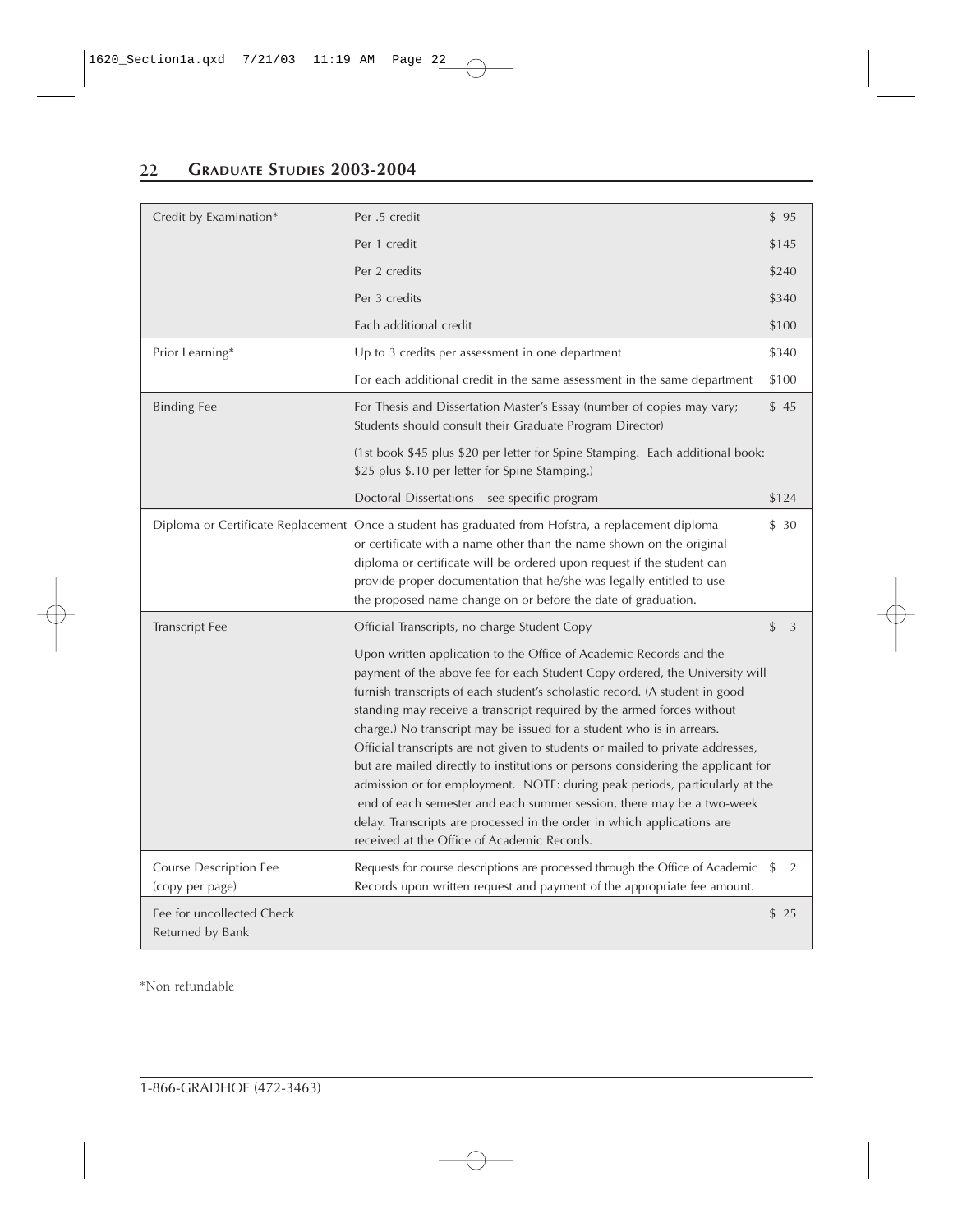# HU HOFSTRA UNIVERSITY

#### **TUITION AND FEES 23**

| Resident Student Fees: per person                               | For further information and a schedule of current rates, please call the Residential<br>Life Office at 516-463-6929. |              |                      |
|-----------------------------------------------------------------|----------------------------------------------------------------------------------------------------------------------|--------------|----------------------|
| Residence Hall Fees, per person                                 |                                                                                                                      | Per Semester | Annual               |
|                                                                 | Super Singles                                                                                                        | \$4,360      | \$8,720              |
|                                                                 | Suite Singles                                                                                                        | \$3,340      | \$6,680              |
|                                                                 | Singles                                                                                                              | \$3,275      | \$6,550              |
|                                                                 | Suite Lounge                                                                                                         | \$3,200      | \$6,400              |
|                                                                 | Apartment                                                                                                            | \$2,950      | \$5,900              |
|                                                                 | Suite without lounge; lounge New Complex                                                                             | \$2,730      | \$5,460              |
|                                                                 | <b>Tower Doubles</b>                                                                                                 | \$2,675      | \$5,350              |
|                                                                 | <b>Tower Triples</b>                                                                                                 | \$2,370      | \$4,740              |
| Board, (for residence students,                                 | Plan 1                                                                                                               | \$495        | \$990                |
| per term; optional)                                             | Plan 2                                                                                                               | \$<br>985    | \$1,970              |
|                                                                 | Plan 3                                                                                                               | \$1,050      | \$2,100              |
|                                                                 | Plan 4                                                                                                               | \$1,195      | \$2,390              |
|                                                                 | Plan 5                                                                                                               | \$1,350      | \$2,700              |
|                                                                 | Plan 6                                                                                                               | \$1,550      | \$3,100              |
| <b>Student Accident and Sickness</b><br>Insurance Fee, per term |                                                                                                                      | \$<br>53     | $\mathsf{\$}$<br>106 |
| Organization of Resident<br>Student Activity Fee, per term      |                                                                                                                      | \$<br>5      | $\mathsf{\$}$<br>10  |
| Room Damage Deposit,<br>paid once per year                      |                                                                                                                      |              | \$<br>300            |

#### **PAYMENT POLICY**

Tuition and fees are due and payable in full at the time of registration. Students will be billed in July for the fall semester and in December for the spring semester. Students are responsible for all charges regardless of billing, and may access their student account through the Hofstra website. Students are required to notify the Office of Academic Records of any change in billing address, and/or update their billing address through the web. All payments must be made in accordance with prevailing University policy. Students should consult with the Schedule of Classes and the University website for current policy.

## **DEFERRED PAYMENT PLAN**

Students may defer up to 50% of total current term charges, less pending approved financial aid, to a maximum of \$2,500 for undergraduate and graduate students. Any amounts deferred must be paid in full by October 15 for the fall, and March 15 for the spring. Students must complete a Deferred Payment Agreement, available through the Office of Student Accounts, or through the Hofstra Online Information System. The completed agreement, along with a nonrefundable fee of 2% of the amount deferred (a minimum fee of \$50) and the balance due must be submitted to the Office of Student Accounts.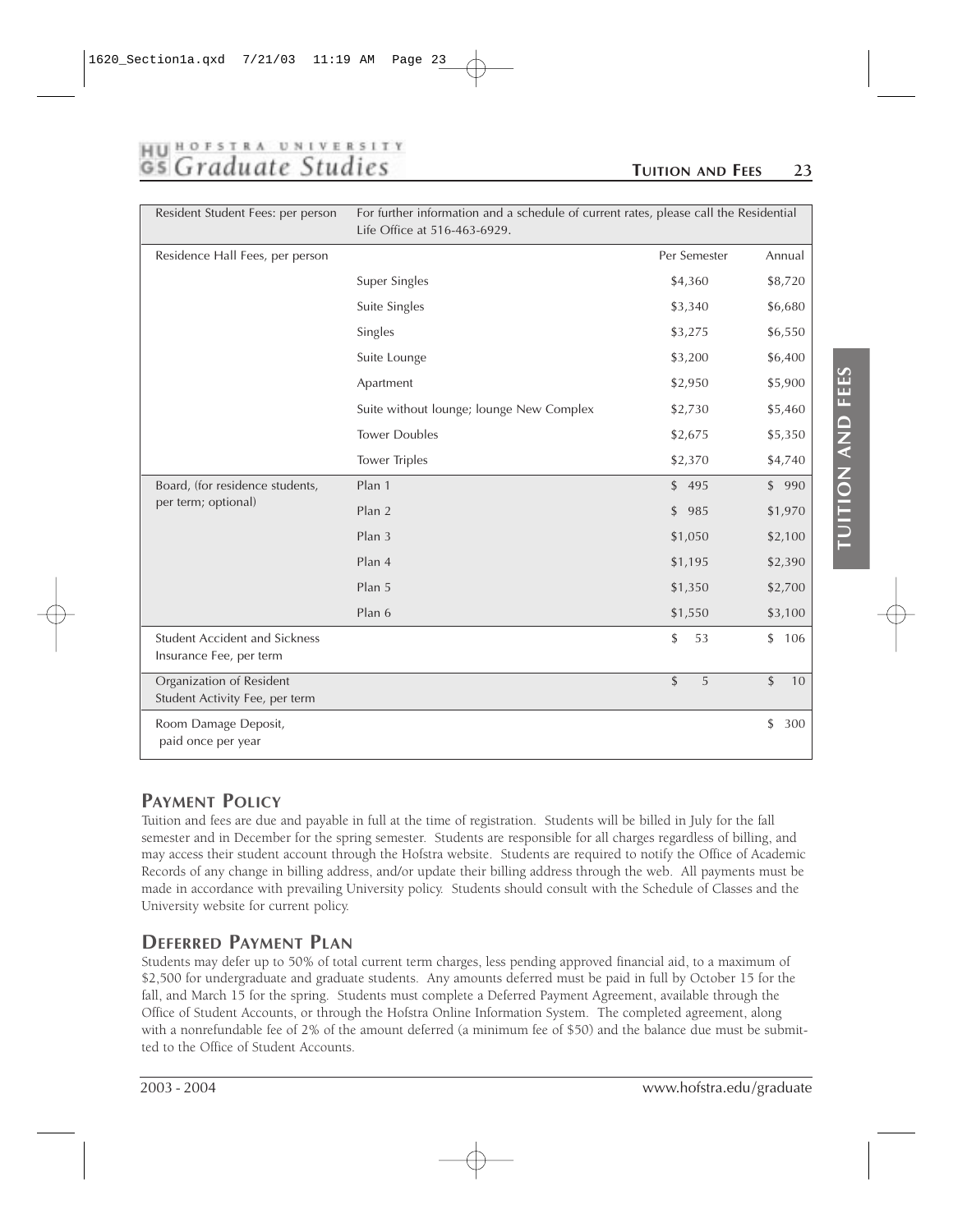#### **MONTHLY PAYMENT PLAN, CURRENTLY ADMINISTERED BY TUITIONPAY**

Students preferring to pay annual tuition and fees on a monthly basis may do so through a service provided by Hofstra University through an outside organization, currently TuitionPay. The plan provides for monthly installments for the academic year. Information is available by contacting the Office of Student Accounts. Students may also contact TuitionPay directly through their website www.tuitionpay.com.

#### **LATE PAYMENT FEES**

All tuition and fees are due at registration. Failure to make payments on time will result in the assessment of late penalties. Moreover, students with balances due will not be permitted to register, receive a transcript, or receive a diploma or certificate. Federal and state regulations, along with University policy, precludes the use of current financial aid for the payment of past due charges.

#### **Fall Semester**

Payments after August 1 50

Payments after October 15 100

Payments after term ends will be subject to interest at the rate of 1% per month of the outstanding balance due.

#### **Spring Semester**

Payments after January 5 50 Payments after March 15 100

Payments after term ends will be subject to interest at the rate of 1% per month of the outstanding balance due.

#### **LATE REGISTRATION FEES**

(See current Schedule of Classes for specific registration dates)

Continuing students are expected to register during the scheduled registration periods, which are outlined in the Schedule of Classes and on the University's website for each term. Students wishing to register after the appointed periods are subject to Late Registration Fees.

| Continuing Students: | For registration, after bills are due, per term                              | 00ء |
|----------------------|------------------------------------------------------------------------------|-----|
| All Students:        | For registration, after the first week of classes (additional fee), per term | 150 |

#### **REFUND POLICY**

(Law School students should consult the Dean's Office for the Law School policy on refunds.)

The University shall refund student payments, other than Title IV aid, in accordance with the following schedule. Please note that the University fee is non-refundable. Students must apply for all eligible refunds in writing. An application for refund is available in the Office of Student Accounts or on the University website.

Students wishing to withdraw from the University must meet with an advisor in the Office of Academic Advisement, 101 Memorial Hall. All official withdrawals must be certified by the Office of Academic Advisement prior to the processing of refunds. A student withdrawing without official notification may not have any remission of tuition and shall receive a grade of NC or UW, as appropriate, in all courses (see Grades, page 19).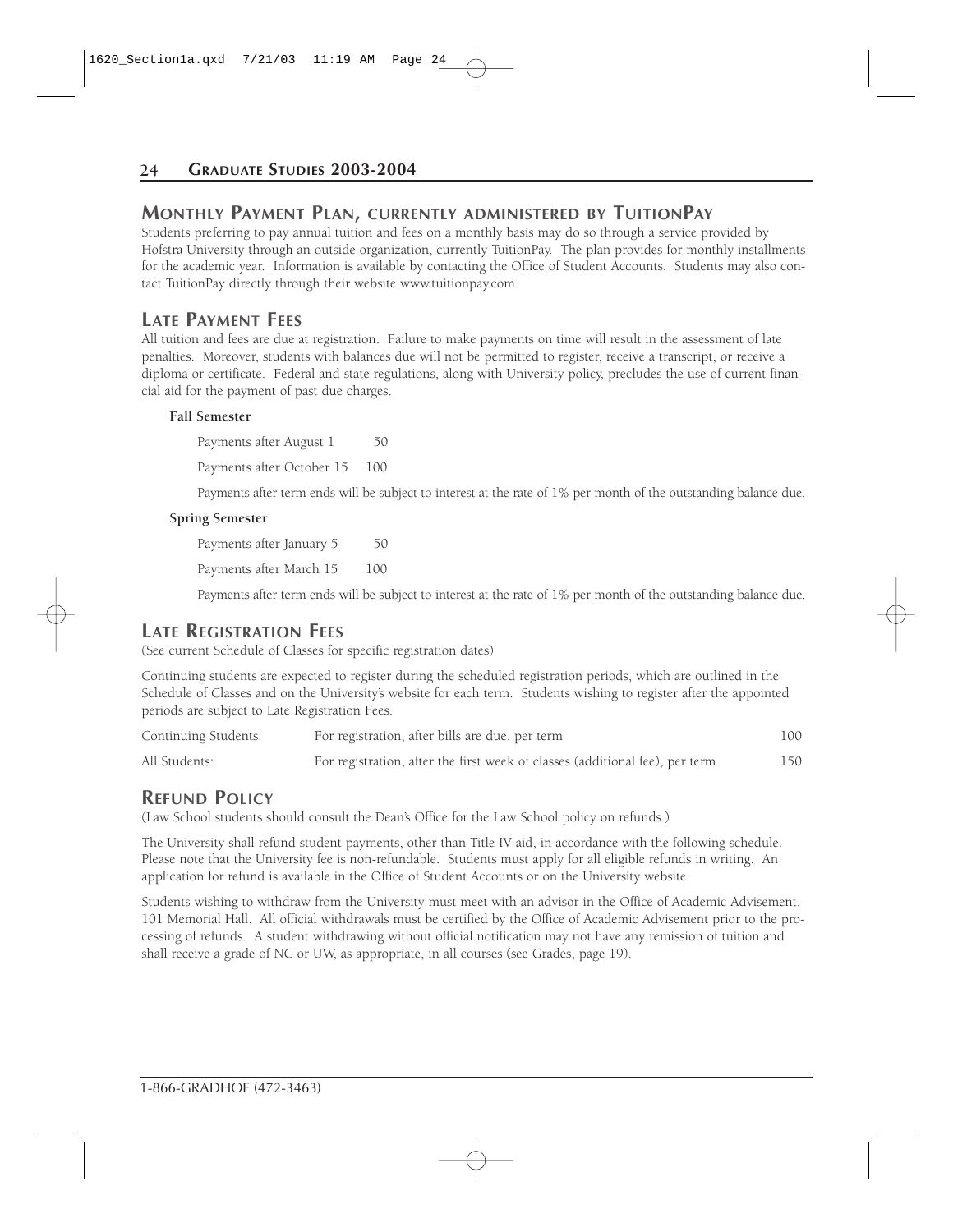# HU BOFSTRA UNIVERSITY<br>GS Graduate Studies

#### **TUITION AND FEES 25**

| Date of Withdrawal          | <b>Refund of tuition &amp; fees</b><br>(less non-refundable fees) |
|-----------------------------|-------------------------------------------------------------------|
| Prior to 1st day of classes | 100%                                                              |
| 1st week of classes         | 100%                                                              |
| 2nd week of classes         | 75%                                                               |
| 3rd week of classes         | 50%                                                               |
| 4th week of classes         | 25%                                                               |
| Thereafter                  | $0\%$                                                             |

The refund policy associated with housing and meal plans is available from the Office of Residential Life.

Students are required to withdraw from classes in accordance with established policy. Students may not withdraw from classes or the University without official notification. Non-attendance from classes does not constitute withdrawal. Students remain fully responsible for all financial obligations, subject to the refund schedule above.

Note: Non-attendance of classes does not classify as official withdrawal, and does not relieve the student of his or her financial obligation, or entitle the student to a refund.

#### **TITLE IV REFUND POLICY**

Students who withdraw from the University and have received, or were eligible to receive, funds from the Federal Pell Grant, Federal SEOG, Federal Perkins Loan, Federal Loan (Unsubsidized, Subsidized and/or PLUS) Programs, are subject to federal regulations relating to the refund of Title IV aid, and to the University's refund policy for all other payments. The amount of refundable institutional charges shall follow the University's refund schedule detailed above.

Upon Official Withdrawal from the University, the University shall compute the amount of Title IV aid that has been earned by the student, and the amount that must be refunded. This federal formula considers the date of withdrawal, the form of aid, and the amount of aid credited to the student or previously refunded to the student.

Unearned financial aid dollars, which must be returned to the federal aid programs, may create a balance owed by the student to the University. Students remain responsible for all such financial obligations.

In addition to the amount of federal aid that the University must return, students receiving federal aid directly from Hofstra or otherwise toward other educational costs, including off-campus living expenses, may be required to repay a portion of those funds to the federal programs. Failure to return the aid to the federal aid programs may result in loss of eligibility for additional financial aid assistance.

#### **REFUND DISTRIBUTION—PRESCRIBED BY FEDERAL LAW AND REGULATION**

Federal aid funds to be returned are distributed to the programs in the following order:

- 1. Unsubsidized Federal Stafford Loan
- 2. Subsidized Federal Stafford Loan
- 3. Federal Perkins Loan
- 4. Federal PLUS Loan
- 5. Federal Pell Grant
- 6. FSEOG
- 7. Other Title IV Aid Programs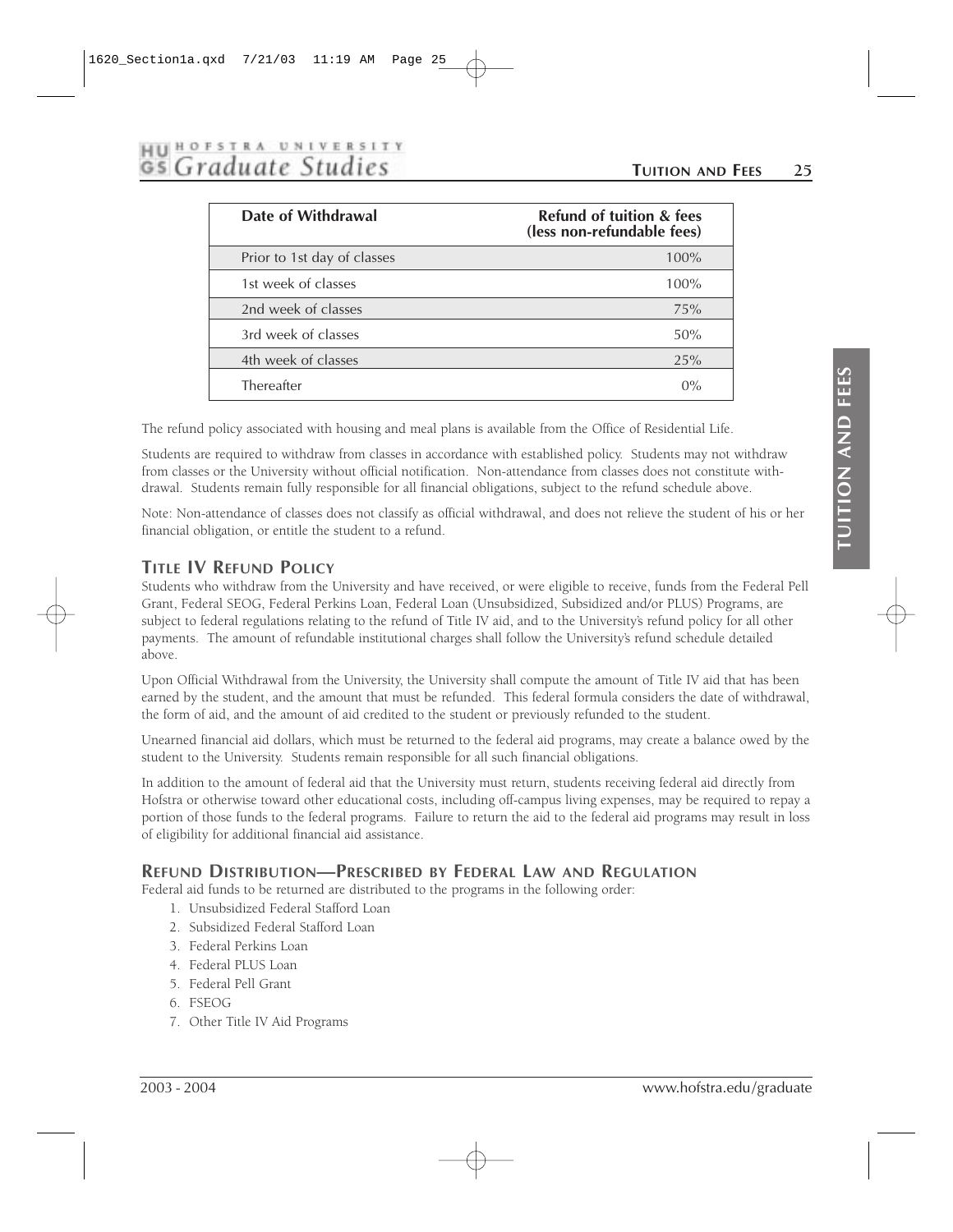#### **FINANCIAL AID**

*Office of Financial Aid, 202 Memorial Hall Telephone: (516) 463-6680 Fax: (516) 463-4936 Hours: Monday through Thursday, 9 a.m.-8 p.m.; Friday, 9 a.m.-5 p.m.*

Students have the responsibility to plan ahead, anticipate all costs, budget all resources, and request aid for the entire academic period. Anticipated costs include not only tuition and fees but a reasonable cost estimate for books and supplies, transportation, room and board where applicable, and personal expenses.

Hofstra makes financial support available to many students in the form of fellowships, scholarships, grants, loans and employment. Eligibility for scholarships depends on the student's achievement and potential.

Fellowships and scholarships towards tuition are awarded to qualified full-time and part-time graduate students based on academic excellence and/or demonstrated need. These fellowships and scholarships are applied toward tuition only and do not apply to such costs as University fees, living expenses, tutorials, credit by exam or specific off-campus programs.

In addition, financial support is also available through State and Federal Agencies. Such support may depend on the financial need of the student. All scholarships, assistantships and grants, on a graduate level, are handled within a student's respective department. The graduate student should contact his/her particular department for information.

#### **APPLICATION AND REAPPLICATION PROCEDURES**

Requests for financial assistance will not influence a candidate's consideration for admission in any way. Financial aid decisions will be made after the student has been accepted, and the student will be informed by mail.

Graduate and professional students must complete the Free Application for Federal Student Aid (FAFSA). Applications are available at the Office of Financial Aid or you can apply online at: www.hofstra.edu/graduate-aid. Hofstra's federal code is 002732. The federal government may require a copy of the student's federal tax return be submitted to the Financial Aid Office before federal loans can be approved. Students who are residents of New York State can also apply for the New York State Tuition Assistance Program (TAP) by competing the FAFSA. New York Higher Education will mail a TAP Express Application for the student to review and return to them in Albany, NY.

The individual graduate departments determine scholarship and grant renewals. In order to secure a Stafford Loan, the FAFSA must be filed every year. Renewal applications for the FAFSA are mailed by the U.S. Department of Education to continuing students who did not file their FAFSA electronically for the previous year prior to September 1. All other students can secure the FAFSA or do the online application as noted previously. The University reserves the right to deny FAFSAs not completed in accordance with federal deadline.

#### **FEDERAL WORK STUDY (FWS)**

Various jobs are available for students who demonstrate financial need. The Federal Government allocates funds for these jobs to the University. Jobs are available during the regular academic year and for the summer. If the student is interested in FWS, they should contact the Office of Financial Aid after they have filed the FAFSA.

#### **FEDERAL FAMILY EDUCATION LOAN PROGRAM (FFELP)**

The FFELP is where the federal government offers low-cost loans to qualified students. The loans are funded by lending institutions and guaranteed by the federal government. To apply for federal loans, students and their families must complete the Free Application for Federal Student Aid (FAFSA).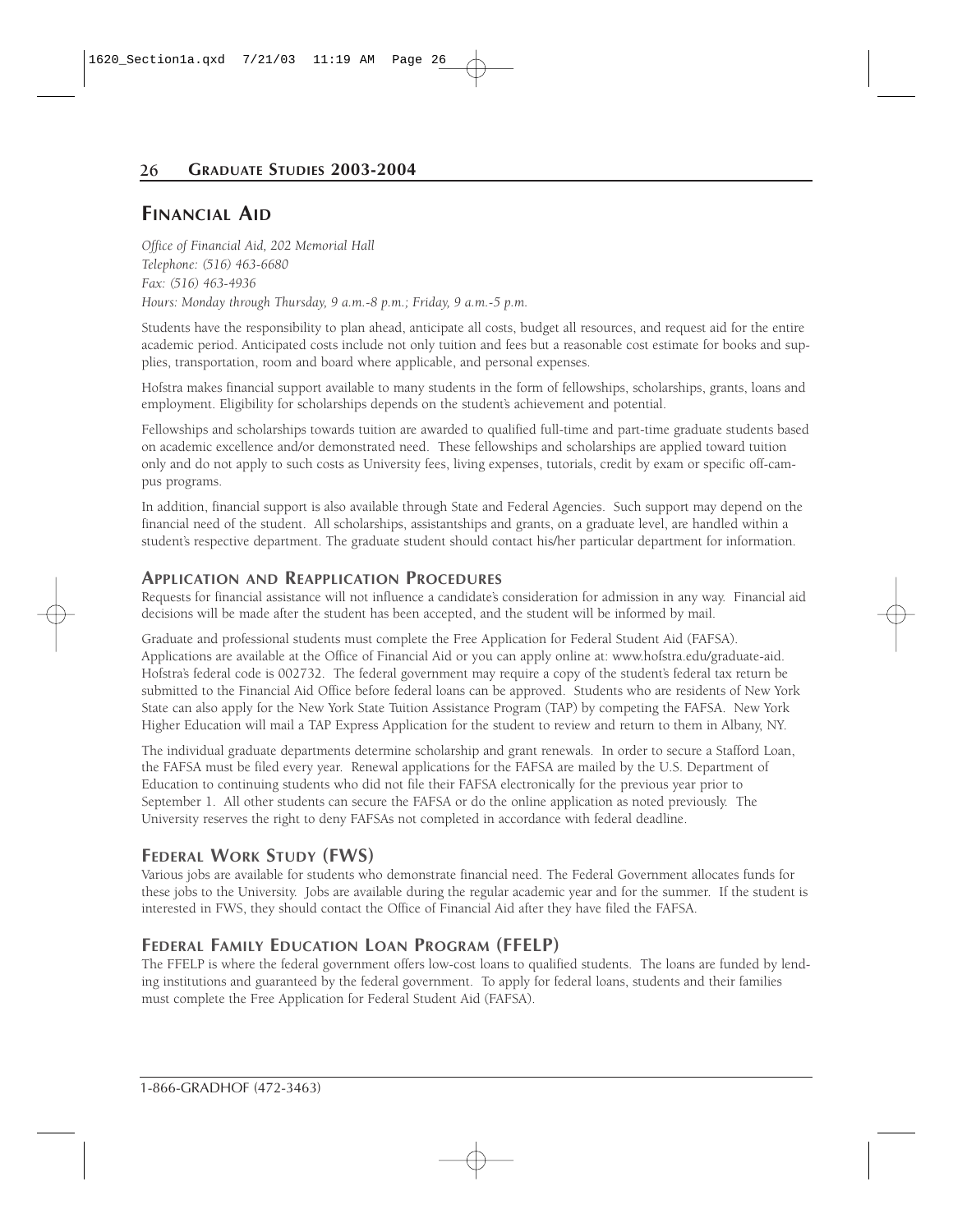# **HII HOFSTRA UNIVERSITY** Gs Graduate Studies

# **FEDERAL STAFFORD LOAN**

There are two kinds of Stafford Loans—subsidized and unsubsidized. If you have need as determined by Federal Needs Analysis, you may receive the subsidized loan where the government pays the interest while you are in college. If not, you are eligable for the unsubsidized loan where you can choose to pay the interest while you are in school or to defer the payment until you complete your studies.

Students who have not previously received a Stafford loan, through our guarantor, HESC, will receive a master promissory note, if they are eligible and accept this loan. Graduate students may borrow a maximum of \$8,500 per class year, up to a total of \$65,000 including any loans for undergraduate study. Federal Stafford Loans carry a variable interest rate not exceeding 8.25 percent.

Although the loan may be repaid at any time, monthly payments must be made to the bank or other lender beginning six months after graduation or termination of study. Before applying for a loan, all students must complete the Free Application for Federal Student Aid (FAFSA). The Office of Financial Aid has a preferred lender list available listing banks that can best serve our students.

## **FEDERAL UNSUBSIDIZED STAFFORD LOANS**

The Federal Unsubsidized Stafford Loans are also available for graduate students. An insurance premium and an origination fee is due when the loan funds are distributed to the University. The loan amount is disbursed in two annual payments, co-payable to the student and the institution. Graduate students may borrow up to \$10,000 per year up to a total of \$23,000. Federal Unsubsidized Stafford Loans carry a variable interest rate not exceeding 8.25 percent. While the borrower is enrolled at least half-time, principal payments on the loan may be deferred. However, interest payments must be made during enrollment or capitalized (added to principal). Repayment of both principal and interest begins when the borrower leaves school or enrolls for less than part-time or full-time study, depending on the lender. Application procedure is similar to the subsidized Stafford.

## **HONORS, PRIZES AND AWARDS**

Unless otherwise indicated, applications for these awards should be made to the Office of Financial Aid.

#### **SCHOLARSHIPS**

A number of special prizes and awards are presented to Hofstra students by organizations, friends of the University and members of the University community. These prizes and awards are in addition to the regular forms of financial aid available to students.

#### **DISTINGUISHED ACADEMIC SCHOLAR PROGRAM**

Full-tuition scholarships are available to students with outstanding academic achievement, regardless of financial need.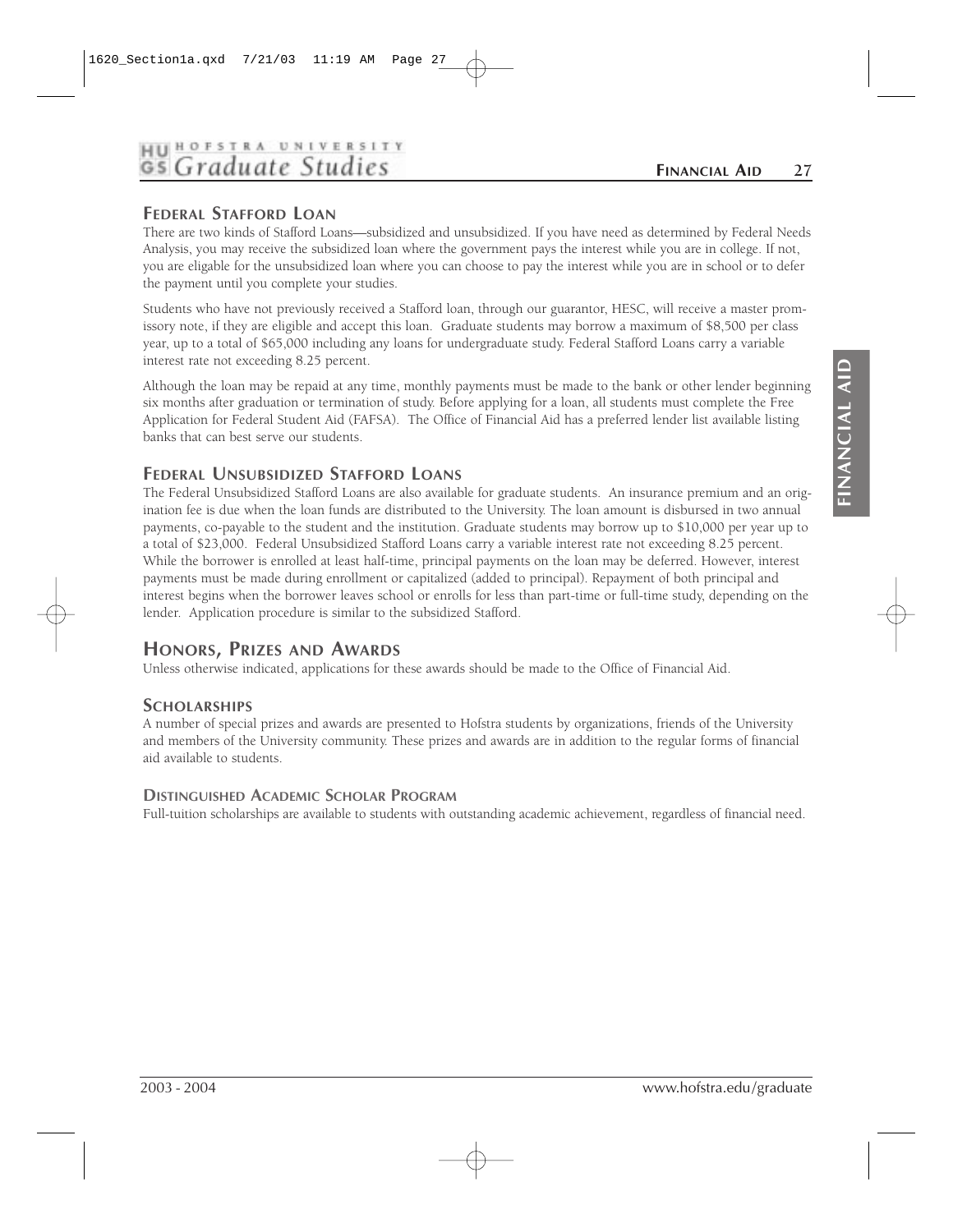| Honor, Prize, Award or Scholarship                                                                 | <b>Description</b>                                                                                                                                                                                                                                                                                                                                                                                                                                                                                                                                                                                                                                                                                                                                                                                                                                                                                                                                                                                                                                                                                                                                                                                                                                                                                                                                                                                                                                                                                                                                                                                                                                                                                                                                                                                                                                                                                                                                                                                                                                                                       |
|----------------------------------------------------------------------------------------------------|------------------------------------------------------------------------------------------------------------------------------------------------------------------------------------------------------------------------------------------------------------------------------------------------------------------------------------------------------------------------------------------------------------------------------------------------------------------------------------------------------------------------------------------------------------------------------------------------------------------------------------------------------------------------------------------------------------------------------------------------------------------------------------------------------------------------------------------------------------------------------------------------------------------------------------------------------------------------------------------------------------------------------------------------------------------------------------------------------------------------------------------------------------------------------------------------------------------------------------------------------------------------------------------------------------------------------------------------------------------------------------------------------------------------------------------------------------------------------------------------------------------------------------------------------------------------------------------------------------------------------------------------------------------------------------------------------------------------------------------------------------------------------------------------------------------------------------------------------------------------------------------------------------------------------------------------------------------------------------------------------------------------------------------------------------------------------------------|
| Academic Learning Skills (PALS)                                                                    | Selected on the basis of scholastic achievement or potential and demon-<br>strated financial need. Awarded by the Office of Academic Records. Upon<br>the recommendation of the Chairperson of the Literacy Studies Program<br>and the Director of the Program for Academic Learning Skills (PALS).                                                                                                                                                                                                                                                                                                                                                                                                                                                                                                                                                                                                                                                                                                                                                                                                                                                                                                                                                                                                                                                                                                                                                                                                                                                                                                                                                                                                                                                                                                                                                                                                                                                                                                                                                                                      |
| Albert Ginsberg Endowed Scholarship                                                                | Awarded to a deserving law school student(s) who will be selected on<br>the basis of academic achievement or potential and demonstrated<br>financial need. The Law School Office of Financial and Academic<br>Records will award this scholarship.                                                                                                                                                                                                                                                                                                                                                                                                                                                                                                                                                                                                                                                                                                                                                                                                                                                                                                                                                                                                                                                                                                                                                                                                                                                                                                                                                                                                                                                                                                                                                                                                                                                                                                                                                                                                                                       |
| Allison Kim Levy Continuing Acts of<br>Kindness Endowed Memorial Award                             | Hofstra University, through a generous donation from the family and<br>friends of Hofstra alumna Allison Kim Levy, offers two annual awards in<br>recognition of outstanding community activity and good works performed<br>by students, faculty, and staff of the University in behalf of their communi-<br>ties. Examples of service include the development of community programs<br>(e.g., initiating food distribution programs for the elderly, tutoring programs<br>for underachieving children, case management for the mentally ill),<br>volunteer service in community programs (e.g., coordination of other food<br>volunteers, helping community residents learn about divorce mediation<br>services through public announcements), or direct service in the communi-<br>ty to individuals with special needs (e.g., in home behavior modification<br>with an autistic child, reading to the blind). All members of the Hofstra<br>community are eligible for this award, including undergraduate and gradu-<br>ate students, staff, and members of the faculty. Each award includes a cer-<br>tificate of recognition and a \$1000 prize. Nominations for the award must<br>include a written description of no more than 500 words of the nominated<br>individual's contributions to the community, and corroborative letters from<br>two members of the community. The program is administered through the<br>Department of Psychology and awards are made on a yearly basis. The<br>call for nominations will be announced in early February for work con-<br>ducted during the previous calendar year and awards will be announced at<br>the annual awards ceremony of the National Honor Society in Psychology<br>each May. A committee consisting of the Director of the Psy.D. Program in<br>School-Community Psychology, a secretary from a doctoral program in<br>Psychology, and the undergraduate student president of Psi Chi, the<br>National Honor Society in Psychology, will designate winners and notify<br>the Office of Development of their selections. |
| Arnold Horowitz Endowed Memorial Award                                                             | Awarded to assist students enrolled in the doctoral programs in psycholo-<br>gy. Recommended by the Faculty Committee of the Graduate Programs.                                                                                                                                                                                                                                                                                                                                                                                                                                                                                                                                                                                                                                                                                                                                                                                                                                                                                                                                                                                                                                                                                                                                                                                                                                                                                                                                                                                                                                                                                                                                                                                                                                                                                                                                                                                                                                                                                                                                          |
| Arthur Pergament Endowed Memorial Scholarship                                                      | Awarded to a deserving law school student(s) who will be selected on<br>the basis of academic achievement or potential and demonstrated<br>financial need. The Law School Office of Financial and Academic<br>Records will award this scholarship.                                                                                                                                                                                                                                                                                                                                                                                                                                                                                                                                                                                                                                                                                                                                                                                                                                                                                                                                                                                                                                                                                                                                                                                                                                                                                                                                                                                                                                                                                                                                                                                                                                                                                                                                                                                                                                       |
| Arthur Sanders and Jerry Spiegel<br>Endowed Scholarship                                            | Awarded to a deserving law school student(s) who will be selected on<br>the basis of academic achievement or potential and demonstrated finan-<br>cial need. The Law School Office of Financial and Academic Records<br>will award this scholarship.                                                                                                                                                                                                                                                                                                                                                                                                                                                                                                                                                                                                                                                                                                                                                                                                                                                                                                                                                                                                                                                                                                                                                                                                                                                                                                                                                                                                                                                                                                                                                                                                                                                                                                                                                                                                                                     |
| Barbara and Maurice A. Deane Endowed<br>Distinguished Academic Scholarship<br>in the School of Law | Awarded to students with outstanding academic achievement, regard-<br>less of financial need.                                                                                                                                                                                                                                                                                                                                                                                                                                                                                                                                                                                                                                                                                                                                                                                                                                                                                                                                                                                                                                                                                                                                                                                                                                                                                                                                                                                                                                                                                                                                                                                                                                                                                                                                                                                                                                                                                                                                                                                            |
| Bernard Gold Endowed Memorial Scholarship                                                          | Awarded to a qualified Hispanic or African-American student majoring<br>in special education who will be selected on the basis of demonstrated<br>financial need as well as academic achievement and potential.<br>Recommendation by the Special Education Program to the Office of<br>Academic Records.                                                                                                                                                                                                                                                                                                                                                                                                                                                                                                                                                                                                                                                                                                                                                                                                                                                                                                                                                                                                                                                                                                                                                                                                                                                                                                                                                                                                                                                                                                                                                                                                                                                                                                                                                                                 |

1-866-GRADHOF (472-3463)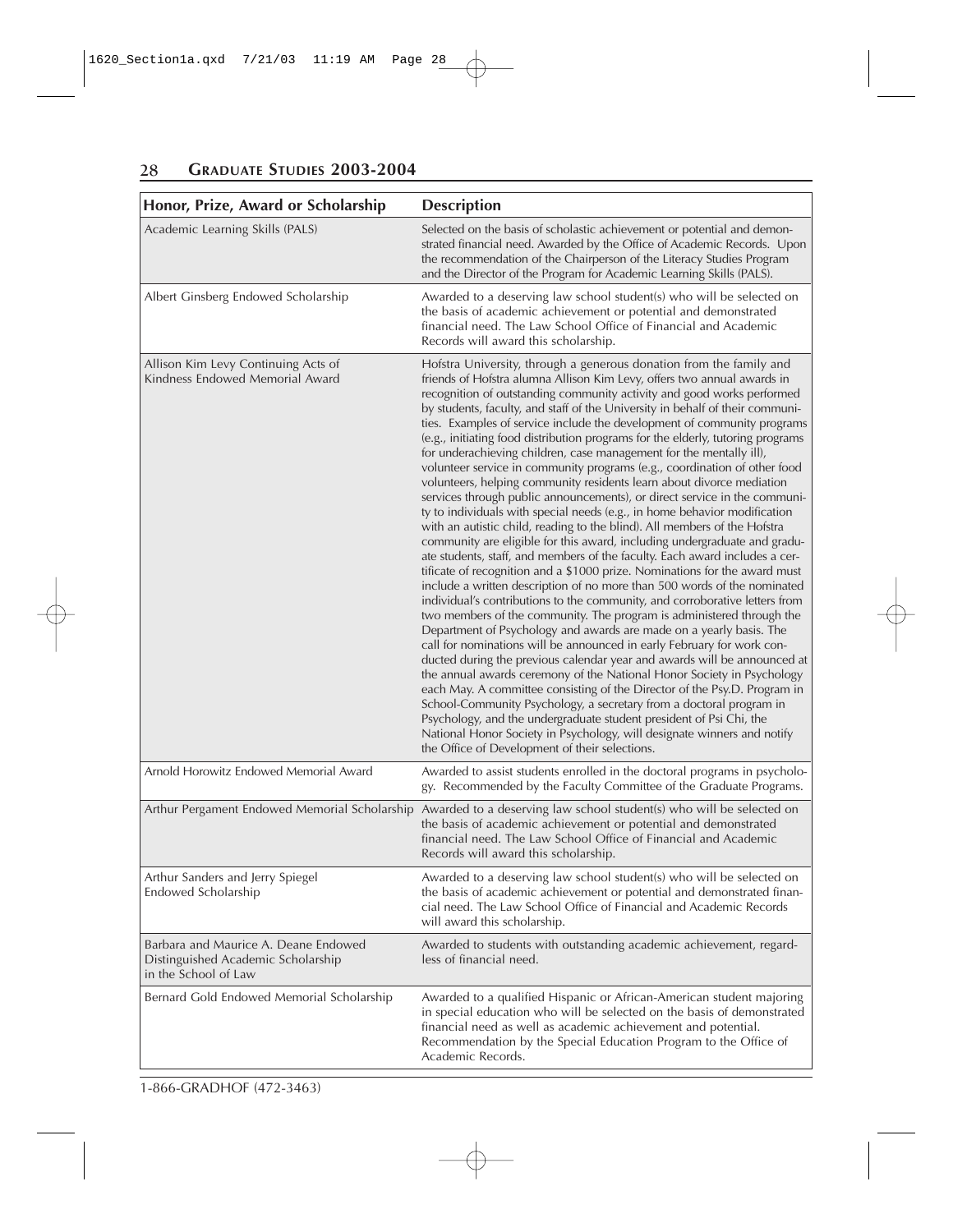# HU HOFSTRA UNIVERSITY<br>GS Graduate Studies

## **FINANCIAL AID 29**

**FINANCIAL AID**

FINANCIAL AID

| Bertram D. Brettschneider Endowed<br>Distinguished Academic Scholarship in Law | Awarded to students with outstanding academic achievement,<br>regardless of financial need.                                                                                                                                                                                                                                                                                                                                                                                      |
|--------------------------------------------------------------------------------|----------------------------------------------------------------------------------------------------------------------------------------------------------------------------------------------------------------------------------------------------------------------------------------------------------------------------------------------------------------------------------------------------------------------------------------------------------------------------------|
| Black Alumni Chapter Endowed Scholarship                                       | Awarded to a deserving law school student(s) who will be selected on<br>the basis of academic achievement or potential and demonstrated<br>financial need. The Law School Office of Financial and Academic<br>Records will award this scholarship.                                                                                                                                                                                                                               |
| Blanch E. Jefferey Endowed Scholarship                                         | Awarded to a deserving law school student(s) who will be selected on<br>the basis of academic achievement or potential and demonstrated<br>financial need. The Law School Office of Financial and Academic<br>Records will award this scholarship.                                                                                                                                                                                                                               |
| Boomer Esiason Endowed Scholarship<br>in Sports Law                            | Awarded to a deserving law school student(s) specializing in Sports<br>Law. The Law School Office of Financial and Academic Records will<br>award this scholarship.                                                                                                                                                                                                                                                                                                              |
| BT Paryani Endowed Scholarship                                                 | Awarded to a deserving law school student(s) who will be selected on<br>the basis of academic achievement or potential and demonstrated<br>financial need. The Law School Office of Financial and Academic<br>Records will award this scholarship.                                                                                                                                                                                                                               |
| CLEO/Thurgood Marshall Assistance Award                                        | Awarded to a deserving law school student(s) who will be selected on<br>the basis of academic achievement or potential and demonstrated<br>financial need. The Law School Office of Financial and Academic<br>Records will award this scholarship.                                                                                                                                                                                                                               |
| Distinguished Academic Scholarship in Law                                      | Commissioner Monica Gollub Memorial Endowed Awarded to students with outstanding academic achievement,<br>regardless of financial need.                                                                                                                                                                                                                                                                                                                                          |
| CV Starr Endowed Scholarship                                                   | Awarded to a deserving law school student(s) who will be selected on<br>the basis of academic achievement or potential and demonstrated<br>financial need. The Law School Office of Financial and Academic<br>Records will award this scholarship.                                                                                                                                                                                                                               |
| Deborah Sloyer Endowed Memorial Scholarship                                    | Awarded to a deserving law school student(s) who will be selected on<br>the basis of academic achievement or potential and demonstrated<br>financial need. The Law School Office of Financial and Academic<br>Records will award this scholarship.                                                                                                                                                                                                                               |
| Dorothea S. Clarke Endowed Scholarship                                         | Awarded to a student(s) in the M.S. in Literacy Studies and Special<br>Education program and to a student(s) enrolled in the Program for<br>Academic Learning Skills (PALS). Selected on the basis of scholastic<br>achievement or potential and demonstrated financial need. Awarded<br>by the office of Academic Records upon the recommendation of the<br>chairperson of the Literacy Studies Program and the Director of the<br>Program for Academic Learning Skills (PALS). |
|                                                                                | Dorothy and Sidney J. Rauch Endowed Scholarship Granted to a qualified graduate student or students selected on the<br>basis of demonstrated economic need as well as scholastic achieve-<br>ment. Recommendation by the Literacy Department to the Office of<br>Academic Records.                                                                                                                                                                                               |
|                                                                                | Dwight L. Greene Memorial Endowed Scholarship Awarded to a deserving law school student(s) who will be selected on<br>the basis of academic achievement or potential and demonstrated<br>financial need. The Law School Office of Financial and Academic<br>Records will award this scholarship.                                                                                                                                                                                 |
| E. David Woycik, Jr. Endowed Scholarship                                       | Awarded to a deserving law school student(s) who will be selected on<br>the basis of academic achievement or potential and demonstrated<br>financial need. The Law School Office of Financial and Academic<br>Records will award this scholarship.                                                                                                                                                                                                                               |

2003 - 2004 www.hofstra.edu/graduate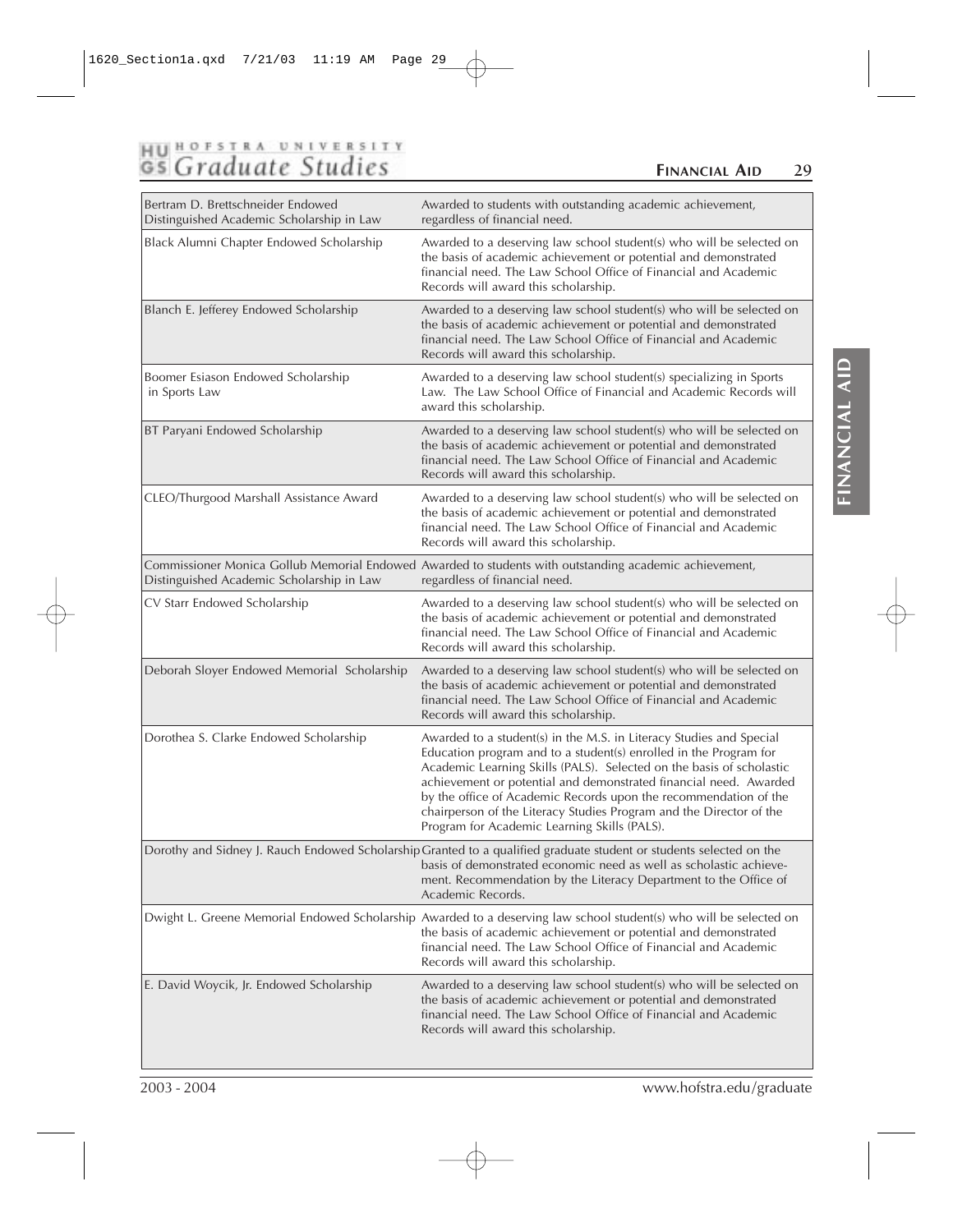| Edward J. Speno Endowed Memorial Scholarship                                         | Awarded to a deserving law school student(s) who will be selected on<br>the basis of academic achievement or potential and demonstrated<br>financial need. The Law School Office of Financial and Academic<br>Records will award this scholarship.                                                                                                    |
|--------------------------------------------------------------------------------------|-------------------------------------------------------------------------------------------------------------------------------------------------------------------------------------------------------------------------------------------------------------------------------------------------------------------------------------------------------|
| Egel-Gray Endowed Memorial Scholarship                                               | Awarded to a student majoring in special education who has complet-<br>ed one semester of study at the graduate level. The award is based on<br>academic excellence and outstanding contribution to the community.<br>Recommendation by the Special Education Program to the Office of<br>Academic Records.                                           |
| Ella Mandelbaum Endowed Law School Scholarship                                       | Awarded to a deserving law school student(s) who will be selected on<br>the basis of academic achievement or potential and demonstrated<br>financial need. The Law School Office of Financial and Academic<br>Records will award this scholarship.                                                                                                    |
| Gary W. Grimes Memorial Scholarship                                                  | Awarded to a graduate student(s) majoring in biology, with a special<br>interest in electron microscopy. Recipients selected on the basis of<br>demonstrated economic need as well as scholastic potential. Awarded<br>by the Office of Academic Records upon the recommendation of the<br>Department of Biology.                                     |
| George A. Bossert/Alumni Organization<br>Endowed Scholarship                         | Awarded to deserving graduate student assistants of the Hofstra<br>University Alumni House. The Office of Academic Records will award<br>this scholarship upon the recommendation of the Executive Director of<br>Alumni Relations.                                                                                                                   |
| Gerald G. Wright Endowed Scholarship                                                 | Awarded to a deserving Law School student upon the recommendation<br>of the Dean of the School of Law.                                                                                                                                                                                                                                                |
| Gina Marie Escarce Endowed Memorial Scholarship                                      | Awarded to a deserving law school student(s) who will be selected on<br>the basis of academic achievement or potential and demonstrated<br>financial need. The Law School Office of Financial and Academic<br>Records will award this scholarship.                                                                                                    |
| Glenn J. Winuk Endowed Memorial Scholarship                                          | Awarded to a deserving Law School student(s) who will be selected on<br>the basis of academic achievement or potential and demonstrated<br>financial need. First preference will be given to children or spouses of<br>victims of the September 11, 2001 tragedies.                                                                                   |
| H. Alan Robinson Outstanding<br>Doctoral Dissertation Award                          | Award of up to \$1000 to honor the highest quality of scholarly research<br>and excellence of presentation in dissertations submitted by doctoral<br>candidates at Hofstra University. An appointed faculty committee will<br>make the selection.                                                                                                     |
| Harold E. Yuker Endowed Distinguished<br>Academic Scholarship in Graduate Psychology | Awarded to students with outstanding academic achievement,<br>regardless of financial need.                                                                                                                                                                                                                                                           |
| Harold E. Yuker Endowed Research Award                                               | Tuition remission of \$500 will be granted to a Ph.D. student in clinical<br>or school psychology for meritorious publications in professional psy-<br>chology or presentations at national or international conferences.<br>Recommendation by the Director of the Ph.D. program in conjunction<br>with the Chairperson of the Psychology Department. |
| Herbert Kurzer Endowed Memorial Scholarship                                          | Awarded to a deserving law school student(s) who will be selected on<br>the basis of academic achievement or potential and demonstrated<br>financial need. The Law School Office of Financial and Academic<br>Records will award this scholarship.                                                                                                    |

1-866-GRADHOF (472-3463)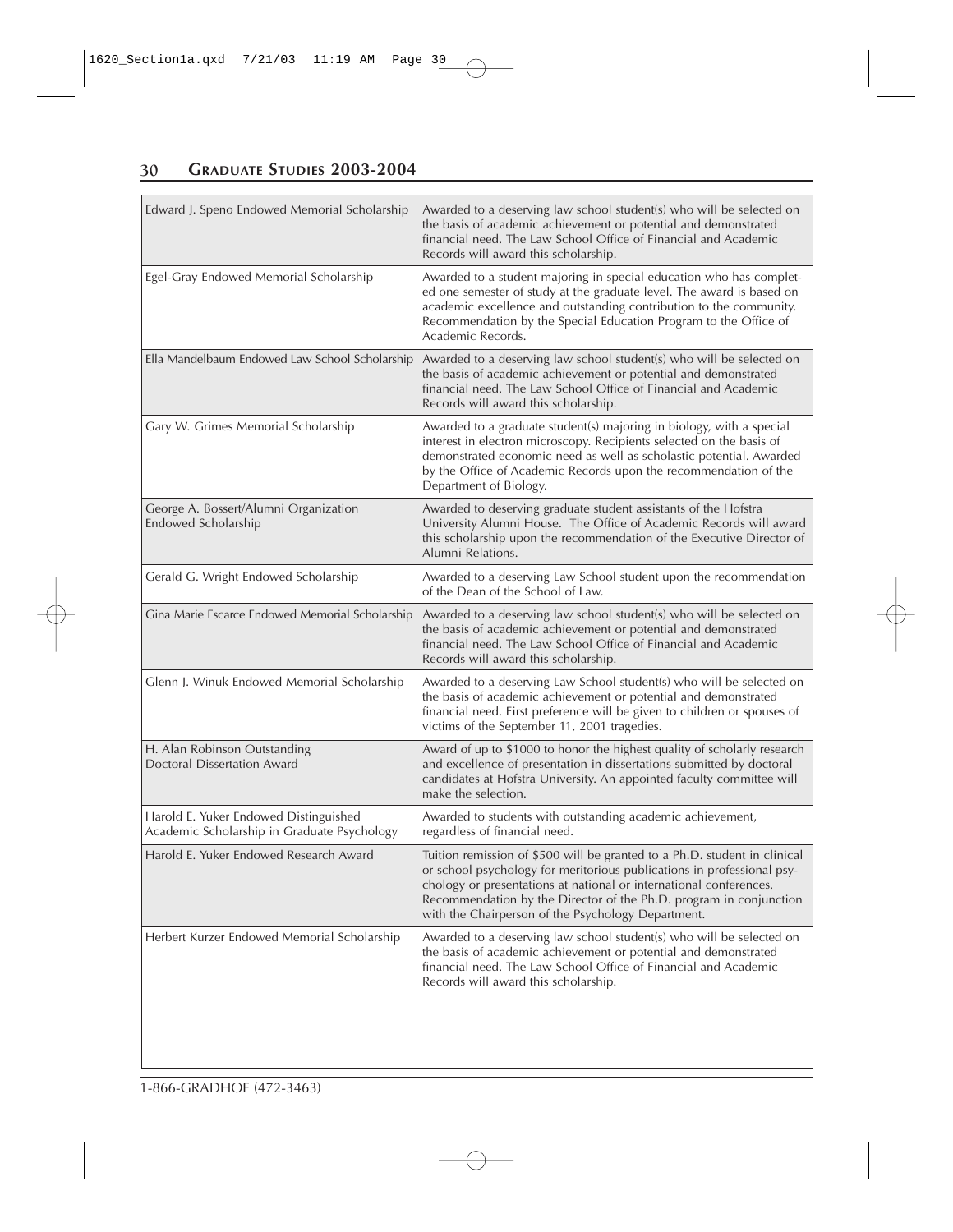# HU HOFSTRA UNIVERSITY<br>GS Graduate Studies

## **FINANCIAL AID 31**

| Herman Hillman Endowed Scholarship                                                                                   | Awarded to a deserving law school student(s) who will be selected on<br>the basis of academic achievement or potential and demonstrated<br>financial need. The Law School Office of Financial and Academic<br>Records will award this scholarship.                                                                                                                                                                                                                                      |
|----------------------------------------------------------------------------------------------------------------------|-----------------------------------------------------------------------------------------------------------------------------------------------------------------------------------------------------------------------------------------------------------------------------------------------------------------------------------------------------------------------------------------------------------------------------------------------------------------------------------------|
| Hon. Frank A. Gulotta Endowed Scholarship<br>of the Columbian Lawyers' Association<br>of Nassau County, Inc.         | Awarded to a Hofstra University School of Law student entering his/her<br>second or third year. The student must be a resident of Nassau County<br>and one or both parents must be of Italian ancestry. Each qualified stu-<br>dent(s) will also be selected on the basis of scholastic achievement or<br>potential and financial need. Recommendation by the Law School's<br>Office of Financial Aid with the approval of the Columbian Lawyers'<br>Association of Nassau County, Inc. |
| Irving and Ina Markowitz Prize in Asian History                                                                      | A prize of \$200 made through the Department of History and awarded<br>for outstanding performance in Asian History.                                                                                                                                                                                                                                                                                                                                                                    |
| John Dewey Van Buren Endowed Scholarship                                                                             | Awarded to a qualified graduate student majoring in Counseling.<br>Selected on the basis of demonstrated economic need as well as<br>scholastic achievement or potential. Recommendation by the Program<br>Director with other faculty based on faculty recommendations to the<br>Office of Academic Records.                                                                                                                                                                           |
| Jonathon Falk Endowed Memorial Scholarship                                                                           | Awarded to a deserving law school student(s) who will be selected on<br>the basis of academic achievement or potential and demonstrated<br>financial need. The Law School Office of Financial and Academic<br>Records will award this scholarship.                                                                                                                                                                                                                                      |
| Joni Cesta Endowed Memorial Scholarship                                                                              | Awarded to deserving law school students who will be selected on the<br>basis of academic achievement or potential and demonstrated financial<br>need. First preference will be given to children or spouses of victims of<br>the September 11, 2001 tragedies. The Law School Office of Financial<br>and Academic Records will award this scholarship.                                                                                                                                 |
| Joyce A. Bloom Scholarship in Graduate<br>Psychology for Returning Women                                             | Awarded to a female student in the first year of the graduate psychology<br>program, who is returning to school after an absence of at least five<br>years in order to raise a family and who has at least one child under<br>the age of 15 living at home. Recipient will be selected on the basis of<br>financial need as well as scholastic achievement or potential. Awarded<br>by the Office of Academic Records.                                                                  |
| Julia Vane Memorial Endowed Distinguished<br>Academic Scholarship in Graduate Psychology                             | Awarded to students with outstanding academic achievement,<br>regardless of financial need.                                                                                                                                                                                                                                                                                                                                                                                             |
| Kenneth Brodlieb MBA Endowed Scholarship                                                                             | Awarded to a full-time M.B.A student who has completed one year of<br>study toward the degree and has achieved academic excellence.<br>Recommendation by the Dean of the Frank G. Zarb School of Business<br>to the Office of Academic Records.                                                                                                                                                                                                                                         |
| LALSA Alumni Endowed Scholarship                                                                                     | Awarded to a deserving law school student(s) who will be selected on<br>the basis of academic achievement or potential and demonstrated<br>financial need. The Law School Office of Financial and Academic<br>Records will award this scholarship.                                                                                                                                                                                                                                      |
| Law School Alumni Endowed<br>Distinguished Academic Scholarship                                                      | Awarded to students with outstanding academic achievement,<br>regardless of financial need.                                                                                                                                                                                                                                                                                                                                                                                             |
| Lawrence C. Schoen Endowed<br>Distinguished Academic Scholarship in the<br>School of Law in memory of Howard H. Born | Awarded to students with outstanding academic achievement,<br>regardless of financial need.                                                                                                                                                                                                                                                                                                                                                                                             |

2003 - 2004 www.hofstra.edu/graduate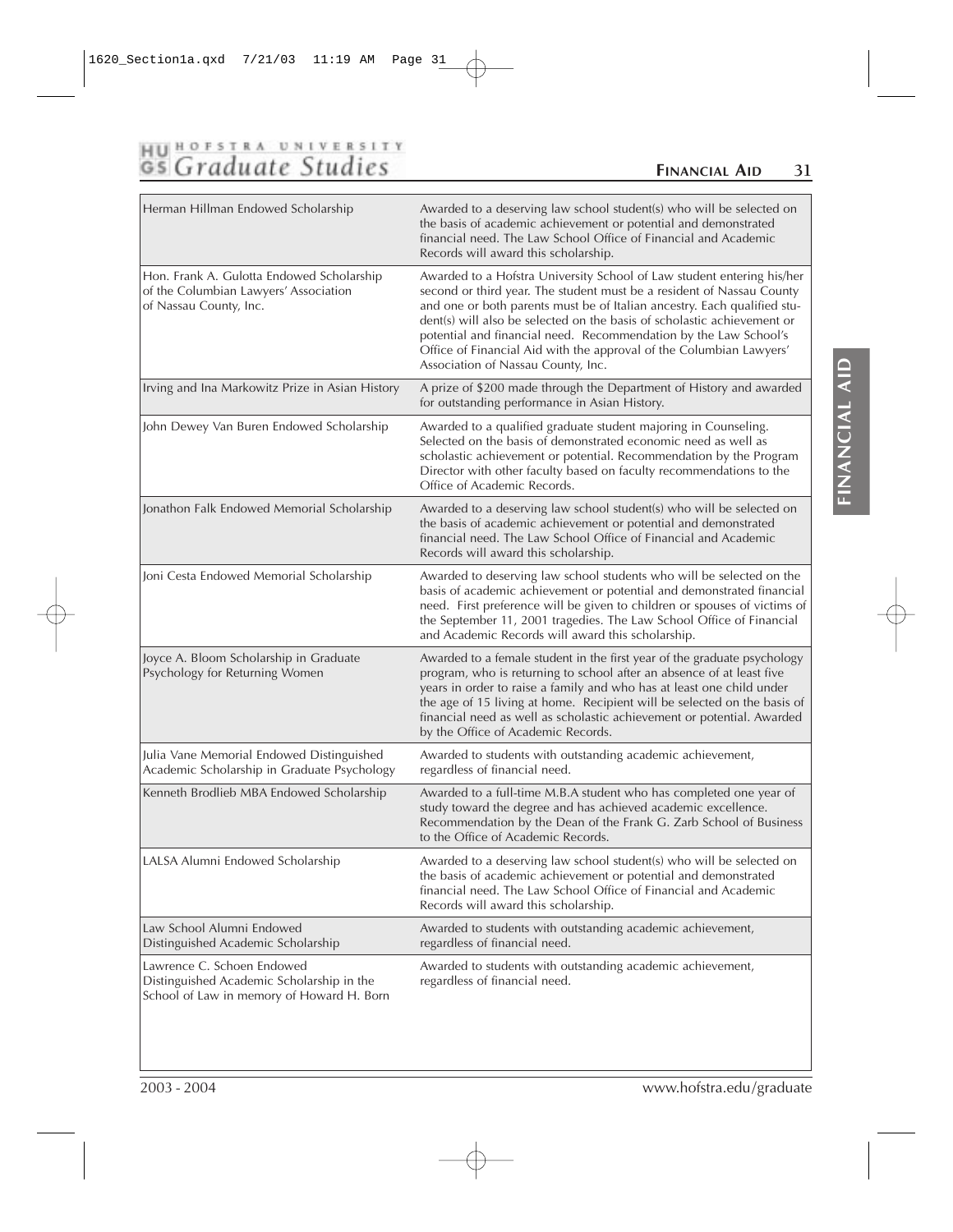| Leon Stern Endowed Award                                     | Awarded to a deserving law school student(s) who will be selected on<br>the basis of academic achievement or potential and demonstrated<br>financial need. The Law School Office of Financial and Academic<br>Records will award this scholarship.                                                                                                                                                                                                                        |
|--------------------------------------------------------------|---------------------------------------------------------------------------------------------------------------------------------------------------------------------------------------------------------------------------------------------------------------------------------------------------------------------------------------------------------------------------------------------------------------------------------------------------------------------------|
| Lester Fortunoff Memorial Scholarship                        | Awarded to a deserving law school student(s) who will be selected on<br>the basis of academic achievement or potential and demonstrated<br>financial need. The Law School Office of Financial and Academic<br>Records will award this scholarship.                                                                                                                                                                                                                        |
| Lubov Family Endowed Scholarship:                            | Awarded to a deserving law school student(s) who will be selected on<br>the basis of academic achievement or potential and demonstrated<br>financial need. The Law School Office of Financial and Academic<br>Records will award this scholarship.                                                                                                                                                                                                                        |
| Marcia Garfen Endowed Scholarship                            | Awarded to a deserving law school student(s) who will be selected on<br>the basis of academic achievement or potential and demonstrated<br>financial need. The Law School Office of Financial and Academic<br>Records will award this scholarship.                                                                                                                                                                                                                        |
| Meltzer, Lippe, Goldstein & Schlissel<br>Endowed Scholarship | Awarded to a deserving law school student(s) who will be selected on<br>the basis of academic achievement or potential and demonstrated<br>financial need. The Law School Office of Financial and Academic<br>Records will award this scholarship.                                                                                                                                                                                                                        |
| Milton M. Gardner Endowed Memorial Scholarship               | Awarded to a deserving law school student(s) who will be selected on<br>the basis of academic achievement or potential and demonstrated<br>financial need. The Law School Office of Financial and Academic<br>Records will award this scholarship.                                                                                                                                                                                                                        |
| Mitchell B. Adler Endowed Memorial Scholarship               | Awarded to a deserving law school student(s) who will be selected on<br>the basis of academic achievement or potential and demonstrated<br>financial need. The Law School Office of Financial and Academic<br>Records will award this scholarship.                                                                                                                                                                                                                        |
| Myrka Gonzalez and David Ochoa<br>Endowed Scholarship        | Awarded to an entering or returning School of Law student(s) who will<br>be selected on the basis of demonstrated financial need and academic<br>achievement or potential. Preference will be given to students of<br>Hispanic descent. The School of Law Financial Aid Office will award<br>this scholarship upon the recommendation of the Dean of the School<br>of Law in consultation with School of Law Faculty and the Dean of<br>Admissions for the School of Law. |
| Patricia F. Moore Endowed Memorial Scholarship               | Awarded to a deserving law school student(s) who will be selected on<br>the basis of academic achievement or potential and demonstrated<br>financial need. The Law School Office of Financial and Academic<br>Records will award this scholarship.                                                                                                                                                                                                                        |
| Peter S. Kalikow Endowed Law Scholarship                     | Awarded to a deserving law school student(s) who will be selected on<br>the basis of academic achievement or potential and demonstrated<br>financial need. The Law School Office of Financial and Academic<br>Records will award this scholarship.                                                                                                                                                                                                                        |
| Phi Beta Kappa Endowed Graduate Scholarship                  | Awarded to graduating seniors inducted into Phi Beta Kappa pursuing<br>graduate work in the liberal arts and sciences either at Hofstra or else-<br>where. This scholarship will be awarded by the Hofstra Chapter of Phi<br>Beta Kappa.                                                                                                                                                                                                                                  |
| Ray Horton Endowed Scholarship                               | Awarded to a doctoral student(s) in Literacy Recipient(s) selected on the<br>basis of academic achievement or potential and financial need.<br>Recommendation by the Reading area to the Office of Academic Records.                                                                                                                                                                                                                                                      |

1-866-GRADHOF (472-3463)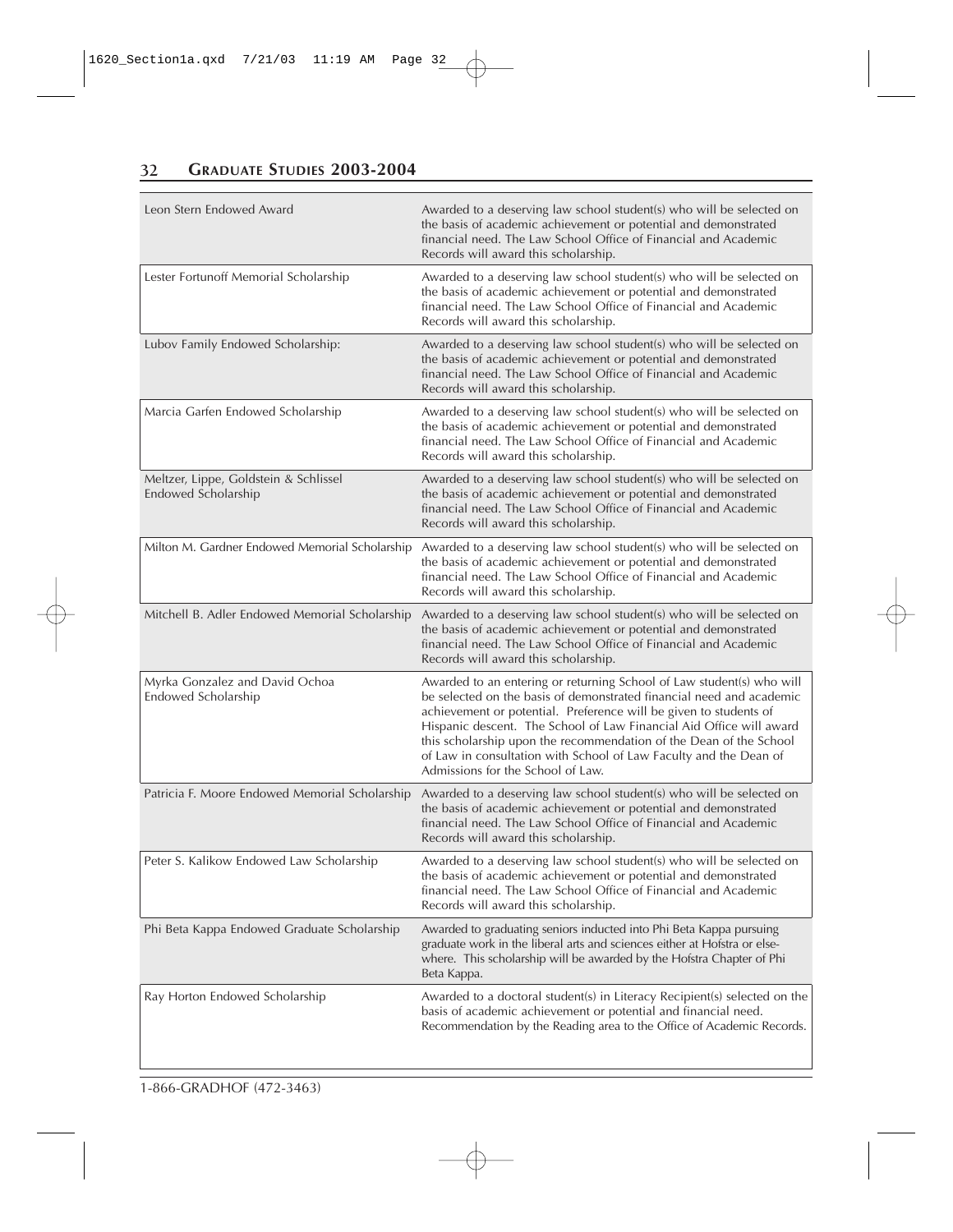# HUROFSTRA UNIVERSITY

# **FINANCIAL AID 33**

|                                                                                        | Raymond Wilkes Endowed Memorial Scholarship Awarded to a deserving law school student(s) who will be selected on<br>the basis of academic achievement or potential and demonstrated<br>financial need. The Law School Office of Financial and Academic<br>Records will award this scholarship.                                                                                                                                                                                                                                                                                                                                                                                                                                                                                                                                                   |
|----------------------------------------------------------------------------------------|--------------------------------------------------------------------------------------------------------------------------------------------------------------------------------------------------------------------------------------------------------------------------------------------------------------------------------------------------------------------------------------------------------------------------------------------------------------------------------------------------------------------------------------------------------------------------------------------------------------------------------------------------------------------------------------------------------------------------------------------------------------------------------------------------------------------------------------------------|
| Rhoda Tartak Endowed Memorial Scholarship                                              | Awarded to any student enrolled in a Psychology doctoral program,<br>based upon academic excellence and financial need. Recommendation<br>by the Scholarship Committee of the Psychology Department to the<br>Office of Academic Records.                                                                                                                                                                                                                                                                                                                                                                                                                                                                                                                                                                                                        |
| Rick Elkow Memorial Scholarship                                                        | Awarded to a deserving student in the Industrial/Organizational<br>Psychology Program selected on the basis of demonstrated financial<br>need as well as academic achievement or potential. Recommendation<br>by the Office of Academic Records and the faculty/staff of the<br>Industrial/Organizational Psychology Program with the requirement<br>that the recipient has successfully completed the qualifying examina-<br>tion administered by the Program.                                                                                                                                                                                                                                                                                                                                                                                  |
| Ricky Feldman Endowed Memorial Scholarship                                             | Awarded to a deserving law school student(s) who will be selected on<br>the basis of academic achievement or potential and demonstrated<br>financial need. The Law School Office of Financial and Academic<br>Records will award this scholarship.                                                                                                                                                                                                                                                                                                                                                                                                                                                                                                                                                                                               |
| Robert J. Vane Endowed Memorial Scholarship                                            | Awarded to assist students in the doctoral program in Clinical and<br>School Psychology. Recommendation by the faculty of the program.                                                                                                                                                                                                                                                                                                                                                                                                                                                                                                                                                                                                                                                                                                           |
| Roy Cacciatore Economic Development<br>Endowed Scholarship                             | Provides tuition aid to individuals who enroll in Hofstra's<br>Entrepreneurship Program. Financial assistance will also be given to<br>small and medium sized companies to utilize services of the Scott Skodnek<br>Business Development Center. Recommendation by a selection committee.                                                                                                                                                                                                                                                                                                                                                                                                                                                                                                                                                        |
| Ruskin, Moscou, Evans & Faltischek<br>Endowed Award in the School of Law               | Awarded to a deserving law school student(s) who will be selected on<br>the basis of academic achievement or potential and demonstrated<br>financial need. The Law School Office of Financial and Academic<br>Records will award this scholarship.                                                                                                                                                                                                                                                                                                                                                                                                                                                                                                                                                                                               |
| School of Education and Allied Human Services<br>Alumni Association Annual Scholarship | A \$500 scholarship will be awarded to a student matriculated into the<br>School of Education and Allied Human Services based on the following<br>criteria -- minimum of 12 credits earned towards graduate degree (in<br>residence), minimum 3.3 cumulative grade point average (based on<br>graduate-level courses taken at Hofstra University), Community<br>Service, activities/awards/achievements, and essay (typed, double<br>spaced, approximately 100 words): Discuss your professional goals in<br>your chosen field in the School of Education and Allied Human<br>Services. The Office of Academic Records will award this scholarship<br>upon the recommendation of the Dean of the School of Education and<br>Allied Human Services, in consultation with the School of Education<br>and Allied Human Services Alumni Association. |
| Shirley and Hyman Goldstein Endowed Scholarship                                        | Awarded to a deserving law school student(s) who will be selected on<br>the basis of academic achievement or potential and demonstrated<br>financial need. The Law School Office of Financial and Academic<br>Records will award this scholarship.                                                                                                                                                                                                                                                                                                                                                                                                                                                                                                                                                                                               |
| Sidney and Pearl Kalikow Endowed Scholarship                                           | Awarded to a deserving law school student(s) who will be selected on<br>the basis of academic achievement or potential and demonstrated<br>financial need. The Law School Office of Financial and Academic<br>Records will award this scholarship.                                                                                                                                                                                                                                                                                                                                                                                                                                                                                                                                                                                               |
| Sinclair Charitable Trust Endowed Scholarship                                          | Awarded to a financially disadvantaged student in the M.B.A. degree<br>program. Recommendation by the Dean of the Frank G. Zarb School of<br>Business to the Office of Academic Records.                                                                                                                                                                                                                                                                                                                                                                                                                                                                                                                                                                                                                                                         |

FINANCIAL AID **FINANCIAL AID**

2003 - 2004 www.hofstra.edu/graduate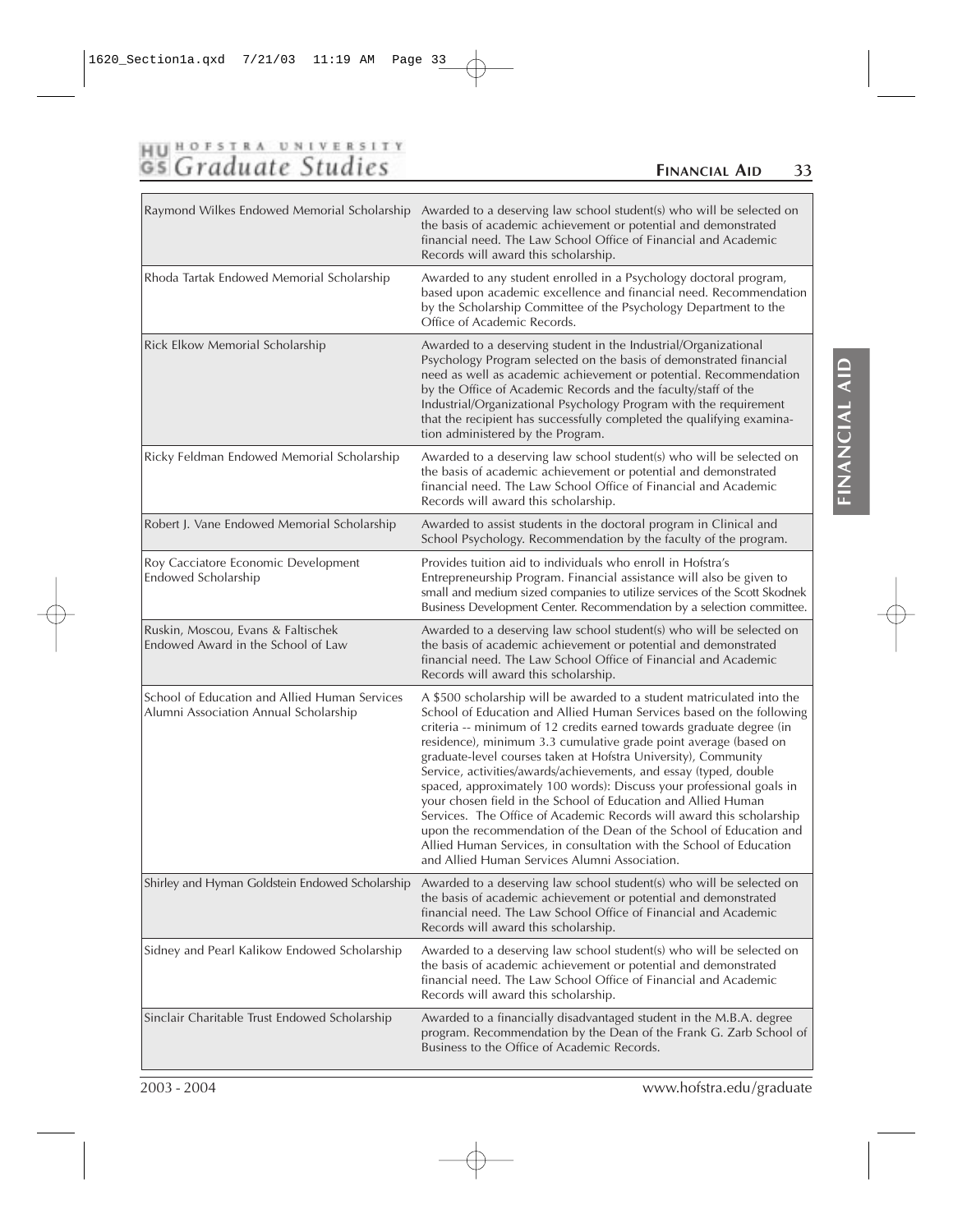| Stephanie Kupferman Juvenile Justice<br>Endowed Scholarship                                                | Awarded to a deserving law school student(s) who will be selected on<br>the basis of academic achievement or potential and demonstrated<br>financial need. The Law School Office of Financial and Academic<br>Records will award this scholarship.                                                                                                                                                                                                                                                                                                                                                                                                                                                                                                                                                                                                                                      |
|------------------------------------------------------------------------------------------------------------|-----------------------------------------------------------------------------------------------------------------------------------------------------------------------------------------------------------------------------------------------------------------------------------------------------------------------------------------------------------------------------------------------------------------------------------------------------------------------------------------------------------------------------------------------------------------------------------------------------------------------------------------------------------------------------------------------------------------------------------------------------------------------------------------------------------------------------------------------------------------------------------------|
| Sylvia Martin Endowed Memorial Scholarship<br>in Speech-Language-Hearing<br>Sciences and the School of Law | Fifty percent (50%) of the available annual earnings will be awarded to<br>a qualified graduate student in the Speech-Language-Hearing Science<br>program selected on the basis of academic achievement (minimum<br>GPA of 3.0) and demonstrated financial need. A qualified candidate will<br>present documentation specifying a disability and show evidence of sat-<br>isfactory interpersonal behavior and professionalism in clinical practica.<br>The other fifty percent (50%) of the annual earnings will be awarded to<br>a qualified Law School student. The available annual earnings of the<br>endowment will be awarded to two (2) deserving students-one as rec-<br>ommended by the Office of Academic Records and the Speech-<br>Language-Hearing Sciences Department, the other as recommended by<br>the Dean of the School of Law-both in consultation with the Donor. |
| The Dorothy and Elmer Kirsch Endowment Fund<br>for the Hofstra Cultural Center                             | Established in 1997 to support the Hofstra Cultural Center's programs<br>on Judaism.                                                                                                                                                                                                                                                                                                                                                                                                                                                                                                                                                                                                                                                                                                                                                                                                    |
| The Donald J. Sutherland University<br>Lecture in the Liberal Arts                                         | Established in 1998 to bring to Hofstra University an outstanding<br>speaker(s) in the area of the liberal arts.                                                                                                                                                                                                                                                                                                                                                                                                                                                                                                                                                                                                                                                                                                                                                                        |
| The Lazarus Endowment for the<br>Center for Gerontology                                                    | Established in 1998 to support research in the field of gerontology.                                                                                                                                                                                                                                                                                                                                                                                                                                                                                                                                                                                                                                                                                                                                                                                                                    |
| The Ruth F. Gold Endowment for the<br>Center for Gerontology                                               | Established in 1998 to support guest speakers and/or scholarships for<br>students in the Gerontology Master's Program.                                                                                                                                                                                                                                                                                                                                                                                                                                                                                                                                                                                                                                                                                                                                                                  |
| Wallach Family Endowed Scholarship                                                                         | Awarded to a deserving law student(s) specializing in Family Law who<br>will be selected on the basis of academic achievement or potential and<br>demonstrated financial need. The Law School Office of Financial and<br>Academic Records will award this scholarship.                                                                                                                                                                                                                                                                                                                                                                                                                                                                                                                                                                                                                  |
| William Eric Goldberg Memorial Scholarship                                                                 | Awarded to a deserving law school student(s) who will be selected on<br>the basis of academic achievement or potential and demonstrated<br>financial need. The Law School Office of Financial and Academic<br>Records will award this scholarship.                                                                                                                                                                                                                                                                                                                                                                                                                                                                                                                                                                                                                                      |
| Zarb Family Endowed Scholarship in Reading                                                                 | Awarded to a qualified graduate Reading student with a "B" average or<br>better who has demonstrated qualities of leadership, ethical behavior, com-<br>passion and respectful treatment of others and has volunteered in the<br>recent past (or now) to help someone or some group of those less fortu-<br>nate. The scholarship may be given to the student in successive years if<br>he/she continues to meet the standard qualifications. The Office of<br>Academic Records will award the annual earnings of the endowment upon<br>the recommendation of the Chairperson of the Literacy Studies<br>Department.                                                                                                                                                                                                                                                                    |